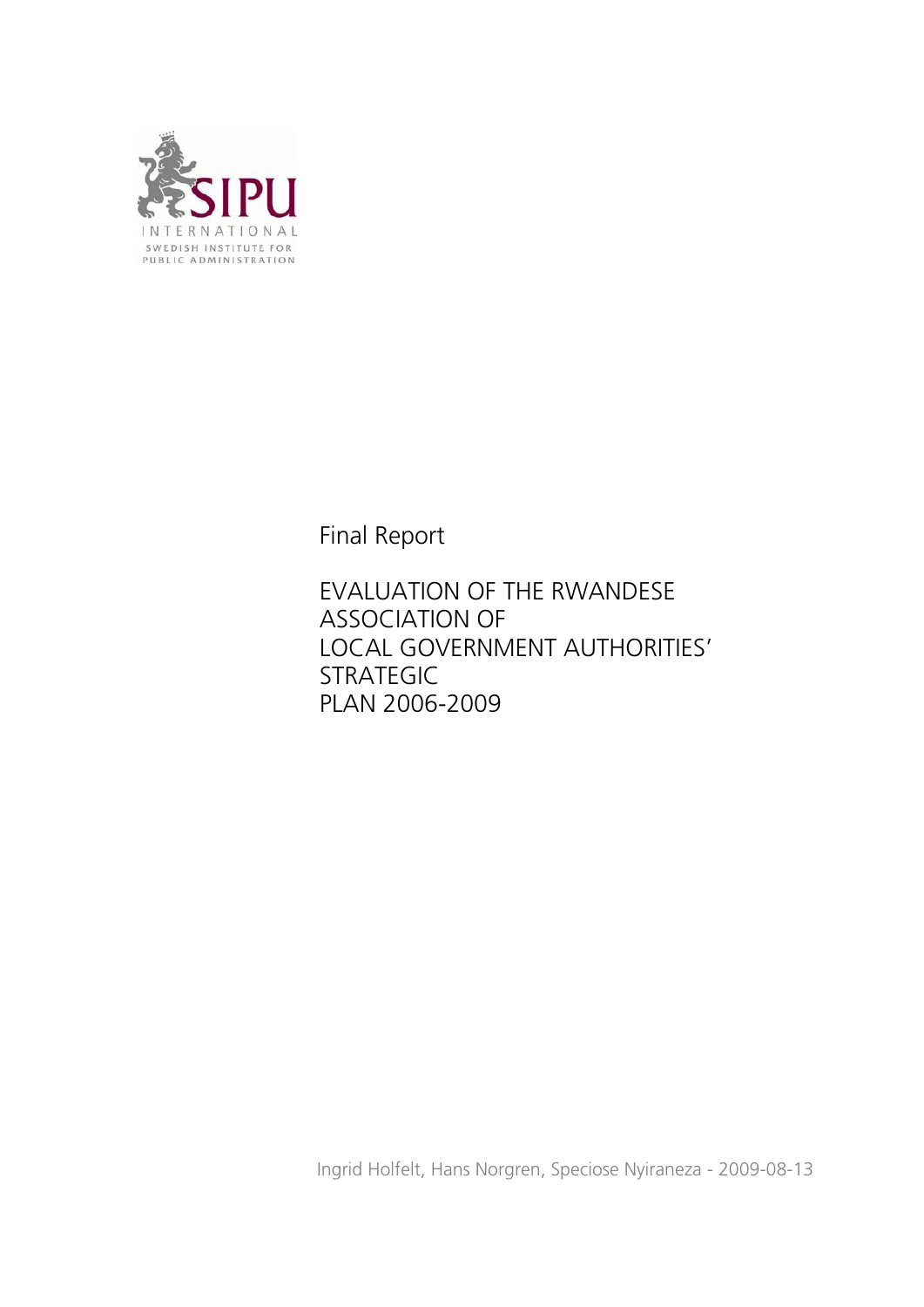# **TABLE OF CONTENTS**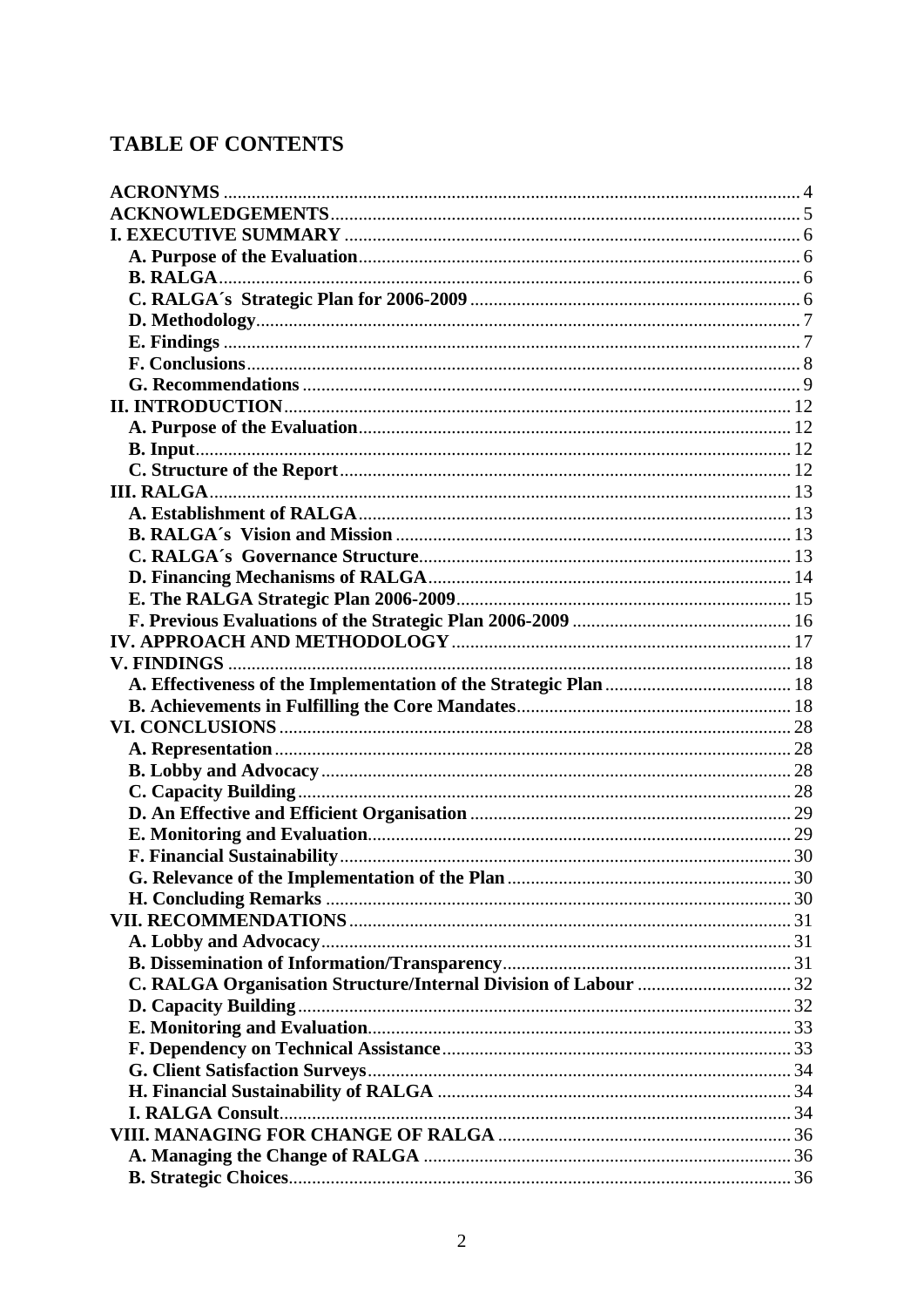| IX. COMMENTS ON THE SECOND DRAFT STRATEGIC PLAN 2010-2014 37 |  |
|--------------------------------------------------------------|--|
|                                                              |  |
|                                                              |  |
|                                                              |  |
|                                                              |  |
|                                                              |  |
|                                                              |  |
|                                                              |  |
|                                                              |  |
|                                                              |  |
|                                                              |  |
|                                                              |  |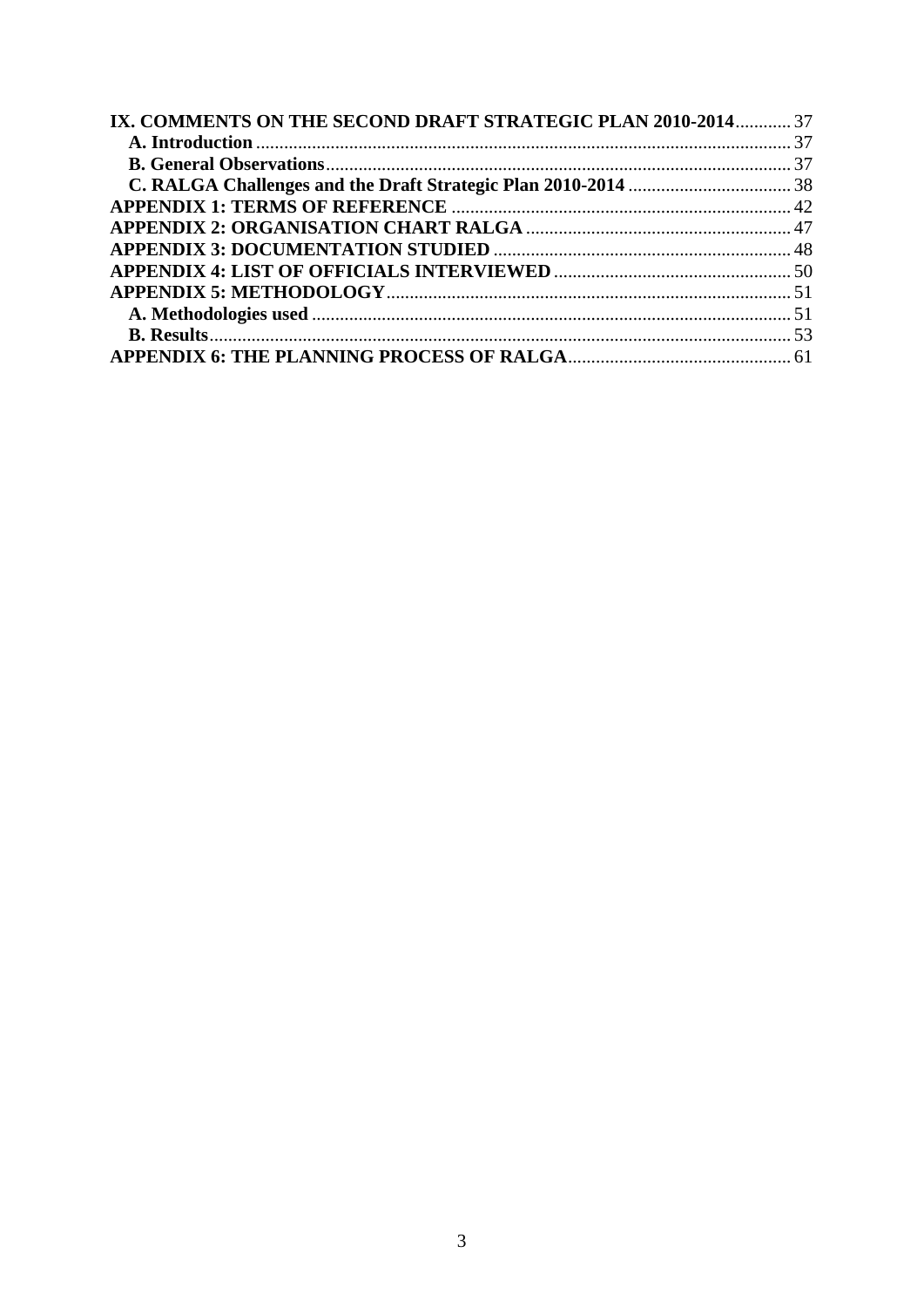# <span id="page-3-0"></span>**ACRONYMS**

**ABELO-Association Burundaise des Elus Loceaux ALAT-Association of Local Authorities in Tanzania ALGAK-Association of Local Government Authorities in Kenya ALGAF-Africa Local Government Development Action Forum ASSETIP-Association pour l'Exécution des Travaux d´Intérét Public DED-Deutsche Entwicklungs Dienst CAMERWA-Centrale d'Achat des Medicaments Essentils du Rwanda CIDA-Canadian International Development Agency DCDP-Decentralisation and Community Development Project EALGA-East African Local Governments Authorities GA-General Assembly, RALGA GTZ-German Agency for Technical Cooperation HIDA-Human Resources Development Agency LG-Local Government MDP-ESA-Municipal Development Partnership for Eastern and Sothern Africa MINALOC-Ministry of Local Government MINECOFIN-Ministry of Economic Planning and Finance PAGOR-Projet d' Appui a la Governance en Milieu Rural PIGU-Project d'Infrastructure et des Gestion Urbaine RALGA-Rwandese Association of Local Government Authorities RIAM-Rwanda Institute for Administration and Management SALA-IDA-SALA International Development Agency SALGA-South African Association of Local Government Authorities SDC-Swiss Development Cooperation Sida-Swedish International Development Cooperation Agency Twubakane-Rwanda Decentralisation and Health Program UCLG-United Cities and Local Governments UCLGA: United Cities and Local Governments of Africa ULGA-Uganda Local Government Association VNG-Vereniging van Nederlanse Gemeenten WB-World Bank WBI-World Bank Institute**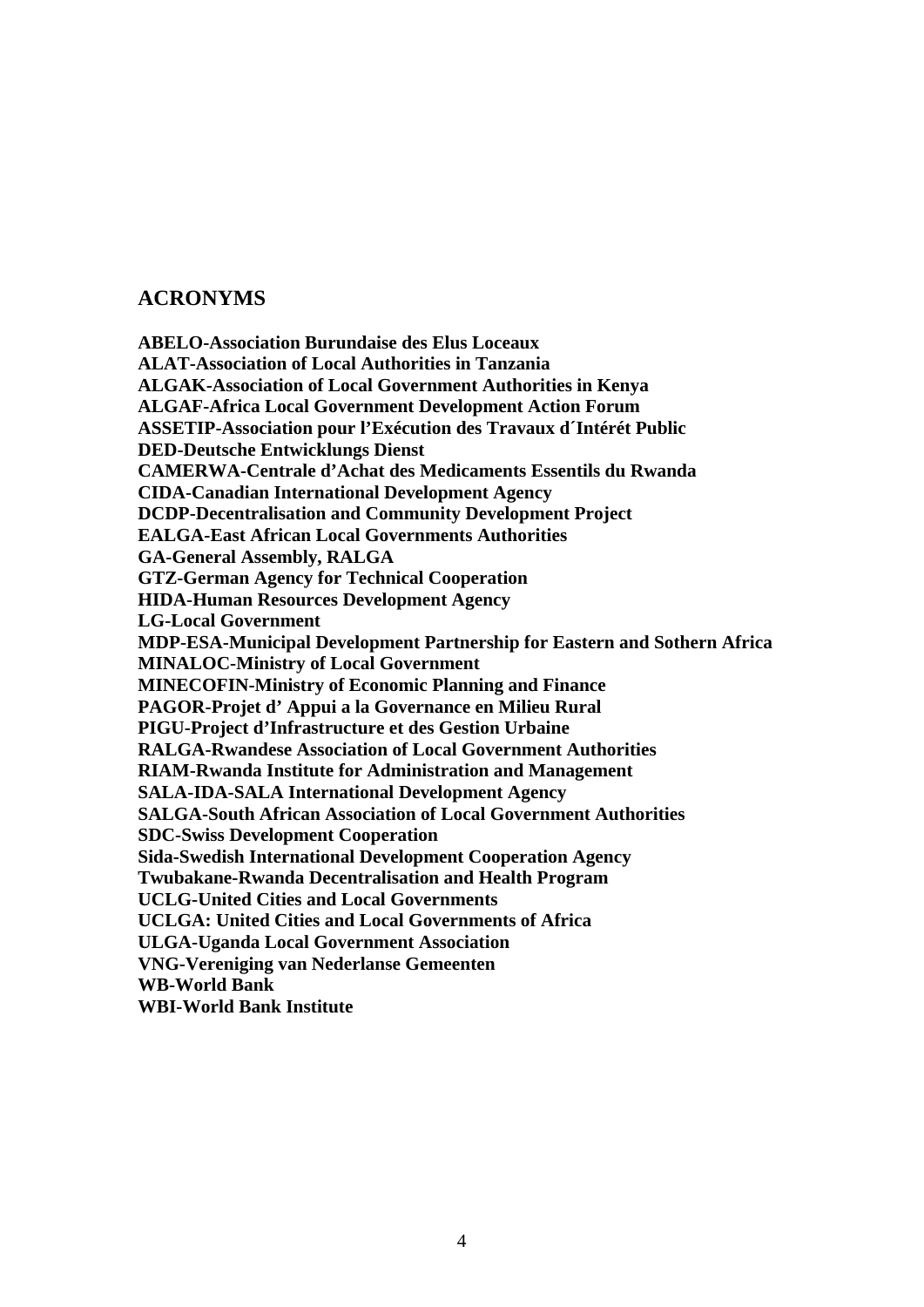#### <span id="page-4-0"></span>**ACKNOWLEDGEMENTS**

This evaluation has been undertaken in cooperation with the Rwandese Association of Local Government Authorities (RALGA) Secretariat, which at all times did their best to answer our questions and willingly provided information as requested in an open manner.

We would also like to thank the RALGA elected representatives for their contribution of information and having taken time to meet with the team in spite of their busy schedule. The same goes for the donor representatives and project managers.

We were pleased that RALGA made the decision to undertake the client satisfaction survey during the time of the evaluation to enable the evaluation team to incorporate some of the responses in the report.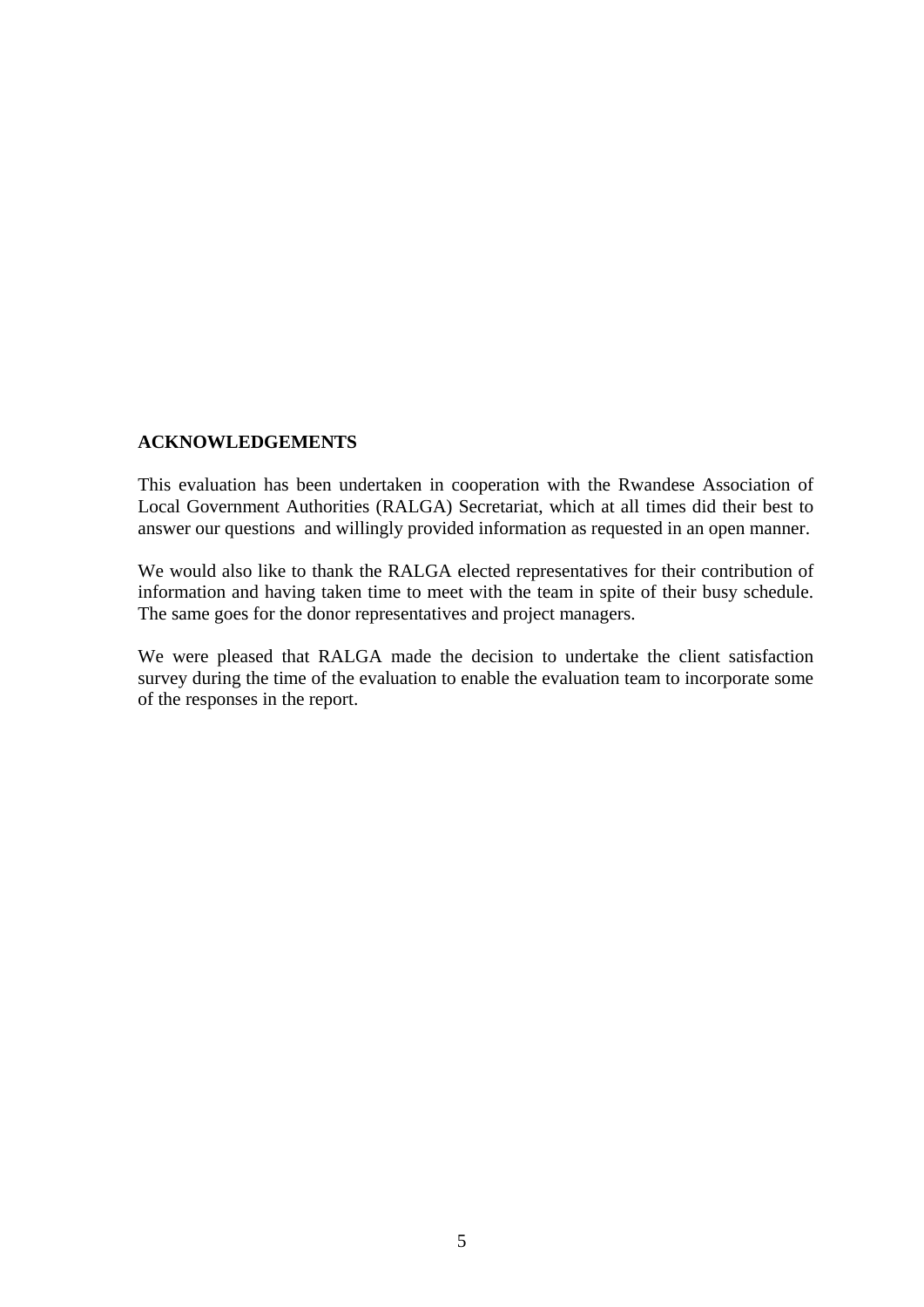## <span id="page-5-0"></span>**I. EXECUTIVE SUMMARY**

#### **A. Purpose of the Evaluation**

The purpose of the evaluation was to assess the implementation of the Rwandese Association of Local Governments´ (RALGA) Strategic Plan 2006-2009. The evaluation is intended to be used to provide recommendations for the future and form one of the inputs in the development of the RALGA strategic plan for 2010-2014.

#### **B. RALGA**

RALGA was established in 2003 as a non-profit organisation for Local Governments in response to the decentralisation efforts by the Rwandan Government. RALGA was initially financially supported by the Swedish International Development Cooperation Agency (Sida) but later on the Governments of Netherlands and Canada have also contributed to non-ear marked core support together with Sida. Sweden and the Netherlands are working in a delegated cooperation with the Netherlands (NL) as a silent partner. The core support is intended to be used for the implementation of RALGA´s Strategic Plan 2006-2009, adopted by RALGA General Assembly in 2005. In addition RALGA receives funds from other donors such as DED, GTZ, USAID (Twubukane), and the World Bank and from 2008 also from the Global Fund. RALGA is heavily dependent on foreign aid and its financial independence was in 2008 2.48%.

All Local Governments (LG) including Kigali City are members of RALGA. The members pay an annual fee. The fee has recently been tripled and is now RWF 2,000,000 (equivalent to US\$ 3.514 as of 18 July 2009) a year. However, the fee only contributes marginally to the running of RALGA. In short it is heavily dependent on foreign aid.

The RALGA mission is: *"to strive for an efficient, effective and transparent and accountable local government of Rwanda".* In order to fulfil its mission RALGA has identified three main areas of activities: (i) representation, (ii) lobbying and; (iii) capacity building.

RALGA's governance structure is composed by a General Assembly (GA) and Executive Committee and a Control Committee. Each LG is represented by four delegates to the GA. The GA elects an Executive Committee consisting of five members which is to execute decisions made by the GA and one Control Committee consisting of three members. The Control Committee is to monitor RALGA´s effectiveness and efficiency. In addition the GA appoints four Commissioners being a President of a Commission: (i) policy development and legal affairs (ii) economic development, (iii) capacity building and; (iv) social affairs.

#### **C. RALGA´s Strategic Plan for 2006-2009**

RALGA´s Strategic Plan for 2006-2009 is based on RALGA's mandates: (i) represent Rwanda's local government authorities outside the country (ii) lobby and advocate for Rwanda's local government authorities and; (iii) build capacity of Local Governments in Rwanda. In order to achieve this RALGA needs to have an efficient organisation (iv). For each of the mandates a strategic objective has been defined as follows: (i) RALGA is a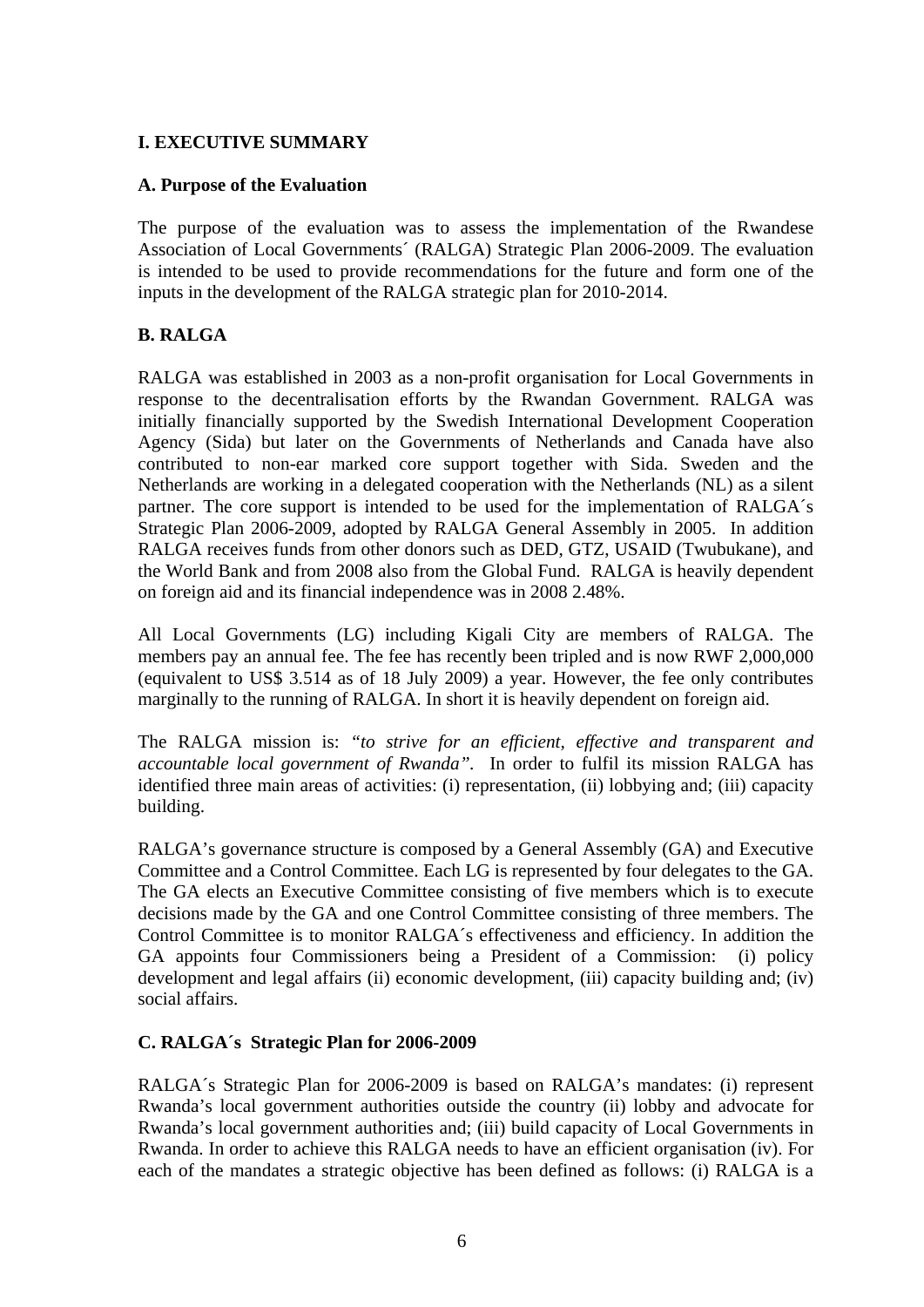<span id="page-6-0"></span>well established membership organisation and has represented Rwanda's Local Government authorities in relevant forums and is recognised as the mouthpiece of local government, (ii) lobby and advocacy, (iii) capacity of Rwandan LGs and; (iv) manages to be an effective organisation.

# **D. Methodology**

The approach and method used were: (i) assessment of the accomplishments of the strategic plan, (ii) performance perception assessment through interviews with stakeholders: donors, coordinating ministries and training providers, (iii) self-assessment through interviews with RALGA elected officials: Board members and RALGA´s chairperson and; (iv) analysis of some results of a client survey undertaken by RALGA 12-14 May 2009. The information compiled from the different sources has been weighed together to an overall assessment.

RALGA and Sida have in accordance with the ToR provided comments on the draft report. The comments have been incorporated as appropriate.

# **E. Findings**

#### Representation

RALGA is well known among its members, stakeholders, and coordinating ministries. It is recognised as a player on the development arena which is validated by that RALGA has members of Boards and different forums in Rwanda, but is also active in the East African Association of Local Governments. RALGA is appreciated by its members and its main stakeholders, especially the coordinating ministries. All the Local Governments in Rwanda (31 with Kigali City) are members of RALGA.

## Lobby and Advocacy

Although RALGA is assessed as good by its members in lobbying for them, there is no physical evidence on the impact of RALGA's lobbying activities on Government decisions, although two such evidences are soon very likely to come. This does not mean that RALGA has not had an impact on decisions made, only that there is no evidence.

RALGA has developed a Lobby and Advocacy Strategy but so far it has not been implemented. Neither is there a system in place to identify issues to lobby for, nor documentation of the lobby activities undertaken.

## Capacity Building

RALGA's capacity building efforts are relevant and correspond to the needs of the LGs. RALGA cooperates and coordinates very well with the coordinating ministries, central training institutes and projects on capacity building efforts. Due to the demand and appreciation of the activities undertaken, RALGA tends to overstretch itself and do not give sufficient attention to the need of documentation, monitoring and evaluation of activities and subsequent dissemination of experiences gained.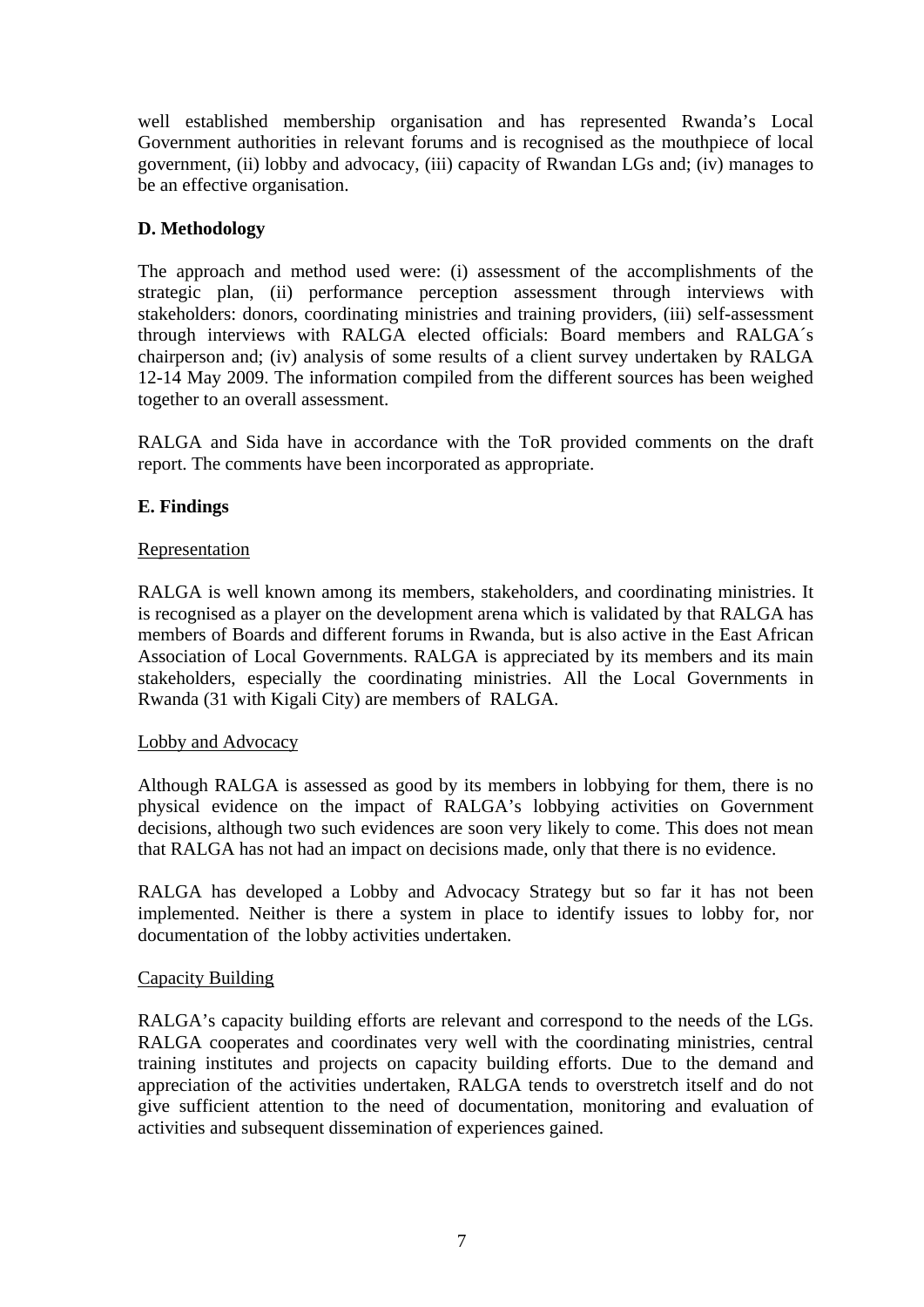<span id="page-7-0"></span>RALGA's capacity building efforts have, according to the client survey, had an impact on increasing the quality of the Local Government administration, especially good governance.

Although RALGA played its role well as organiser of capacity building, it has put less emphasis on its role as mediator of training providers to local Governments. It has successfully coordinated with HIDA and RIAM on training but is still to establish a data base of training providers to the benefit of the Local Governments. Also, the planned identification of twinning arrangements for Rwandan LGs and LGs outside the country has not materialised.

#### Effective and Efficient Administration

RALGA has a good oversight mechanism in place through the Control Committee with the support of external auditors.

RALGA has procured goods and recruited staff in accordance to plans. It has not yet achieved to establish a new office and adjacent library in spite of having the funds and made all preparations. The reason is that a new physical plan was developed for Kigali City and the plot allocated to RALGA was to be used for something else.

The monitoring and evaluation of the strategic plan needs to be improved. A system was developed in 2007 but is only partly implemented.

## **F. Conclusions**

RALGA has been successful in achieving its strategic objective 1: Being a Well Established Membership Organisation Representing Rwanda's Government Authorities in Relevant Forums and is Recognised as the Mouthpiece of Local Government. All LGs are members of RALGA. RALGA is known by its members, stakeholders and relevant coordinating ministries and in principle appreciated for the work undertaken. It is recognized as a player at the national arena as evidenced by being a member in a number of national Boards and forums. It is also active in the East African Local Government Authorities (EALGA)

RALGA has been partly successful in achieving its strategic objective 2: Lobbying and Advocacy for Local Governments. RALGA has been partly successful in lobbying and advocacy mainly because there is no systematic approach for identification of issues to lobby for, no plan for lobbying and advocacy and no documentation of lobbying activities and their outcome. The Lobby and Advocacy Strategy has not been implemented. There is as of now no physical evidence that RALGA has had an impact on Government decisions, although this does not mean that no influence has taken place.

RALGA has been partly successful in achieving its strategic objective 3: Capacity Building of Local Governments. It has been partly successful in the implementation of the activities under this objective mainly due to that it has not established planned documentation and implemented an evaluation and a monitoring system of training activities undertaken, especially impact assessment of training. Neither has RALGA established a database of service providers to the benefit of the LGs. The latter may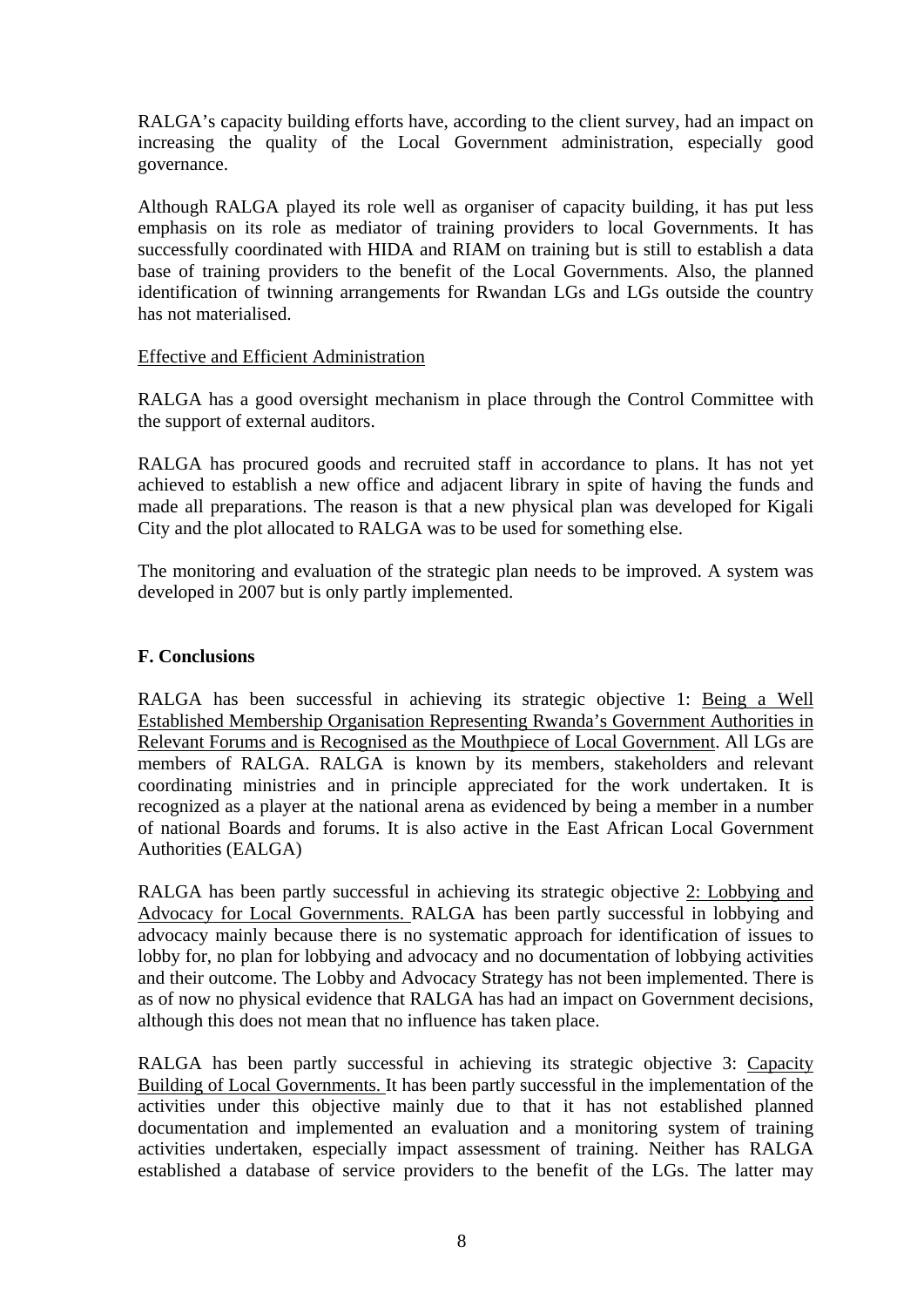<span id="page-8-0"></span>possibly be established within the time frame of the current plan, but it will not be operational. The work with the planned twinning arrangements with LGs outside the country has not been started. However, taken into consideration (i) the obvious positive *impact* of the capacity building activities undertaken have had on the quality Local Government administration, especially good governance, and the (ii) very good cooperation established with the coordinating ministries: Ministry of Local Government (MINALOC) and Ministry of Economic Planning and Finance (MINECOFIN) and the central institutions: Human Resources Development Agency (HIDA) and Rwanda Institute for Administration and Management (RIAM) and coordination with projects, the *results* achieved are *substantial*.

RALGA has been successful in the implementation of the activities related to the strategic plan objective 4: An Effective and Efficient Organisation. However, it is important to emphasize that some activities related to effective and efficient organisation are under other objectives e.g. capacity building and advocacy in the strategic plan. Generally speaking administration such as documentation of events, monitoring and evaluation, dissemination of information, normally attributed to effective management are areas which need to be improved.

RALGA is heavily dependent on funds from donors and the financial sustainability of RALGA both in the short and the long gives reason to alarm. Drastic measures are required to ascertain RALGAs survival. RALGA is aware of this fact and is actively studying options for financing, e.g. a study was undertaken by RALGA in 2008 with the support of an international consultant on the Financial Sustainability of RALGA. Likewise is RALGA heavily dependent on technical assistance.

Albeit RALGA's high dependence on foreign aid, technical assistance and short-comings related to documentation, monitoring and evaluation, dissemination of information, the achievements of RALGA are impressive. It is not an easy task to establish a new organisation, wherever it may be in the world. RALGA has only been operational since 2003, that is six years by now.

## **G. Recommendations**

#### Advocacy

- ¾ Development of annual advocacy plans based on the priorities in the Lobby and Advocacy Strategy.
- ¾ Production of short position papers on issues which are important to stand up for as an Association for Local Governments.
- ¾ Improve the research capacity with regard to lobbying and advocacy
- $\triangleright$  Limit the number of issues to lobby for, make it realistic in relation to available human resources.
- $\triangleright$  Make an inventory not only of the forums and Boards of relevance to be a member in, but also an assessment of time available for lobbying and advocacy, and based on that make priorities.
- $\triangleright$  Intensify the involvement of the RALGA's elected officials in lobbying and advocacy especially the Commissions coordinated by the Bureau.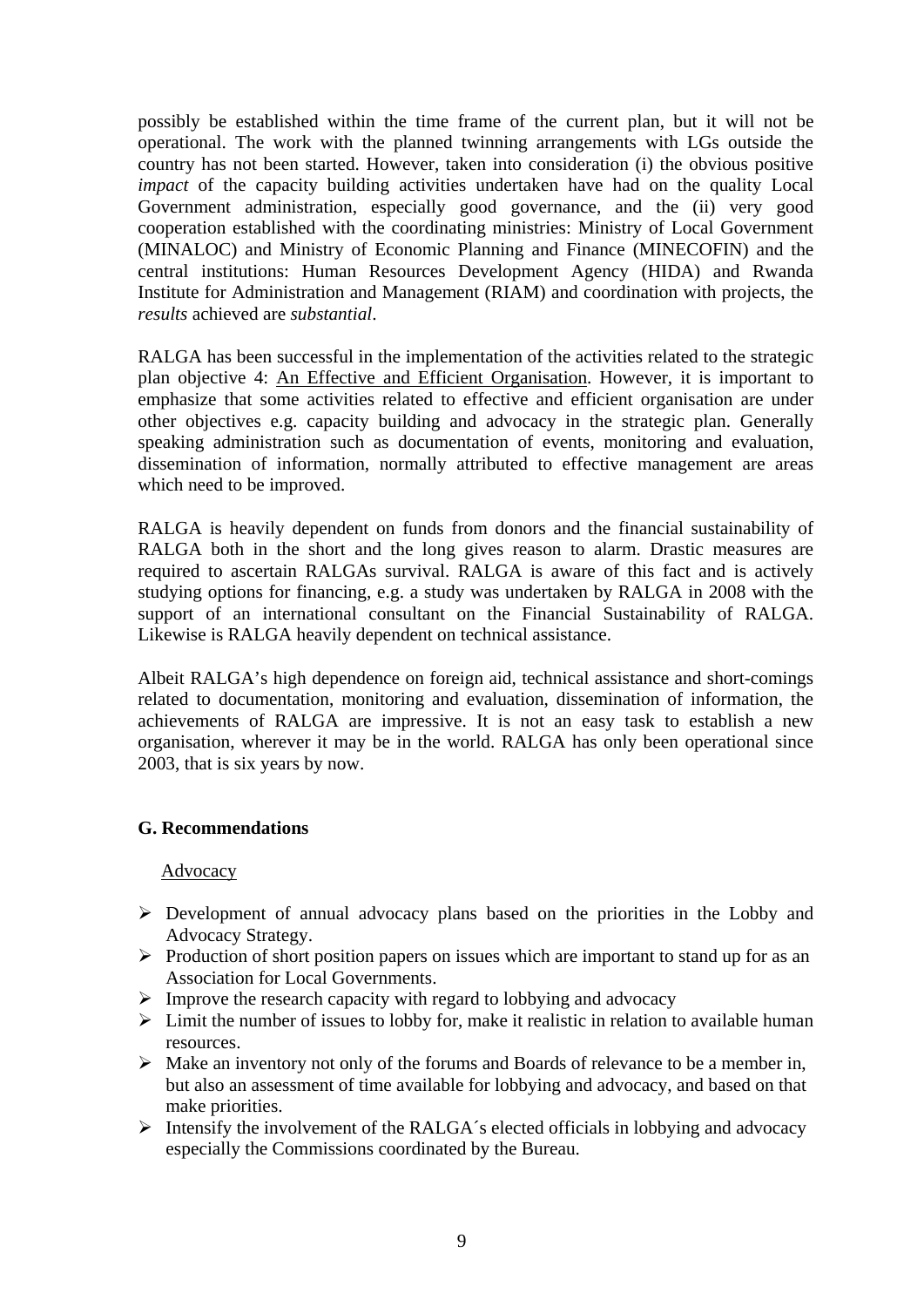- $\triangleright$  Use internet for lobbying and advocacy by posting important advocacy issues on the home-page thereby making it clear what RALGA stands for.
- $\triangleright$  Implement RALGA´s proposal to rename the current position as Legal and Policy Officer to Advocacy Expert and transfer the advocacy work currently undertaken by the Communication Officer to this position.

#### Information Dissemination/Transparency

- $\triangleright$  Improve the web page and post all relevant documents on that page.
- $\triangleright$  Look into whether it is possible to outsource the up-dating of the web page.

## Organisation/Staffing/Competence Development

- $\triangleright$  Wait to recruit additional staff until RALGA (i) knows the future contribution from donors, (ii) has developed a business plan and; (iii) can estimate future income of RALGA Consult.
- $\triangleright$  Review what efficiency gains can be made within the current set up of staff and by the introduction of more efficient monitoring systems.
- $\triangleright$  Study whether it is possible to combine the coordination of planning, budgeting and monitoring under one staff e.g. the Manager of Finance and Administration.
- $\triangleright$  Develop staff competencies through on the job training using backstopping services from consultants.

#### Monitoring and Evaluation

 $\triangleright$  Implementation of a coherent performance management system of the progress and results of the strategic plan at all levels: organisation level, unit/program and individual level.

#### Capacity Building

- $\triangleright$  Keep to the Capacity Building Strategy and focus only on providing activities, which can not be offered anywhere else and which are in line with RALGA´s mandate.
- $\triangleright$  Adjust the capacity building efforts to available staff time.
- ¾ Stronger focus on RALGA as intermediary in provision of capacity building for LGs.
- $\triangleright$  Develop and implement the database of service providers to the benefit of the LGs.

#### Client Satisfaction Survey

 $\triangleright$  Undertake a client satisfaction survey on an annual basis.

#### Financial Sustainability

¾ Organise a seminar for RALGA´s Executive Committee with the participation of RALGA senior management staff to further raise the awareness of the financial situation of RALGA using Salaues' report (Financial Sustainability of RALGA 2008) as a basis for discussion as well as the projections made by the RALGA Finance and Administration Manager. Decide on an emergency plan.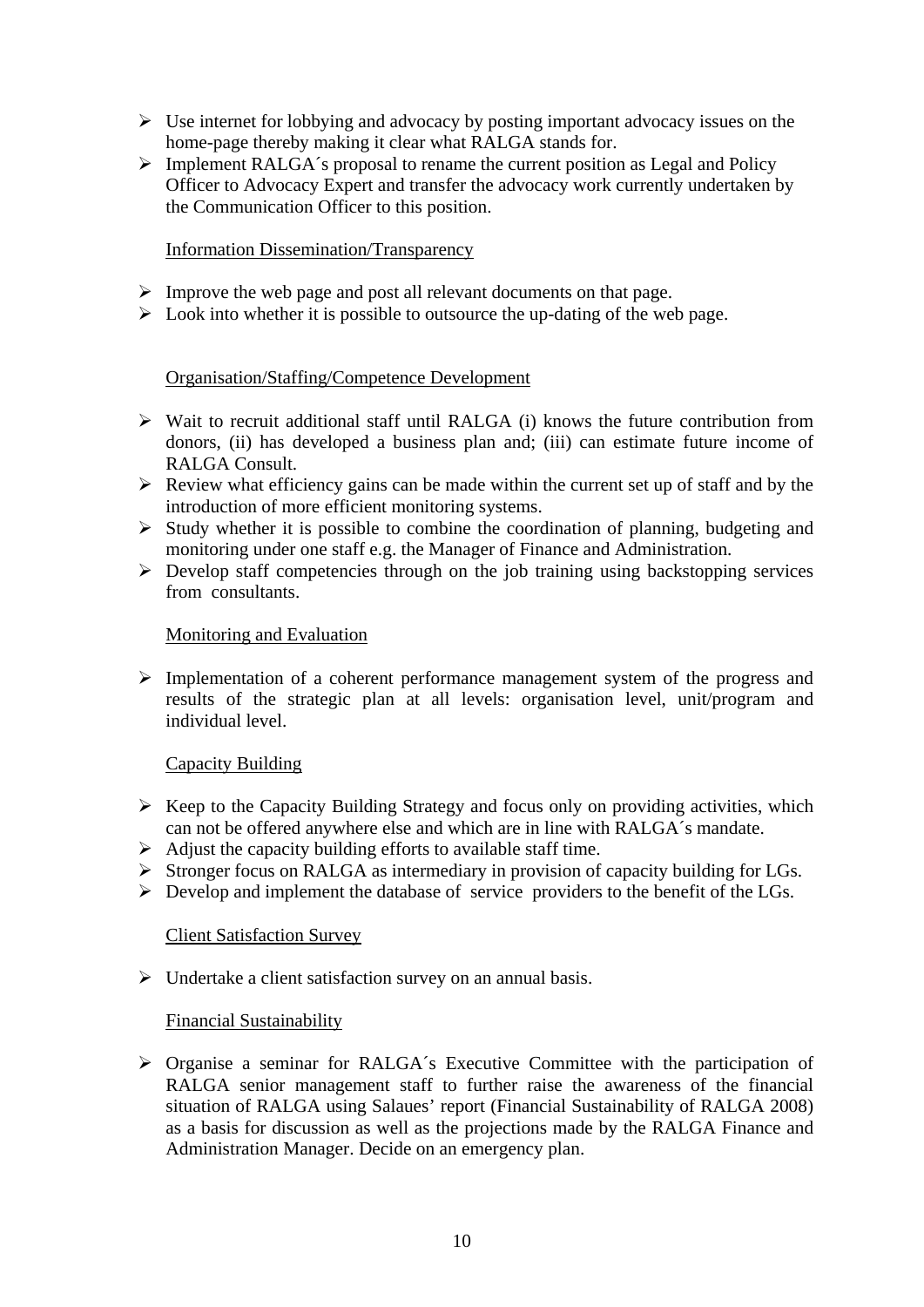$\triangleright$  Use equity in determination of the membership fee, e.g. 1% of the total revenue of the Local Governments, as suggested by Salaues (Financial Sustainability of RALGA 2008).

#### RALGA Consult

- $\triangleright$  Make RALGA Consult a separate profit making entity and do not mix with other activities.
- $\triangleright$  Conduct a market analysis for RALGA Consult covering the next five years. This market analysis should include analysing the competitors on the market.
- $\triangleright$  Develop a programme for strengthening the competence of the organisation. The first step should be to assess the competencies of RALGA today. The second step would be to analyse the competencies available in view of competence requirements of a business entity within RALGA. RALGA Consult will require competencies which may not be available within the organisation today.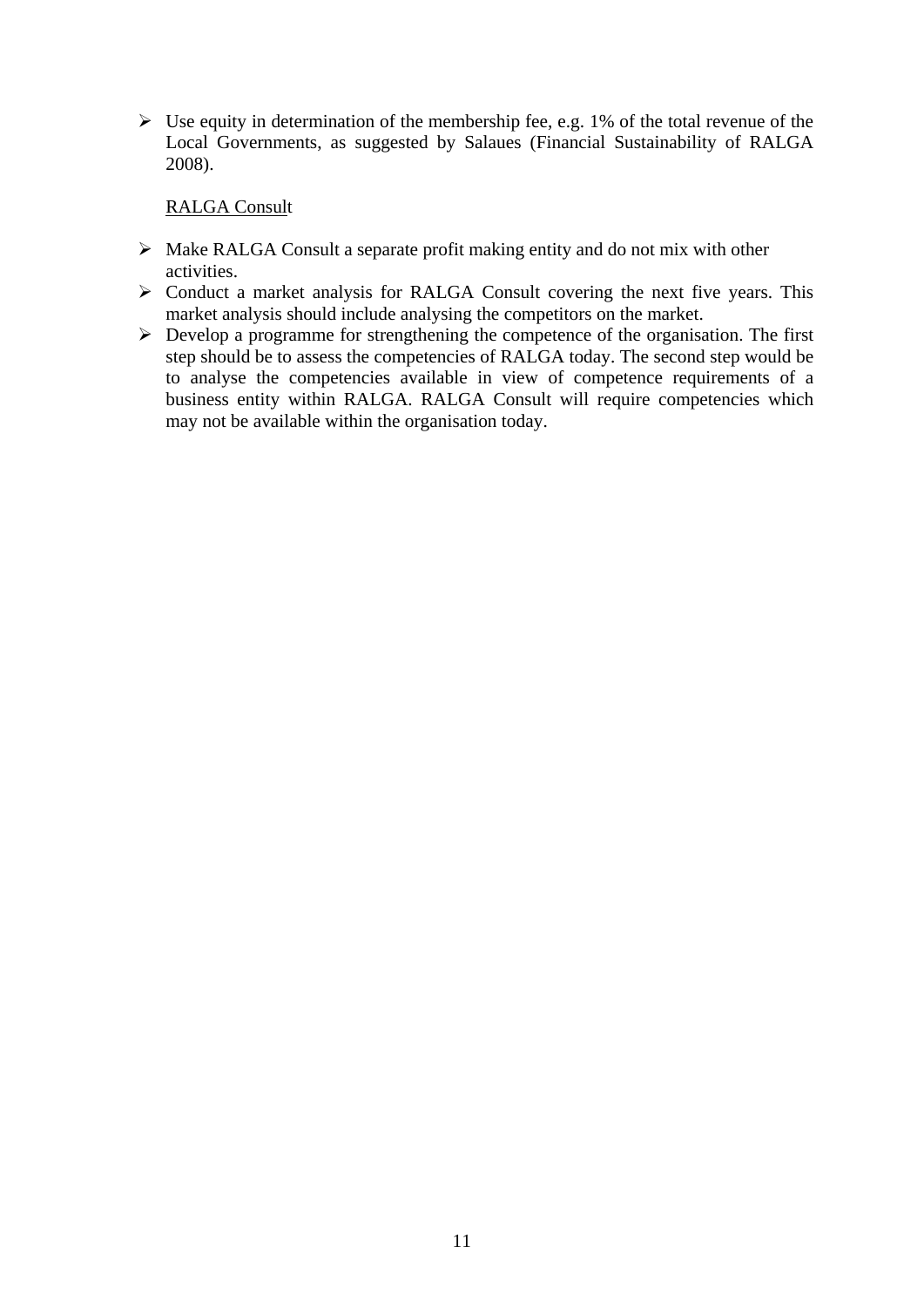## <span id="page-11-0"></span>**II. INTRODUCTION**

#### **A. Purpose of the Evaluation**

The evaluation of the Strategic Plan 2006-2009 is undertaken within the context of an agreement between Sida and RALGA, that an external evaluation is to take place during 2008 prior to the finalisation of the new strategic plan.

The main objective with the evaluation was to assess the implementation of RALGA´s Strategic Plan 2006-2009. The review is to assess *the achievements, accomplishments and shortcoming of RALGA in relation to what has been spelt out in the plan. More specifically evaluate the effectiveness, efficiency and relevance of RALGA's implementation of the plan and provide recommendations for the future, especially for the input of the new Strategic Plan of RALGA for the period of 2010-2014.* 

The evaluation is to assess the implementation and results in relation to the four objectives of the Strategic Plan (i) representation of Rwandese LGs inside and outside the country, (ii) lobby and advocate for LGs (iii) capacity building of LGs and; (iv) effective and efficient RALGA administration. A number of evaluation questions have been provided related to these four objectives. These are included in the terms of reference (Appendix 1).

## **B. Input**

The evaluation was undertaken during end April to end May 2009. The consultant input consisted of three weeks for the team-leader (Ingrid Holfelt), one week for an international consultant (Hans Norgren) and two weeks for a local consultant (Speciose Nyiarenza). Hans Norgren spent one week in Rwanda and Ingrid Holfelt two weeks and three days.

## **C. Structure of the Report**

This report is structured as follows: (i) background information about the intervention studied, (ii) approach and methods used, (iii) findings, (iv) conclusions, (v) recommendations and; (vii) comments on the draft strategic plan for 2010 to 2014.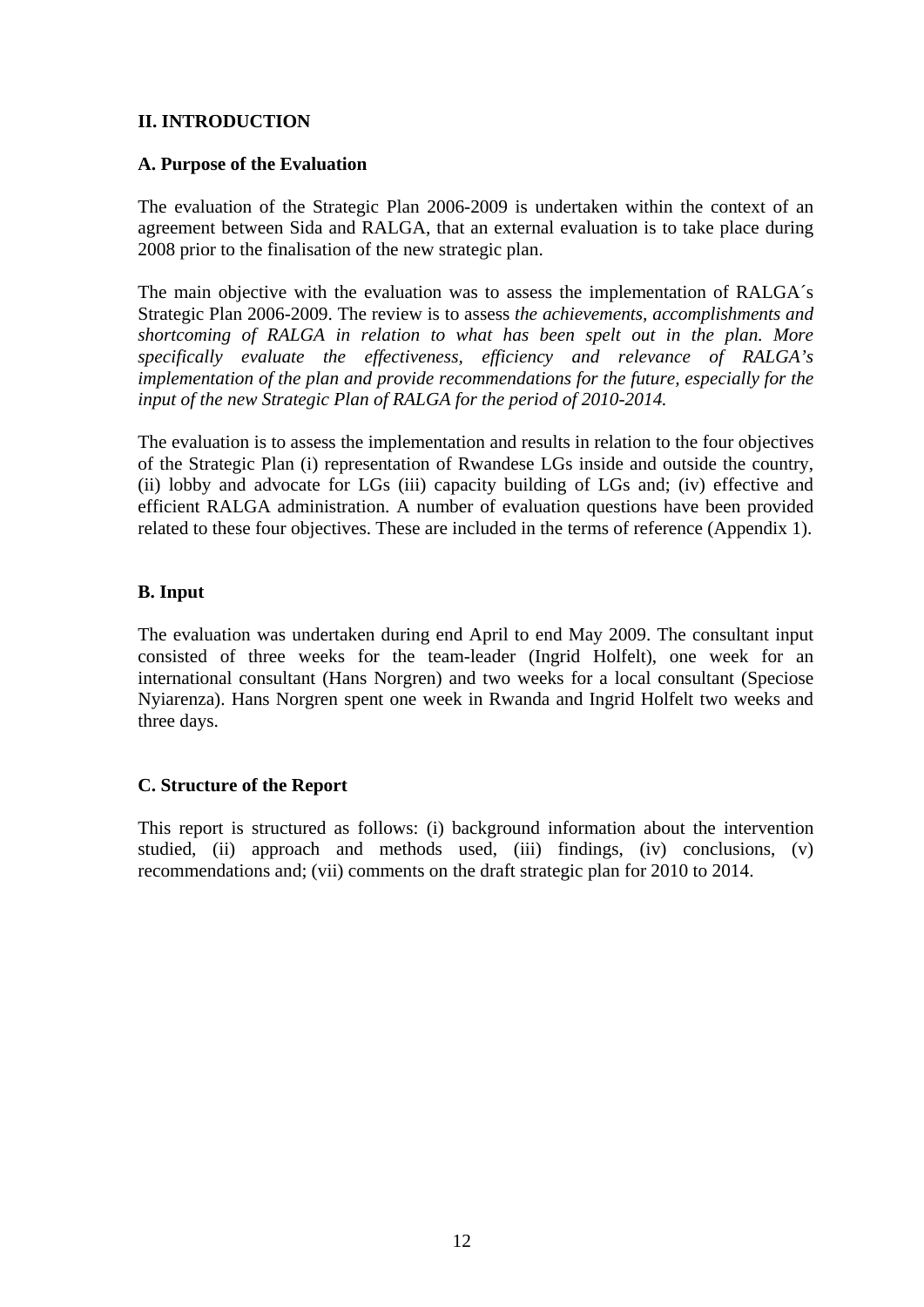## <span id="page-12-0"></span>**III. RALGA**

#### **A. Establishment of RALGA**

RALGA was formally established in 2003 as a member based organisation by a ministerial decree, No 34/11. It emerged as a response to a need which arose, when the Rwandan Government decided on decentralisation of functions performed by the central level to be undertaken by Local Governments. The establishment was supported by Sida financed project called: "Swedish support to Rwanda's Decentralisation Program". The project was implemented during 2002-2005 with technical support by SALA International Development Agency (SALA-IDA).

## **B. RALGA´s Vision and Mission**

The RALGA mission is: *"to strive for an efficient, effective and transparent and accountable local government of Rwanda".*

RALGA´s vision is to: *"realize democratic decentralisation in Rwanda whereby local governments, while becoming increasingly more important respond to the demands of the people, are righteous, democratic and participatory and are citizen, investor and donor friendly."* 

## **C. RALGA´s Governance Structure**

RALGA is a non-profit membership based organisation. The members, the LGs, are represented by four representatives from each of the districts and three from Kigali City. In total, the number of delegates is 123.

The main body of RALGA is the General Assembly (GA) to which each of the 30 District Councils elects four representatives, while Kigali City elects three representatives. The General Assembly appoints one Executive Committee, the Board, for two years. The Board is responsible for the implementation of the decisions made by the General Assembly. It consists of three members of the Bureau (The President, the Vice-President and one Treasurer) and four Commissioners, each of whom is a President of a specific Commission: (i) policy development and legal fairs, (ii) capacity building, (iii) economic development and; (iv) social affairs. In addition, the GA elects a Control Committee with three members.

The General Assembly convenes twice a year. The Board meets at least four times annually and the Commissions 2-4 times depending on the need.

The General Assembly has according to the Statute of RALGA (revision of 2006) the following functions:

- elect and dismiss the Executive Committee members and the Control Committee,
- analyse, revise and adopt modifications brought to the statue of the association,
- accept, suspend and dismiss a member of the association.
- approve the internal regulations on proposal of the Executive Committee,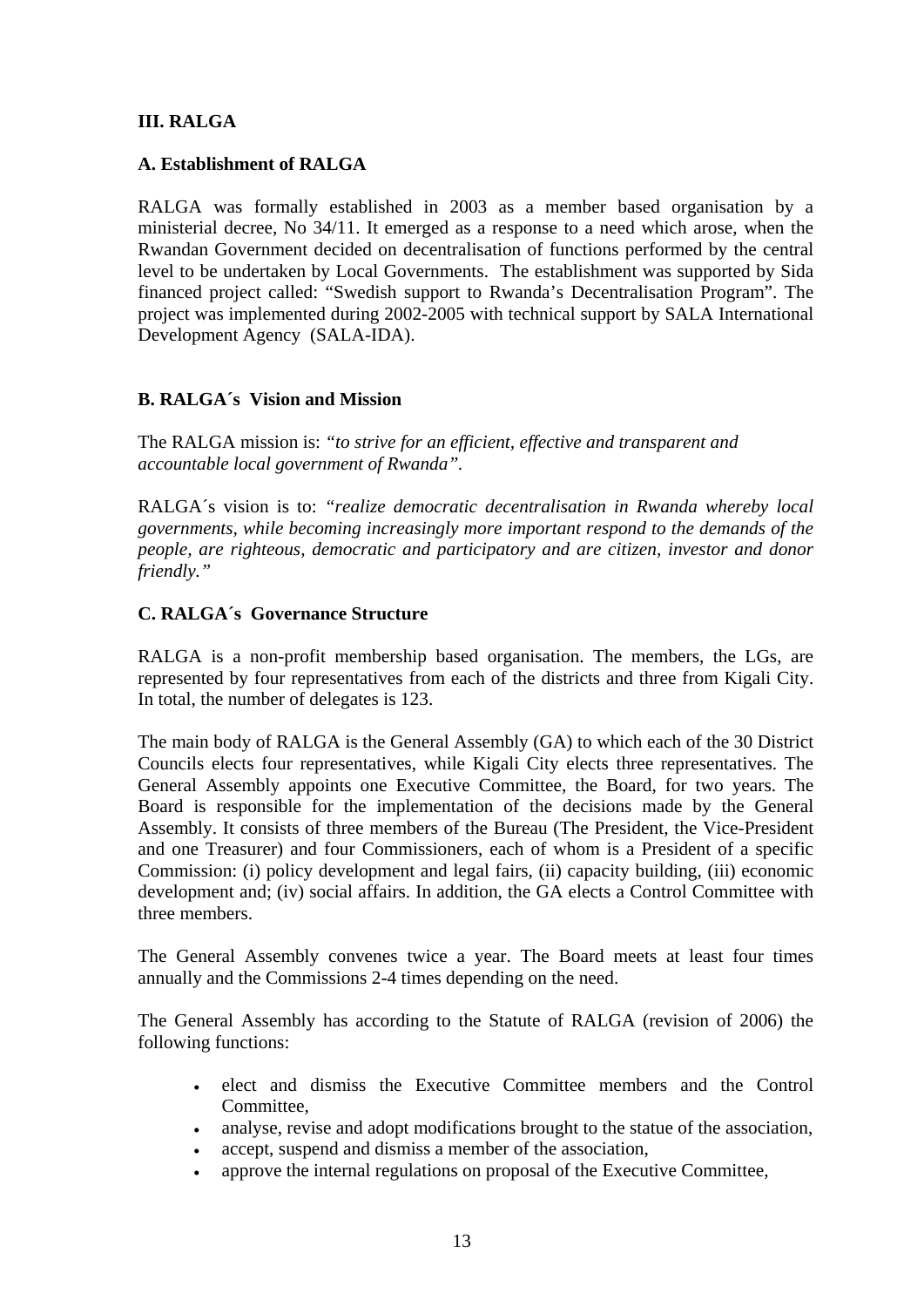- <span id="page-13-0"></span>• determine the plan of action and programs of the association,
- analyse and approve the budget of the association,
- provide advice to the Central Government on decentralisation related issues,
- propose measures aimed at improving local government finances,
- accept donations and legacies and;
- decide on the dissolution of the association

Management of RALGA is undertaken by an Executive Committee responsible for the implementation of decisions made by the General Assembly. The composition of the Executive Committee is as follows: (i) President, (ii) Vice-President, (iii) Commissioner in charge of Legal and Policy Issues, (iv) Commissioner in charge of Capacity Building, (v) Commissioner in charge of Member's Social Affairs, (vi) Commissioner in charge of local economic development and; (vii) Secretary/Treasurer.

The control is executed by a Control Committee composed by three members elected by the General Assembly. This Committee monitors RALGA's resources as well as its performance.

The administration of RALGA is undertaken by a Secretariat headed by a Secretary General. The Secretariat has in total 19 staff out of which 14 are professional staff. An organisation chart is in Appendix 2.

## **D. Financing Mechanisms of RALGA**

RALGA is financed through membership fees, donor support and income from consultant work. The membership fee has this year been increased from RFW 600,000 (equivalent to US\$1,054 (as of July 18, 2009) to RWF 2,000,000 (equivalent of US\$ 3,514 (as of July 18, 2009).

The main donors involved in providing support to RALGA are the development cooperation agencies of Sweden, Canada and the Netherlands. Their support is channelled as core funding, which allows RALGA to implement the Strategic Plan. The core funding has constituted 89% of the total income in 2006, 60% in 2007 and 54% in 2008 (source A. Salaues: Financial Sustainability of RALGA, Nov. 2008). Other donors cooperating with RALGA are: Deutsche Entwicklungsdienst (DED), German Agency for Technical Corporation (GTZ), the World Bank (WB), Swiss Development Cooperation (SDC) and the United States Agency for International Development (USAID) through the Intrahealth (Twubakane) program. Technical support is provided through Vereiniging van Nederlanse Gemeeten (VNG), the consultant arm of the Dutch equivalent to RALGA.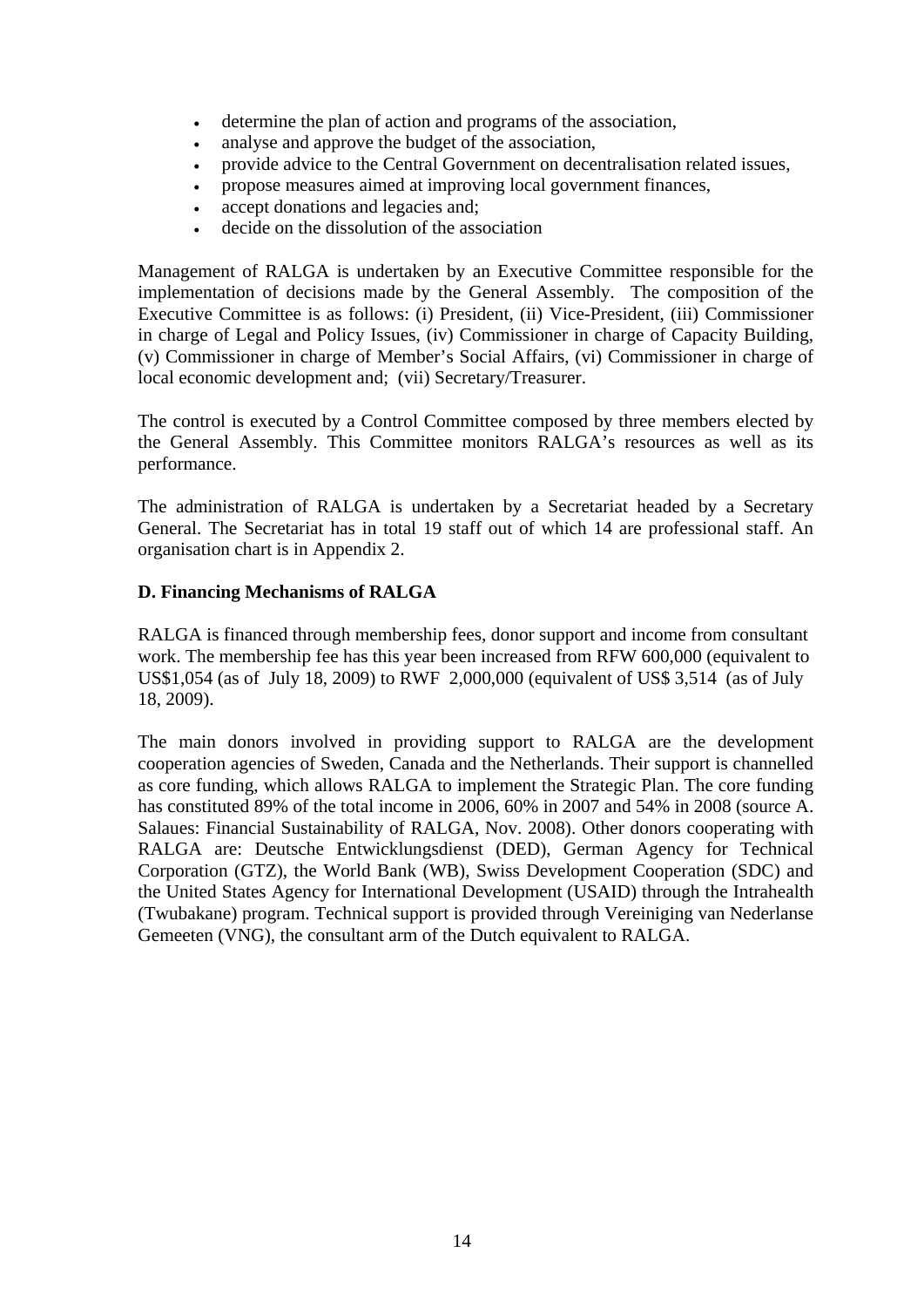<span id="page-14-0"></span>The table below shows the income of RALGA during 2006-2008

| <b>Source</b>   | 2006<br><b>AMOUNT IN</b> | 2007<br><b>AMOUNT IN</b> | 2008<br><b>AMOUNT IN</b> |
|-----------------|--------------------------|--------------------------|--------------------------|
|                 | <b>RWF</b>               | <b>RWF</b>               | <b>RWF</b>               |
| Sida            | 215,548,985              | 397, 175, 761            | 375,341,116              |
| Membership      | 21,295,324               | 17,800,000               | 14,100,000               |
| fees            |                          |                          |                          |
| Service fees    | 1,926.050                | 8.100,000                | 10,350,000               |
| <b>CIDA</b>     | 109,655,010              |                          | 66,830,061               |
| Dutch           | 18,201,056               |                          |                          |
| Government      |                          |                          |                          |
|                 |                          |                          |                          |
| <b>VNG</b>      |                          | 25, 235, 256             | 79,283,198               |
| International / |                          |                          |                          |
| TWUBAKANE       |                          |                          |                          |
| Program         |                          |                          |                          |
| Intrahealth /   | 22,484,297               | 55,985,554               | 22,060,753               |
| TWUBAKANE       |                          |                          |                          |
| Program         |                          |                          |                          |
| GTZ (LED)       |                          | 26,775,020               | 24,988,700               |
| WBI, MDP        | 20,445,383               | 134,776,453              | 23,880,883               |
| ESA, VNG        |                          |                          |                          |
| Global Fund     |                          |                          | 25,390,778               |
| <b>ROLLOVER</b> |                          |                          | 181,111,962              |
| 2007 TO 2008    |                          |                          |                          |
| <b>Total</b>    | 409,556,105              | 665,848,044              | 823,337,401              |

# **Table 1. RALGA Income in RWF**

Source: RALGA Finance and Admin 2009

#### **E. The RALGA Strategic Plan 2006-2009**

The RALGA strategic plan is based on the three mandates of RALGA as defined in the RALGA Statute of 2006: (i) representation of Local Government, (ii) lobbying and advocacy and; (iii) capacity building. For these mandates RALGA has established the following four objectives:

- Represent Rwanda's Local Government Authorities in and outside the country
- Lobby and advocate for Rwanda's local government authorities
- Build capacity of local government in Rwanda
- Be an effective and efficient organisation

Each of the objectives has specified outputs and three includes critical assumptions. Success indicators have been elaborated for each of the objectives.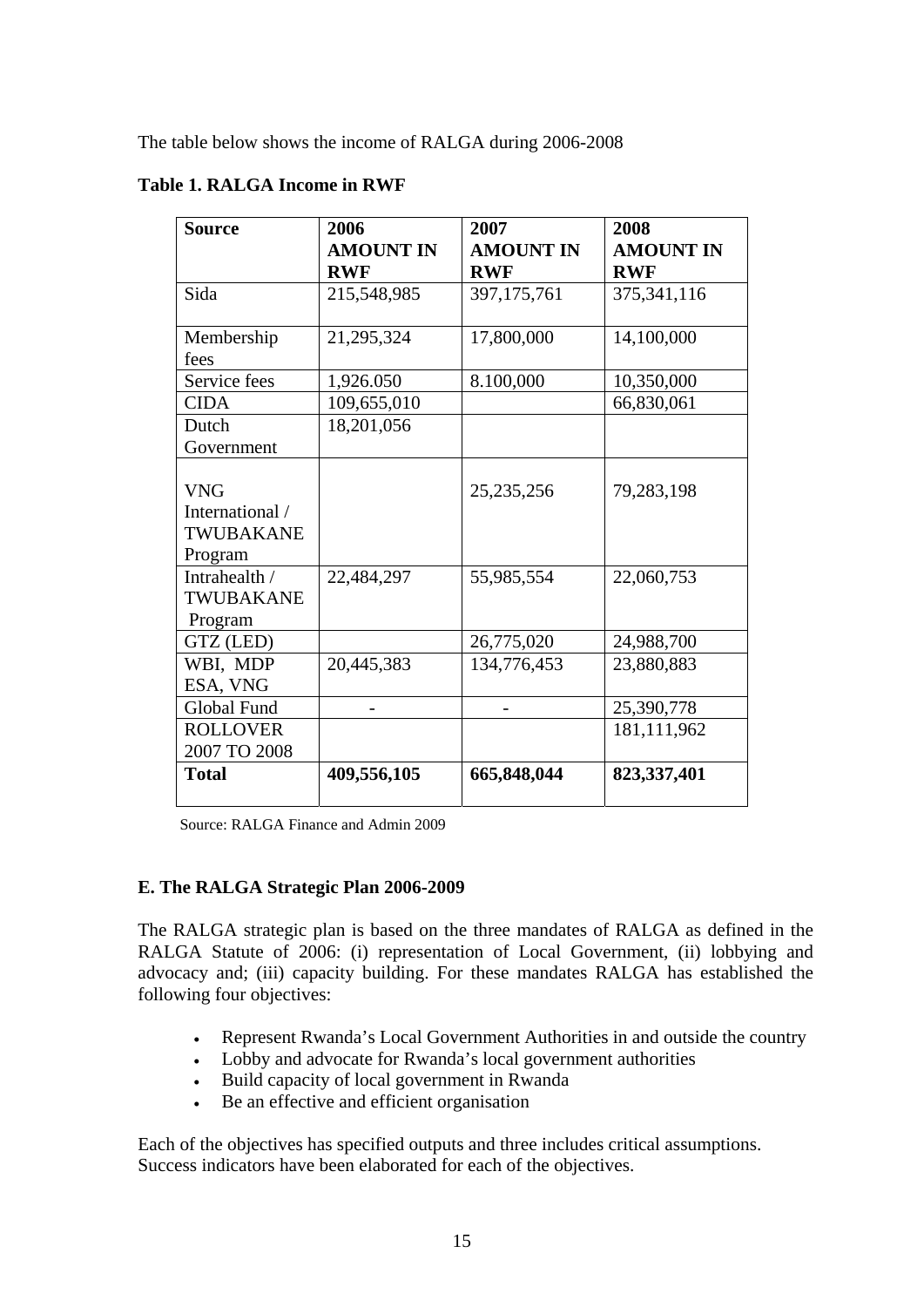# <span id="page-15-0"></span>**F. Previous Evaluations of the Strategic Plan 2006-2009**

A mid-term evaluation of the Strategic Plan was undertaken by RALGA with the support of an external international consultant in March 2008. The main conclusions related to the implementation of the plan were:

- the implementation of the plan with regard to the years 2006 and 2007 was very satisfactory. Most of the planned activities had been undertaken for which funds were available,
- the perception of RALGA was positive especially with regard to capacity building and;
- advocacy may be enhanced, although results are difficult to measure.

Although the evaluation of the overall implementation of the plan was considered satisfactory, the report highlighted that some of the activities were delayed or needed attention e.g. (i) identification of training needs of RALGA members, (ii) training needs assessment of RALGA staff, (iii) update the website, (iv) elaboration of a plan for dissemination of best practice to the districts and sectors, (v) documentation of best practice examples for publishing in the radio and on television, (vi) a roadmap for the establishment of RALGA Consult, and; (vii) identification of twinning arrangements between LGs and districts in other countries.

The following issues were considered to require special attention: (i) an appropriate organisation structure and salary scale, (ii) time-sheets for staff which permits evaluation of time spent in each activity and; (iii) a study on the impact of RALGA activities on its members.

The report also brought up the issue of the involvement of the sectors and cells in RALGA work and activities.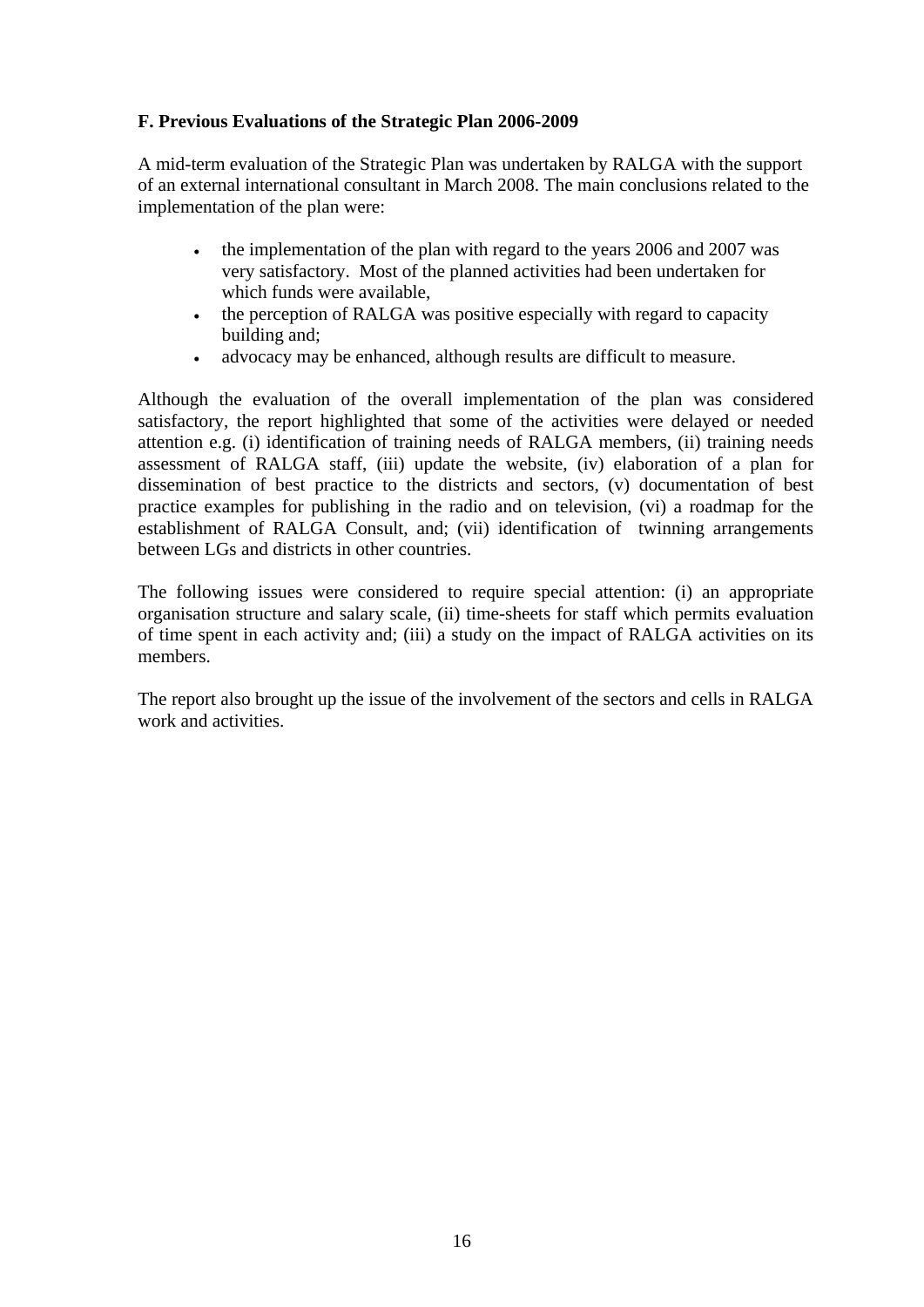## <span id="page-16-0"></span>**IV. APPROACH AND METHODOLOGY**

The approach used for this evaluation was participatory in the sense that the consultants worked together with RALGA´s administrative staff and met with RALGA Board members. In order to measure effectiveness of the implementation of the strategic plan, staffs were requested to make a self-assessment of the accomplishments and thereafter the consultants reviewed and compiled the responses. To get the perceptions of stakeholders regarding RALGA´s performance, a questionnaire was developed and used for interviews with donor representatives, project managers, coordinating ministries as well as training providers. Substantial documentation had been provided by Sida, which was studied (list of documents is in Appendix 3). To get information about the members' appreciation of RALGA, the results of a survey undertaken by RALGA 12-14 May 2009 was compiled.

In addition, interviews were undertaken with RALGA staff and elected representatives of RALGA including the chairperson (list of people met are in Appendix 4). All information gathered formed the basis for the final analysis. In the final analysis consideration is given to the perception of RALGA performance and the perceived impact the activities had on local government administration.

A description of the methodologies used and the rating scales applied are in Appendix 5.

The draft report was in accordance with the ToR sent to Sida and RALGA for comments. The comments have been incorporated as appropriate.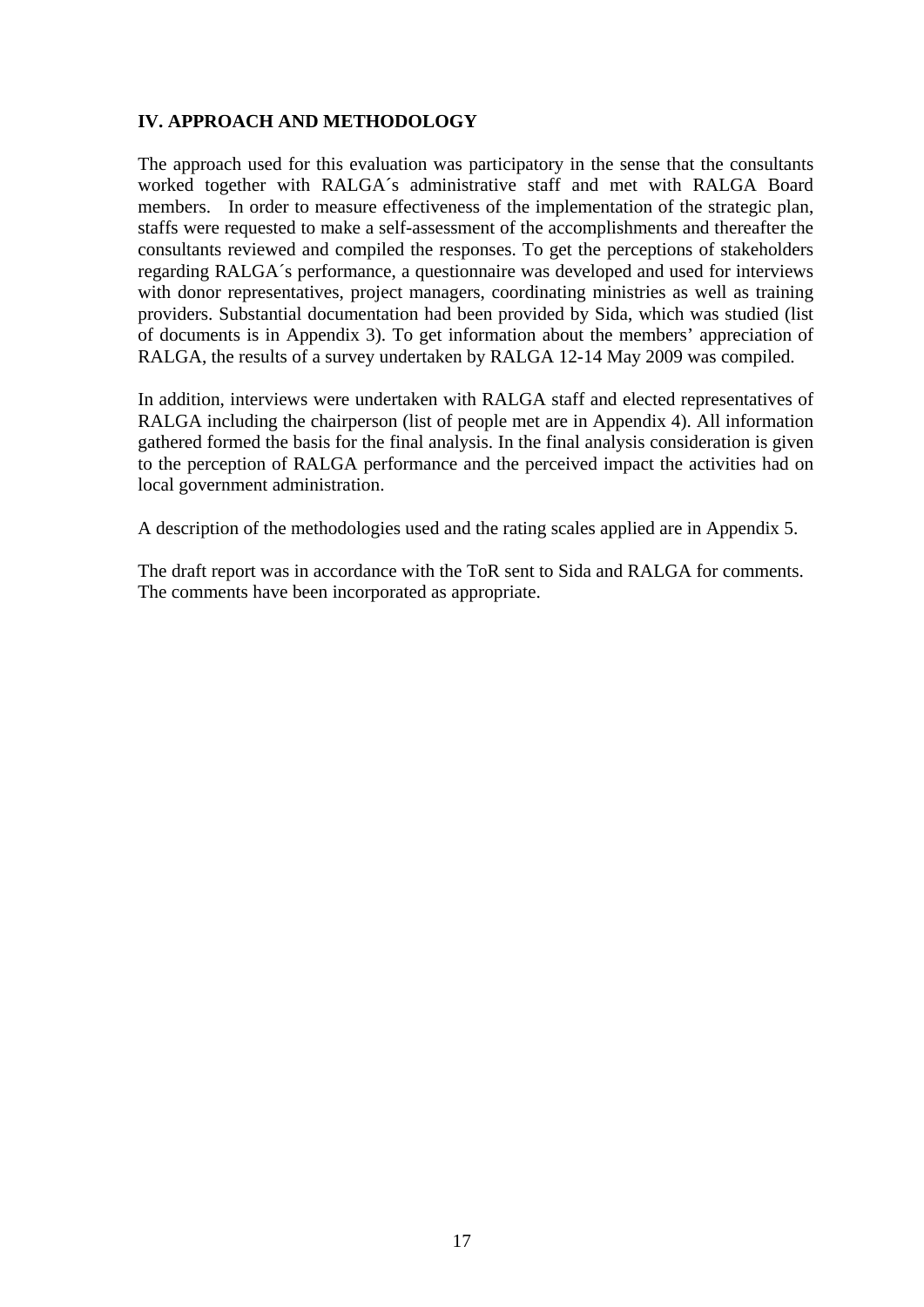# <span id="page-17-0"></span>**V. FINDINGS**

#### **A. Effectiveness of the Implementation of the Strategic Plan**

Effectiveness is in this context defined as having successfully completed the plan in relation to the success indicators listed under each of the strategic objectives of the plan. The details are in Appendix 4. Please note that the evaluation does not take into consideration whether an activity has been postponed. Instead the criteria used are whether the activity has been implemented or there is sufficient evidence that it will be implemented during the time frame of the plan. The scale applied is as follows:

3-Accomplishment of the success indicator by 80-100%=successful

2-Accomplishment of the success indicator by 55-80%=partly successful

1-Accomplishment of the success indicator by less than 55%=limited success

## **Table 2. Effectiveness of the Implementation of RALGA Strategic Plan 2006-2009**

| Objective                | Successful (80-<br>100%). | <b>Partly Successful</b><br>$(55-79%)$ | <b>Less</b><br><b>Successful</b><br>(less than 55%) |
|--------------------------|---------------------------|----------------------------------------|-----------------------------------------------------|
| Representation           | 75%                       | 19%                                    | 6%                                                  |
| Advocacy                 | 43%                       | 35%                                    | 22%                                                 |
| <b>Capacity building</b> | 70%                       | 19%                                    | 11%                                                 |
| <b>Effective</b>         | 85%                       | $0\%$                                  | 15%                                                 |
| Organisation             |                           |                                        |                                                     |
| Total                    | 67%                       | 13%                                    | 18%                                                 |

## **B. Achievements in Fulfilling the Core Mandates**

#### **Representation**

RALGA's mandate is to be a watchdog and intermediary between Central Government and Local Governments. RALGA is to play the role of representing the LGs and express its member's interests which the members could not do on their own with the same effect.

#### *a. Membership*

All the LGs are members in RALGA and pay the membership fee. The fee is recently more than tripled and is now set to RWF 2,000,000 (US\$ 3,514 as of 18 July 2009) annually. The fee is the same for all LGs independent of its size and income. Sometimes there are delays in payments of the fee but a penalty system is in place with a charge of 10% interest for late payments. If there is no payment for two consecutive years, the LG may be expelled as a member.

## *b. Knowledge about RALGA*

RALGA is well known among its members, stakeholders, and coordinating ministries. It is recognised as a player on the development arena which is validated by that RALGA has members of Boards and different forums (see below).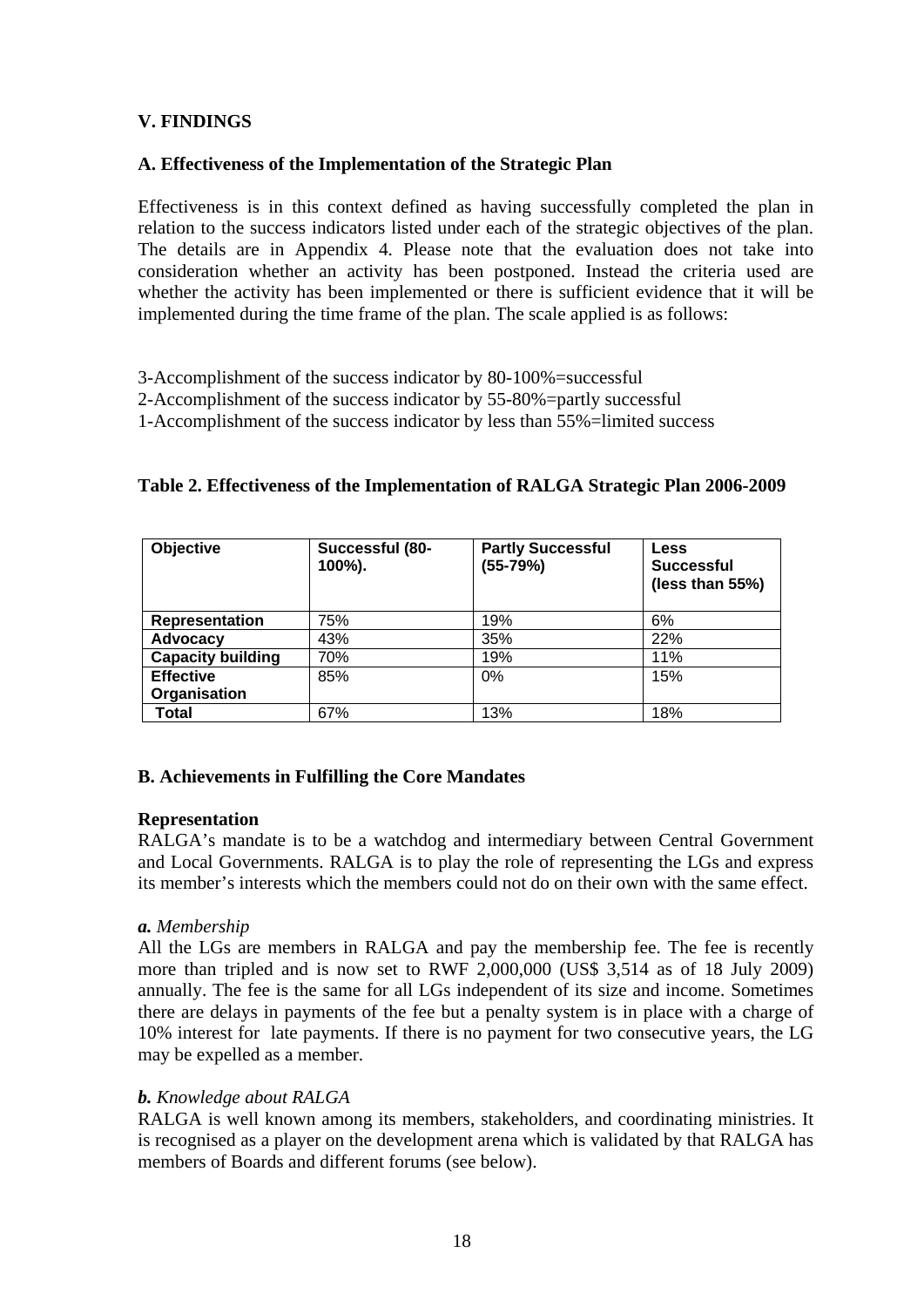#### *c. The Design of the Planning Process and Strategic Work of RALG*A

The design of the annual planning process including the system for reporting and progress reporting is in line with international practice (please note this refers to the process and not to the quality of the reporting). The development of the strategic plan is participatory and includes consultations with the members. Strategies related to subject areas are approved by the Executive Committee (for details of the planning process and strategy work see Appendix 6).

#### *d. The Quality and the Division of Labour between Politicians and Technicians.*

The division of labour between politicians and technicians is regulated in the Statute of RALGA. The implementation of the division of labour is clear as assessed by the interviewees of the Board and the technicians. The organisational set up of governance of RALGA is in accordance with international practice, although the number of General Assembly meetings in most similar organisations is once a year as compared with RALGA's two annual meetings.

All the politicians interviewed expressed that: (i) the cooperation between the politicians and the technicians was excellent and; (ii) the division of labour between the two categories was clear (see Appendix 4).

The technicians also found the division of labour clear and the cooperation was good. Sometimes it happens that a politician wanted to pursue an issue, although relevant, which was not in RALGA's mandate. However, such issues were cleared and agreed upon smoothly.

## *e. The Efficiency, Participation and Transparency of Internal Steering Mechanisms in Relation to Needs of the Members*

The organisation of the internal steering mechanisms and decision making authorities of the Board corresponds to international practice. The number of meetings is relatively high and can be reduced. E.g. the General Assembly meets twice a year and the Commissions and the Executive Committee on a quarterly basis.

The Commissions established corresponds to the needs of the members as promotion of economic and social development is the mission for districts. A Commission on capacity building is relevant as this is one of the main activities of RALGA. A commission on policy and legal affairs is also deemed required.

The roles and authority of the General Assembly and the Executive Committee as well as the Secretariat is clearly spelt out in the Statute.

The steering mechanism is assessed participatory in the sense that there is fixed requirements on the number of participants (2/3) for a meeting to be convened. For all the statutory meetings and decisions, 2/3 of the members will have to be present. The GA has decided to look into to include also Sector Executive Secretaries of Sectors among the delegates to the GA thereby facilitating the ownership of RALGA activities by all LG key actors. However, the lowest government entities such as cells and villages are not represented in RALGA and there is no mechanism in place to stimulate their participation in the association activities, although they play an important role in data collection and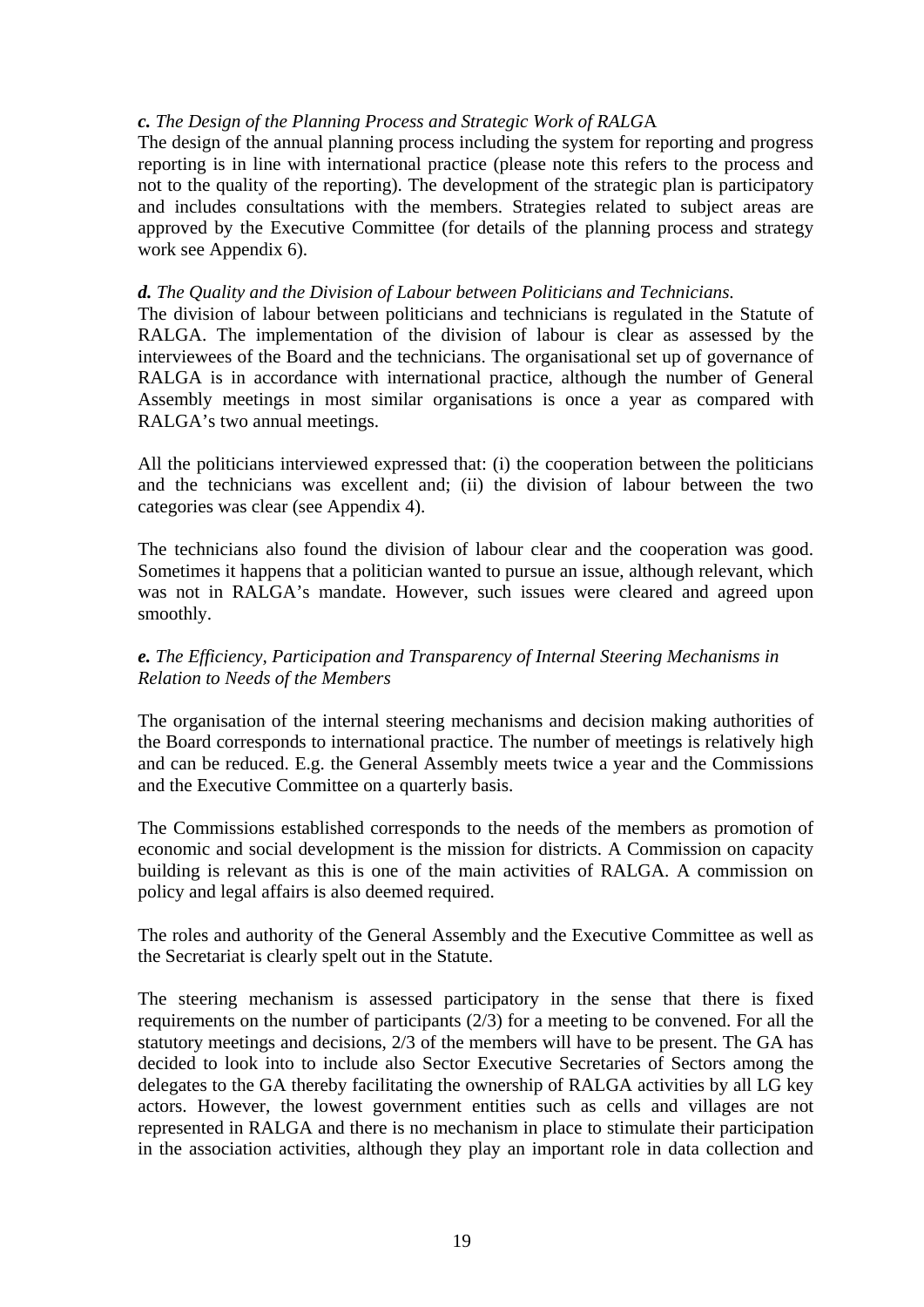mobilisation at the grass root level. However, in the end there must a certain limit of the delegates because otherwise the meetings will not be workable.

The transparency of internal decisions is in need of improvements. The minutes of the General Assembly Meetings are signed by the Chairperson of RALGA and counter signed by the Treasurer of the Association. The minutes are not sent out to the participants in the actual meeting. Instead the participants in the next meeting receive the minutes. This method has been established because of the inefficiency of the Rwandan postal system. As RALGA has access to an internet network the minutes could be sent through that to all the members of the meeting.

The website of RALGA is under reconstruction. And even before only a few documents were listed and some documents were not possible to open and read.

#### **2. Lobbying and Advocacy**

#### *a. Knowledge about the Role of RALGA*

The role and function of RALGA is known by its members and stakeholders (donors, coordinating ministries and service providers). RALGA is most likely more known to the general public than most of its sister organisations at least in Europe and northern America, as RALGA has weekly broadcasts in the radio. RALGA also organises press conferences which occasionally are broadcasted on television.

#### *b. Coordinating Ministries Perception of the Effectiveness and Lobbying and Advocacy Skills of RALGA*

The Coordinating Ministries' perception of RALGA effectiveness and contribution is appreciative. It's lobbying and advocacy skills are on the average assessed as good but there is still room for improvements. One example of improvements mentioned during the interviews was, that in order to act upon a suggestion from RALGA, there may sometimes be a need to get a formal position paper from RALGA, not only verbally expressed opinions.

#### *c. RALGA's Impact on Government Decision Making*

No written evidence has been found that RALGA has been instrumental in changing policy or laws. However, evidence may soon exist, as RALGA has developed an amendment to a legal framework for privatisation of fee collection in local markets. The amendment is awaiting Cabinet approval.

The MINALOC official interviewed said that RALGA had influenced the decision by MINALOC to propose to the Cabinet that the number of staff at the cell level shall be increased by two instead of as initially intended by MINALOC by one. The proposal is still pending Government approval.

During interviews and studying of documentation other examples of RALGA´s impact on Government decisions were brought up such as: (i) the increase of transfer of block grants from 3,5% to 5% and; (ii) the right for the LGS to keep the income of certain taxes. The above has not been possible to validate. However, the lack of evidence does not mean that RALGA has not contributed to the materialisation of these decisions.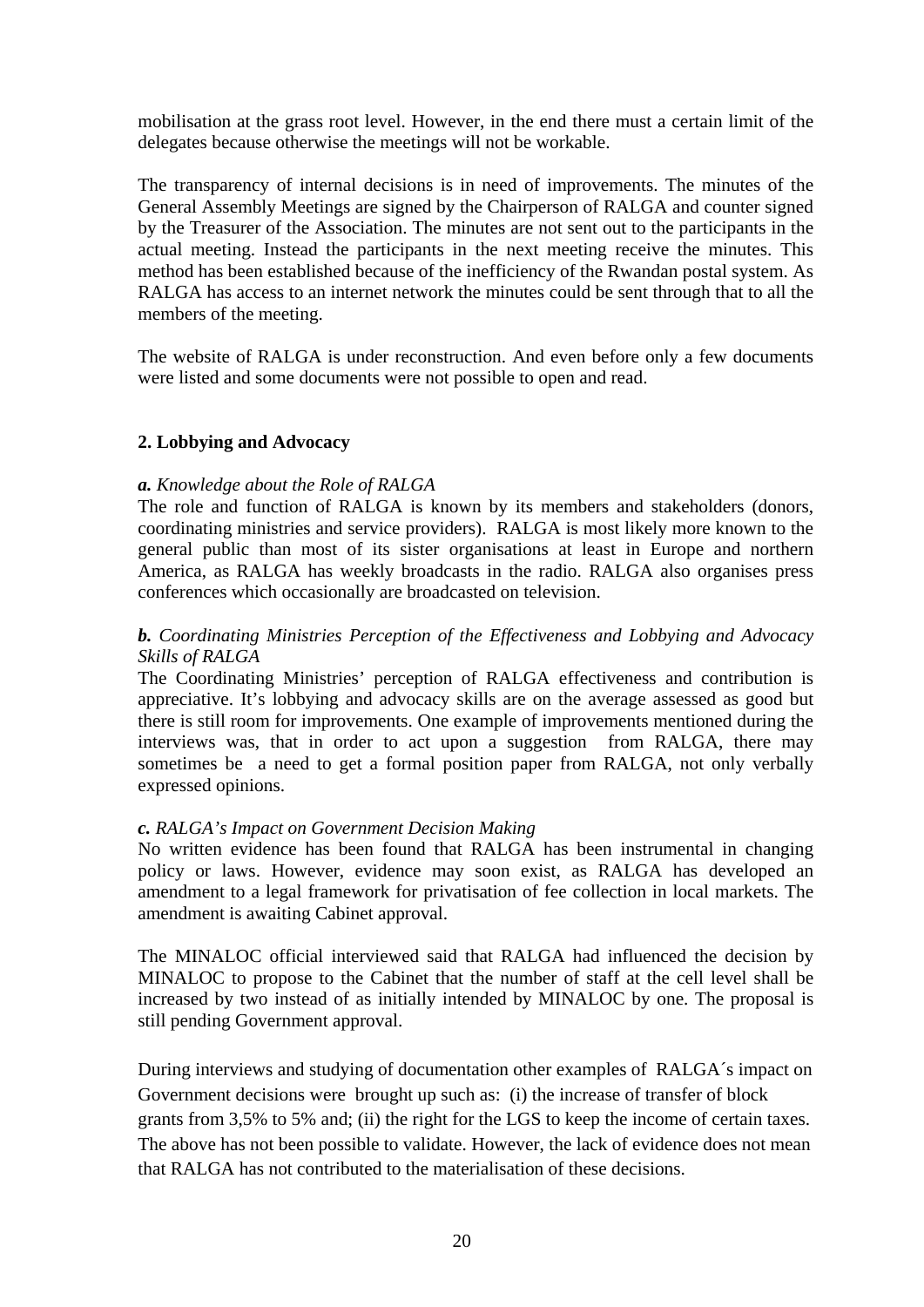#### *d. RALGA's Participation in Different Forums*  RALGA is well represented in different Boards and Forums.

RALGA is represented in a number of Boards: Project d´Infrastructure est de Gestion Urbaine (PIGU), Association pour l´Execution de Travaux d´Intérét Public (ASSETIP), Centrale d´Achetat Medicaments Essentiels du Rwanda (CAMERWA), Fonds Forrestier, Rwanda Water Partnership, and Fonds pour la Mutuelle de Santé. One staff is a member of the Community Development Fund. However, she is a member in the capacity of her working experiences. RALGA has no legal allocated representation as the Government regulation establishing the CDF did not include a RALGA representative. In fact the RALGA officer is holding a seat in the CDF intended to be allocated a mayor. RALGA may, when developing the intended list of organisations and Boards of relevance for RALGA to be a member in, consider whether to lobby for a formal representation in the CDF.

RALGA is a member of the following forums: (i) The National Decentralisation Stakeholder Forum, (ii) the Program Steering Committee, (iii) and; the Decentralisation Cluster. In addition, it is called to meetings to the following ad hoc committees; (i) Fiscal Decentralisation Committee, (ii) Decentralisation and Citizen Empowerment Committee and (iii) the National Committee in Charge of Administrative Reforms.

RALGA is a member of the East African Association for Local Governments Authorities, where it plays an active role. It has also built partnerships with United Cities and Local Governments (UCLG), United Cities and Local Governments of Africa (UCLGA), Uganda Local Government Association ( ULGA), Association of Local Authorities in Tanzania (ALAT), South African Association of Local Government Authorities ( ALGA), Association of Local Governments in Kenya (ALAK), East Africa Local Government Action Forum (ALGAF), Association Burundaise des Elus Loceaux (ABELO) and the Vereiniging van Nederlanse Gemeenten (VNG).

*e. Documentation and Dissemination of Participation in Different Boards and Forums* The documentation is rudimentary and subsequently the same goes for dissemination.

# *f. RALGA's Influence on Decision Making at the Central and Local Level*

The issue of influence at central decision making has previously been addressed. There is no evidence that RALGA has had any influence on local government decision making.

#### *g. Evaluation of RALGA´s Effectiveness and Oversight Mechanisms*

The evaluation and oversight mechanisms put in place are assessed as effective. The evaluation of RALGA's effectiveness is undertaken by a Control Committee consisting of three members appointed by the General Assembly. The Control Committee receives on a quarterly basis reports from the Secretary General of RALGA. The Committee undertakes also its own assessment. The Commission reports to the Executive Committee on a quarterly basis and to the General Assembly on a biannual basis. The Control Committee is using an external auditor, Ernst and Young, for the bi-.annual audits. Yearly audited financial statements are produced.

#### *h. RALGA's Independence*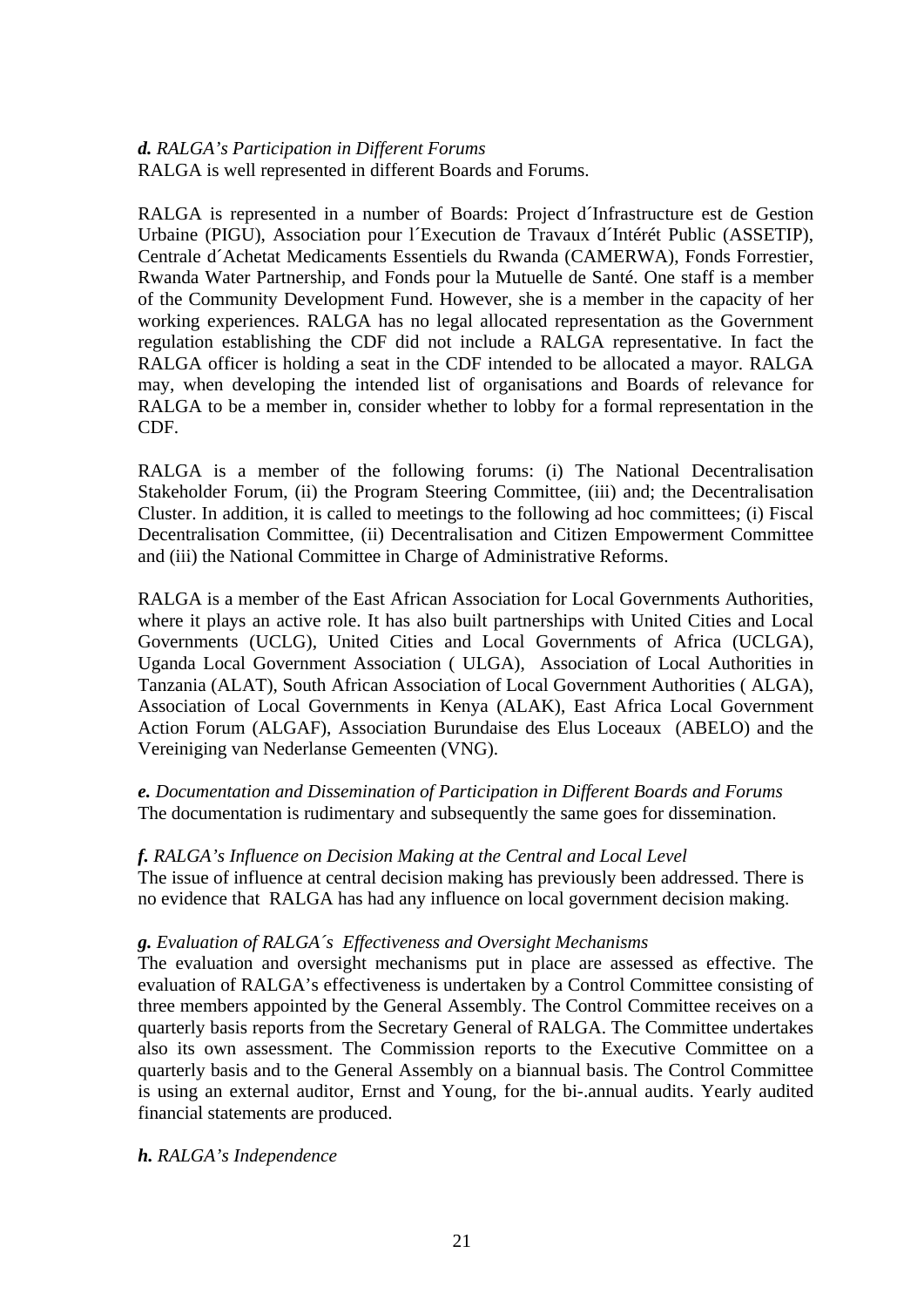RALGA perceives itself as being an independent organisation as decisions are made by the General Assembly. The Executive Committee provides political guidance and the Executive Secretary implement decisions without interference from other actors.

RALGA is independent in relation to the central ministries as perceived by these ministries. However, consultations with the central government could theoretically lead to informal influence on priorities in the implementation, although there is no evidence that this happens.

RALGA is highly dependent on donors for financial support. Withdrawal of funds would have an impact on operations. Internal working procedures are influenced by donors' different reporting formats. Although there is one reporting system for the funds channelled through the core fund, donor funded projects within RALGA require separate format for reporting in accordance with the requirements by respective financing government.

One evidence that RALGA acts independently of its main donors is the decision to implement an HIV/AIDS program with the financial support of the Global Fund. This decision was taken solely by RALGA without consultation with donors. Such consultation was obviously expected by some of the donors as expressed in the interviews with their representatives.

RALGA´s main shortcomings related to Lobby and Advocacy are:

- Although having adopted a Lobby and Advocacy Strategy, it is till to be implemented.
- The lobby which has been carried out has not been research based.
- The reconstruction of the RALGA home web page has been delayed.
- The number of hits on RALGA website has not been monitored.
- The website has not been regularly updated.
- No mechanism is in place to gather information to identify which Boards may be of relevance to be a member in.
- No system is in place to track political statements made by RALGA or its Commissions. Only four cases have been documented.

## **3. Capacity Building**

#### *a. Relevance of the Capacity Building Approach and Efforts*

RALGA´s approach and capacity building efforts respond well to the capacity building needs of its members but perhaps less to its own capacity in terms of number of staff.

RALGA has participated in the capacity needs assessment undertaken by MINALOC in 2007. The outcome of that assessment was considered to be too related to infrastructure issues, which led to a new mapping exercise of the capacity needs. According to MINALOC, RALGA played a vital role in changing the infrastructure oriented proposal in the first report in a constructive way. RALGA has decided to establish an updated database of district training needs with the support of an international consultant financed by the Swiss Government during the latter half of 2009. MINALOC as well as other stakeholders will be involved in the validation process and be kept informed about the progress.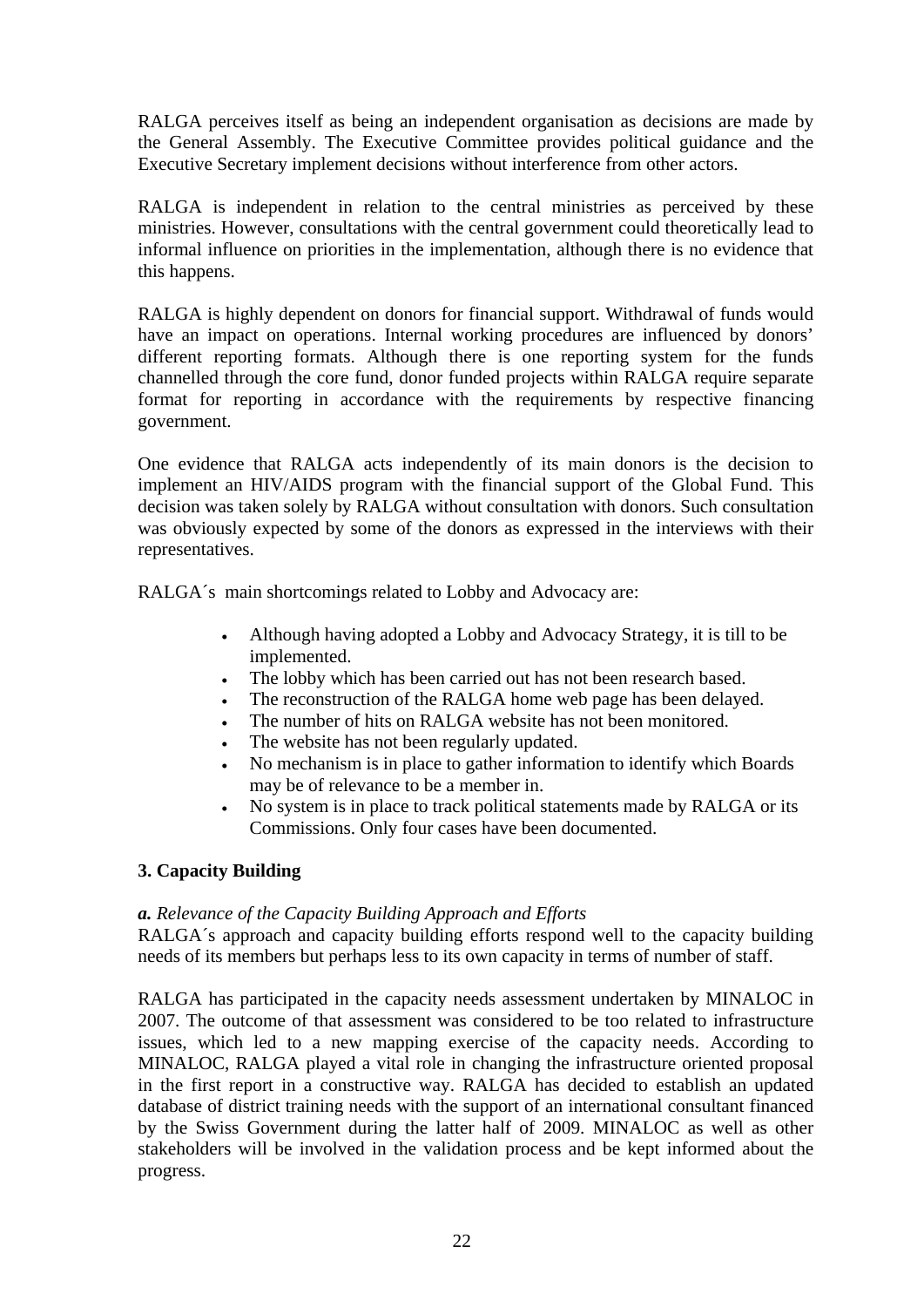RALGA's capacity building activities are much appreciated by the members as evidenced from the client satisfaction survey. It is also clear from the client satisfaction survey that RALGA is perceived having had an impact on increasing the quality of the Local Government administration, especially appreciated is the contribution made to good governance. Also, the donors are appreciative of RALGA´s capacity building efforts and even more so the coordinating ministries MINECOFIN and MINALOC. RALGA has successfully established a mutually rewarding working relationship with MINALOC and MINECOFIN on capacity building issues for LGs.

In summary the RALGA capacity building efforts have been relevant in relation to the needs of the LGs.

#### *b. RALGA as Service Providers of Capacity Building*

RALGA has initiated a number of much appreciated activities such as specialised forums to facilitate inter-district learning. Specialised forums have been conducted for 12 different categories of officials: (i) Presidents of Commissions (ii) Mayors, (iii) Vice Mayors, Economic Affairs, (iv) Vice Mayors of Social Affairs, (v) Executive Secretaries, (vi) Director of Good Governance, (vii) Directors of Finance, (viii) Directors of Planning, (ix) Directors of Infrastructure, (x) Directors of Health, (xi) Directors of Education and; (xii) Directors of Human Resources. The forums for the Directors of Health are undertaken in cooperation with the Twubakane project and the one for Directors for Human Resources together with the SDC financed project. The Heads of Finance have established their own network. The purpose with these Forums is to facilitate inter-district learning

As the forums have been very successful, the demand is increasing on organising even more forums. However, by doing so, there is a risk that the quality of the forums may be eroded as RALGA has capacity limits, and therefore it should be considered to put a ceiling on the number of specialised forums.

Successful capacity building has taken place of elected officials and district staff on issues pertaining to good governance, gender equity, transparency and accountability, awareness rising on HIV/Aids and local economic development.

Another example of a much appreciated initiative from RALGA is the identification of best practice and the subsequent annually organised Innovation Day.

#### *c. RALGA's Role as Intermediary in Capacity Building*

The intention is that RALGA shall have an intermediary role in relation to the coordinating ministries and training service providers.

The intermediary role executed by RALGA in relation to the coordinating ministries, MINALOC and MINECOFIN, is by these ministries assessed as very good. One example is the forum of financial managers organised by RALGA with MINECOFIN and MINALOC to establish a local finance managers´ network. Also HIDA and RIAM expressed their appreciation of RALGA´s intermediary role in capacity building. RIAM referred to the corporation on training of trainers (financed by the Dutch Government) and the development of a model for revenue collection (financed by GTZ).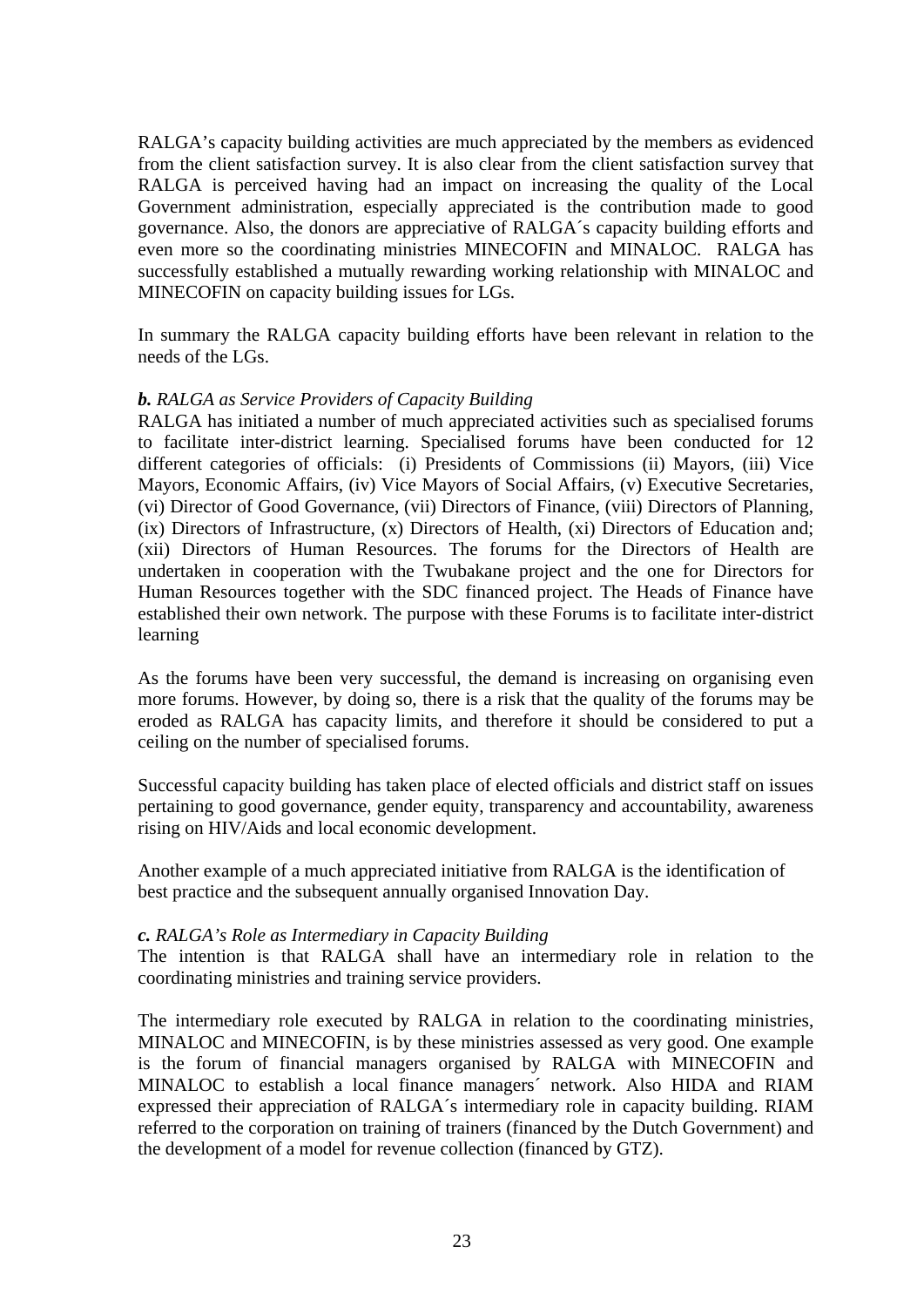However, the success indicated above does not mean there is no room for improvement. According to the strategic plan RALGA is supposed to play a major role as an intermediator of training providers for the LGs. In order to do that RALGA needs to live up to its commitment in the strategic plan to establish a data base with service providers. This has not yet materialised, but is planned to be done during the latter half of 2009. However, it will not be operational until 2010.

# *d. RALGA´s Contribution to its Members in the Process of Transfer of New Attributions, Roles and Responsibilities from Central Government*

RALGA´s support to its members is well aligned with the new attributions, roles and responsibilities transferred from central government to local government. One example is the vital role RALGA played in the administrative reform 2006 and its capacity building activities.

#### *e. Monitoring and Evaluation of the Capacity Building Efforts*

RALGA is still to establish a coherent monitoring and evaluation system for its capacity building efforts. Although RALGA has a database of participation in activities organised by RALGA, it has no system in place for evaluation of the impact of the activities as outlined in the strategic plan.

#### *f. Coordination of RALGA's Capacity Building Efforts with other Decentralisation Capacity Building Efforts of Projects and Coordinating Ministries.*

The coordination of capacity efforts with the coordinating ministries (MINECOFIN and MINALOC) and projects is very good as certified by these ministries. RALGA is invited by MINALOC when there are discussions on capacity building for Local Governments and vice versa.

The cooperation and coordination with the DED and GTZ projects are likewise good as assessed by the representatives for these projects. It was not possible to arrange meetings with the advisors for all the decentralisation projects indicated in the ToR as some were located in the countryside and there was not sufficient time for the team to go there. Attempts were made to communicate with them through internet, but as the internet did not work where they were located, no information was received.

## *g. RALGA's Main Shortcomings with regard to the Implementation of the Capacity Building Activities Included in the Strategic Plan.*

The following activities have not been implemented and are not expected to be within the timeframe of the strategic plan 2006-2009:

- Evaluation on whether Councillors are better performing after the training as certified by District Authorities.
- RALGA has made an inventory of existing District partnerships relations.
- RALGA has a functional database where it keeps track of training and capacity building suppliers and will document the satisfaction of members on training provided.
- Annual feedback from districts on an annual basis through independent evaluator.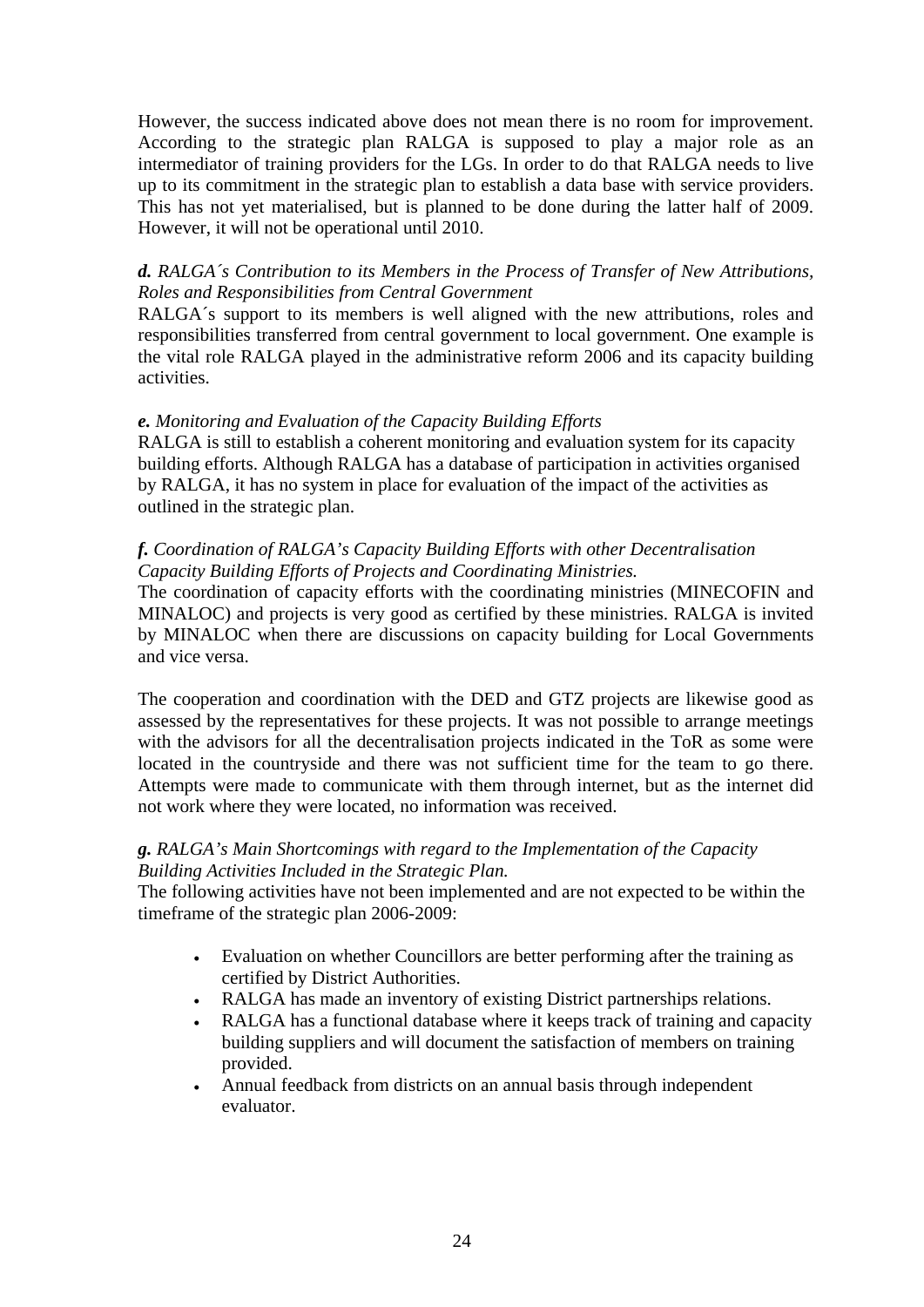#### **4. Effective Organisation**

## *a. Capacity of RALGA to Correspond to the Needs of the Members. Organisation and Human Resources Management Taken into Consideration*

It seems that RALGA has the capacity to respond to the needs of the members as the association has got favourable ratings with regard to its contribution to Local Governments. However, it is clear that the operational work is prioritised and that administrative work such as recording of best practices, establishment of databases, monitoring are suffering which implies either that there is not sufficient capacity to do this work alternatively not sufficient training or accurate mechanisms have been put in place to fulfil this part of the work. However, there is still room for improvements of the efficiency of the organisation. With the implementation of the planned new financial information system the work will be facilitated. If a software is procured and implemented for performance management of the strategic plan including the annual plans, there are gains to be made with regard to staff time used for this purpose.

An organisation review has recently been undertaken. It includes a position for advocacy work. Currently this task rests with the Communication Officer. The intention expressed by RALGA is to merge the Legal and Policy Officer's work with the advocacy work currently undertaken by RALGA´s Communication Officer into one position titled Advocacy Expert. This is a good development. Given the insecure financial future of RALGA we believe that it is not a proper time to add new personnel but rather to look into how to use the ones available more efficiently (and even combine as will be done in the case referred to above or reduce, if required, due to potential less income) and as mentioned above ensure good quality monitoring systems. The Commissions are responsible for advocacy and lobbying within their respective area of responsibility. Their work could be further intensified.

Staffs are employed on contracts, which have led to a relatively high turnover. There is only one staff still working at RALGA, who was at the Association from the very beginning. This has an impact on the historical memory of the organisation and on the efficiency, as it takes time for a newcomer to learn the work. On the other hand it is not advisable to implement a system with regular staff given the insecurity of the financial sustainability of RALGA.

RALGA is dependent on technical assistance, which has been provided through VNG. Although RALGA staffs have provided ideas and comments, the draft strategies and also the actual strategic plan have been developed by consultants. Although these documents have been modified by staff and RALGA members, the fact remains that RALGA does obviously not possess the skills to develop such documents on its own as of yet.

## *b. Communication within RALGA and with its Stakeholders*

The internal communication within the Secretariat is very good as certified by the staff. There are weekly management meetings in which all professional staff participate. The agenda is decided on by the Secretary General upon proposals from the Programs Manager and the Finance and Administration Manager. All staff can get access to documents produced by colleagues through the intranet system. However, there is a need to improve the internal information system to get more easy access to information about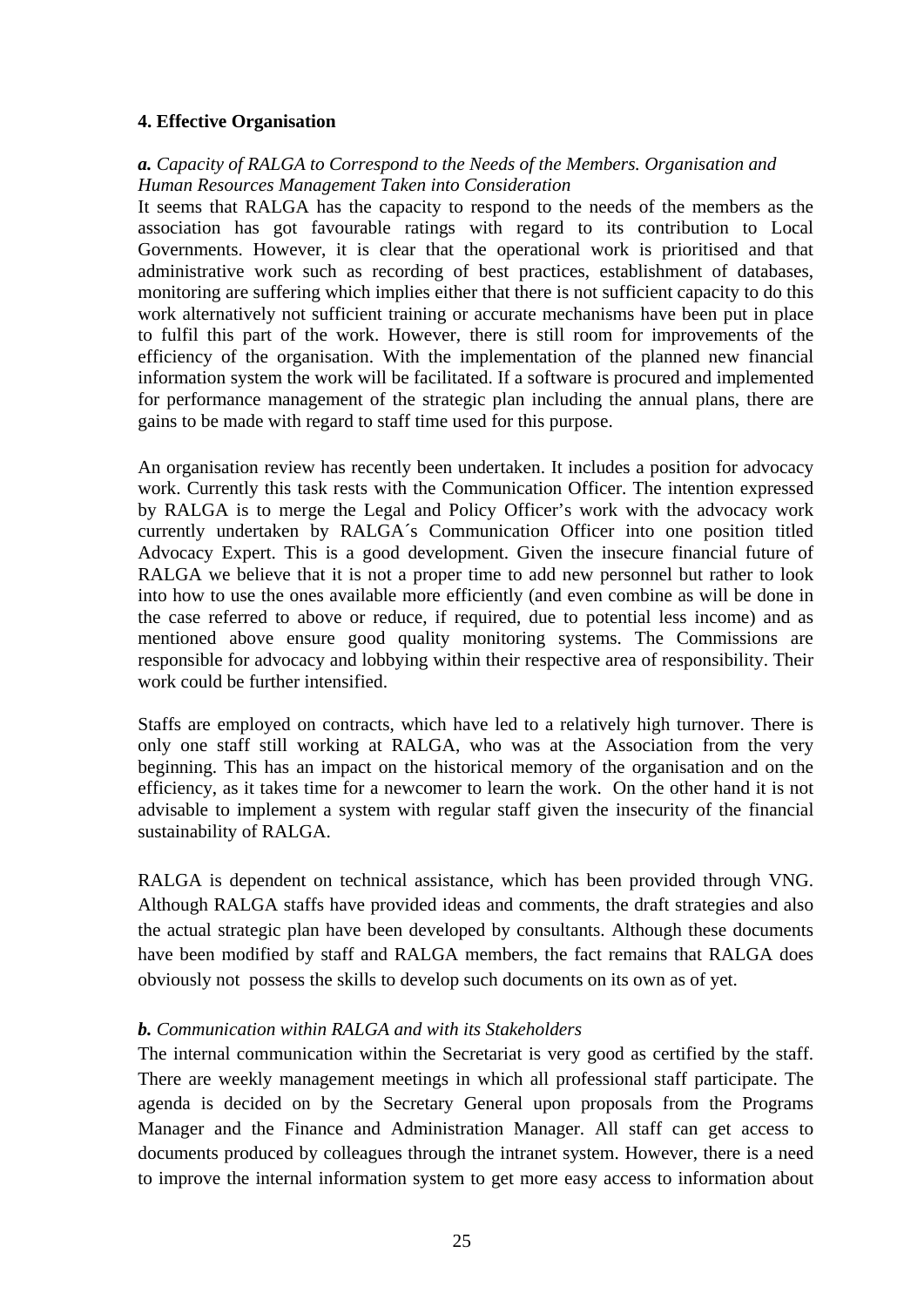the status of the implementation of the strategic plan as well as financial information. To facilitate the latter a new system is to be introduced towards the end of the year.

The communication between RALGA´s elected representatives, that is within and between the Executive Committee and the Commissions, is good as expressed by the interviewees.

The client satisfaction survey shows that the members get most of their information about RALGA through radio and media. There was no question in the survey related to if the clients are satisfied with the communication so it has not been possible to assess.

Communication with coordinating ministries and central institutions like HIDA and RIAM is assessed as very good. There is a broad spectrum in the responses from the donors from the communication being very good to not very good, which give an overall assessment of satisfactory communication.

#### *c. How does RALGA capture and document key issues from members?*

There is no systematic system to document issues from members in place as of now. RALGA does use the minutes from the statutory meetings and forums as a mean to capture key issues from members. However, the system is so weak that it does not lead to an effective follow-up and subsequent action.

## *d. How does RALGA generate income?*

RALGA is generating income through:

- $\triangleright$  membership fees (RWF 2,000, 000 equivalent to US\$ 3,514 per annum)
- $\triangleright$  core funding from the Governments of Sweden, Canada and Netherlands for financing the implementation of the strategic plan.
- $\triangleright$  projects financed by donors
- ¾ "RALGA Consult"
- $\triangleright$  Global Fund

For further details on the RALGA income see table under chapter "Introduction".

## *e. RALGA Revenue Efforts and Financial Sustainability of RALGA in the short and long-term*

RALGA is financially unsustainable in the short term because its payroll and operational costs are higher than their own source of revenue. The membership fees are not sufficient to cover operational costs. The financial independence has declined since 2005 and is in 2008 2.48%. One reason for this decline is that number of projects have increased, which leads to a lower financial independency ratio.(RALGA Financial Sustainability Presentation 2009) Although the income of RALGA has increased substantially and the increased fees will provide additional income during 2009, the financial future of RALGA looks bleak, if no immediate measures are taken.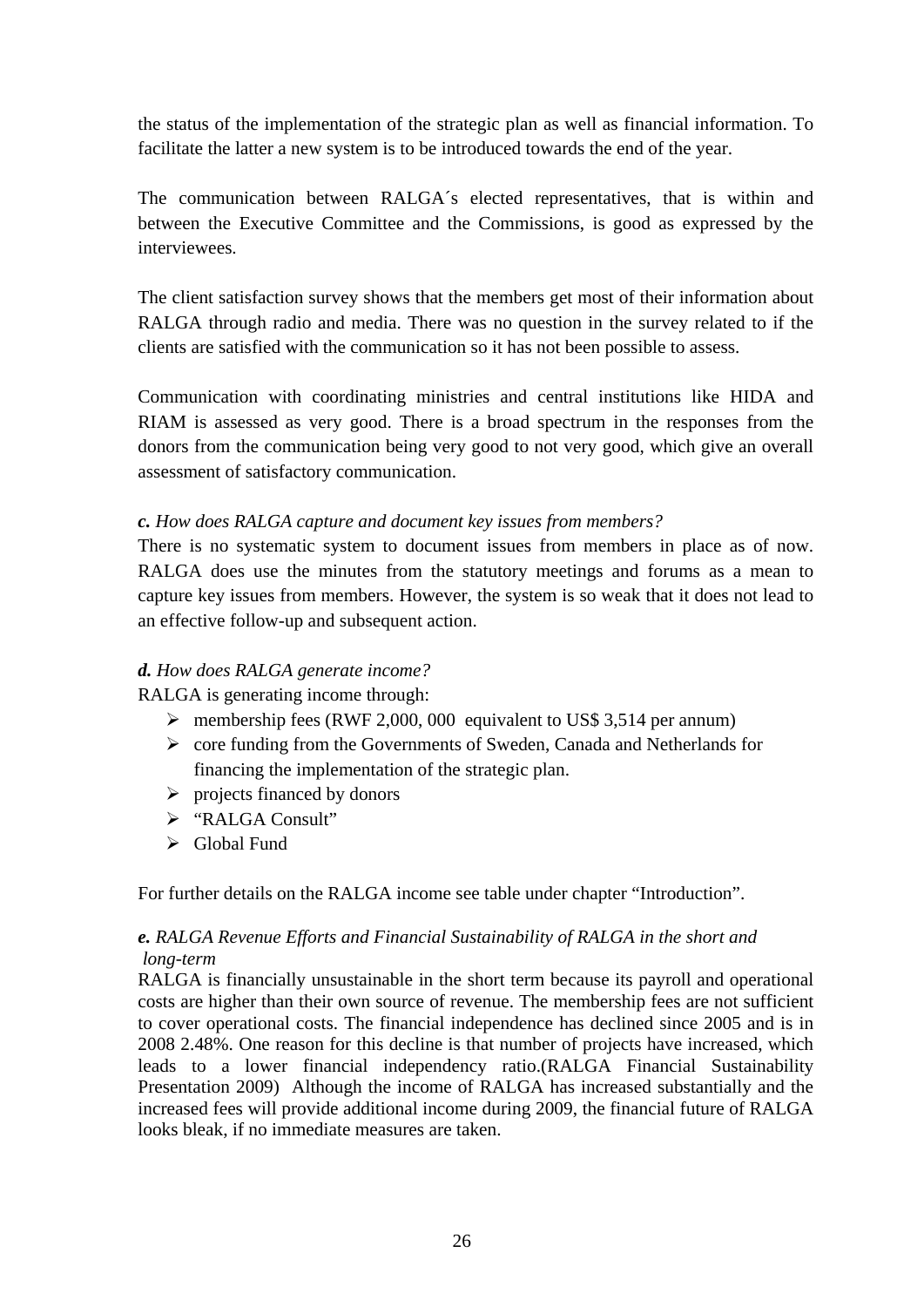Staff costs have been growing by 35% since 2005 to 2008 while own revenue remained constant, office costs have increased 17% annually (representing 1.7 times the membership fees in 2008), the costs for the governing structure have increased by 32% (source A Salaues, Financial Sustainability Assessment of RALGA, November 2008).

About 97, 5% of RALGA's income comes from donors. Although the membership fees have been tripled, it still will not be able to finance the current RALGA organisation.

The income from donors will gradually be diminished and this process will start in the short term. Sweden is likely to gradually withdraw in the coming few years. CIDA and USAID have not made up their minds yet. Netherlands may continue for a few years to come but at one point in time they will also withdraw. The projects financed by GTZ and DED are time bound.

It is as of now unclear what income RALGA Consult may give. In order to make such an assessment a market analysis has to be done and development of a business plan.

In summary the financial sustainability raises deep concerns and is the most important issue for RALGA to address. It is not possible to maintain the current set up of staff if no drastic measures are taken alternatively RALGA Consult starts generating a lot of surplus (first it has to cover its own costs) to be used for the administration. Creativity has to be used to look for cuts in the budget.

#### *f. RALGA's Focus on its Core Mandates*

RALGA's core mandates are: (i) representation, (ii) capacity building and; (iii) lobbying and advocacy. Overall RALGA has had a focus on its core mandates, although it should be said that the core mandates especially capacity building is very wide, so many activities could be covered under this mandate.

The coordinating ministries believe that RALGA is very good at keeping at its core mandates and so do RALGA Board members. The members share in principle the same view. However among the donors the perception is more varied. The donors interviewed expressed some concerns mainly related to the addition of the HIV/AIDS project which was perceived being outside the core mandate. HIV/AIDS was not included in the strategic plan. However, combating HIV/AIDS is a national cross cutting priority just like gender, so from a logical point of view it can be incorporated under capacity building as it is now. But the main concern is the limitation of human resources available.

#### *g. Is RALGA´s Planning, Monitoring and Evaluation of the Strategic Plan Efficient?*

The current system is not sufficiently efficient. A monitoring system of the strategic plan was developed in 2007 by a VNG consultant but was only partly implemented. It is unclear whether the staff at the time received appropriate training to use the system.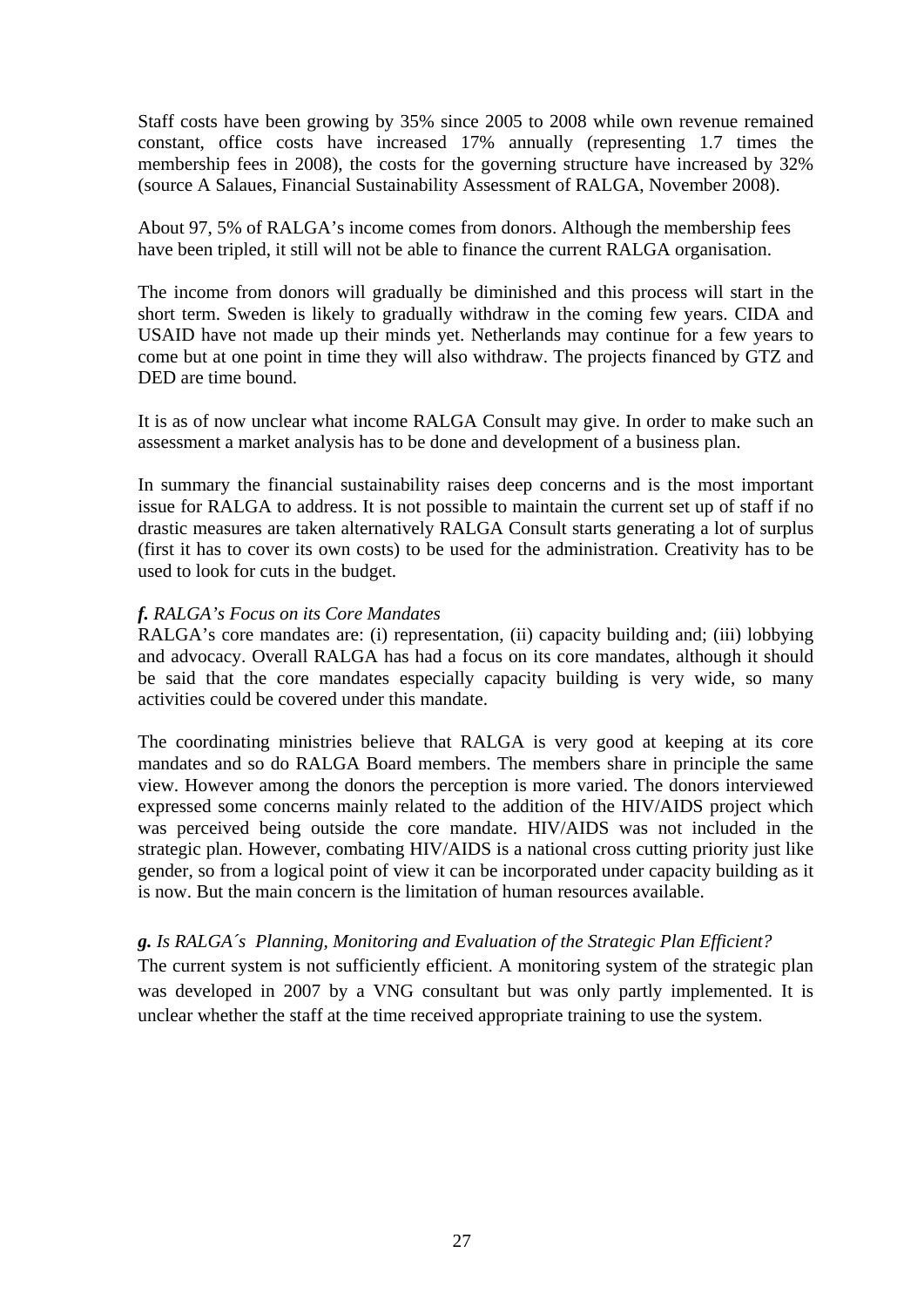# <span id="page-27-0"></span>**VI. CONCLUSIONS**

## **A. Representation**

RALGA has been successful in achieving its strategic objective 1: RALGA is a well Established Membership Organisation Representing Rwanda's Government Authorities in Relevant Forums and is Recognised as the Mouthpiece of Local Government.

The only activity indicated in the strategic plan which may not be implemented during the remaining time of the strategic plan is the establishment of a service to coordinate procurement for the LGs. This idea is pending the approval of the National Procurement Committee. There are indications that this may not be approved due to central government regulations.

## **B. Lobby and Advocacy**

RALGA has been partly successful in achieving its objective number 2: Lobby and Advocacy for Rwanda's Local Authorities

Although the client satisfactory survey indicated that RALGA did a good job in this regard, the views of other stakeholders are more spread from being good to needs of improvements. Also, RALGA itself indicates that this is an area in need of improvement.

The Lobby and Advocacy Strategy, although approved, is not implemented.

The main weakness of RALGA with regard to its lobbying activities is that it is not research based. Neither is there any system in place to catch the issues brought up by the members or track political statements to be used for lobbying. There is no mechanism in place to gather information with regard to which Boards and forums it would be strategic to be a member in. As a result it is difficult to prioritise what issues to lobby for.

RALGA has a web page but it has not been regularly updated and there is no mechanism in place to measure the number of hits with the aim to determine its usefulness. The web page is currently reviewed by RALGA.

One comment related to the success indicators under this objective is that the functioning of RALGA's evaluation and oversight mechanisms is included. This success indicator is ill fitted here but should instead be under the objective effective organisation.

## **C. Capacity Building**

RALGA has been partly successful in reaching its strategic objective number 3: Capacity Building for Local Governments in Rwanda.

RALGA has been partly successful in the implementation of the activities under this objective. The main weaknesses are that: (i) the comprehensive monitoring and evaluation system not yet in place for capacity building activities and; (ii) the database with training service providers is not yet established.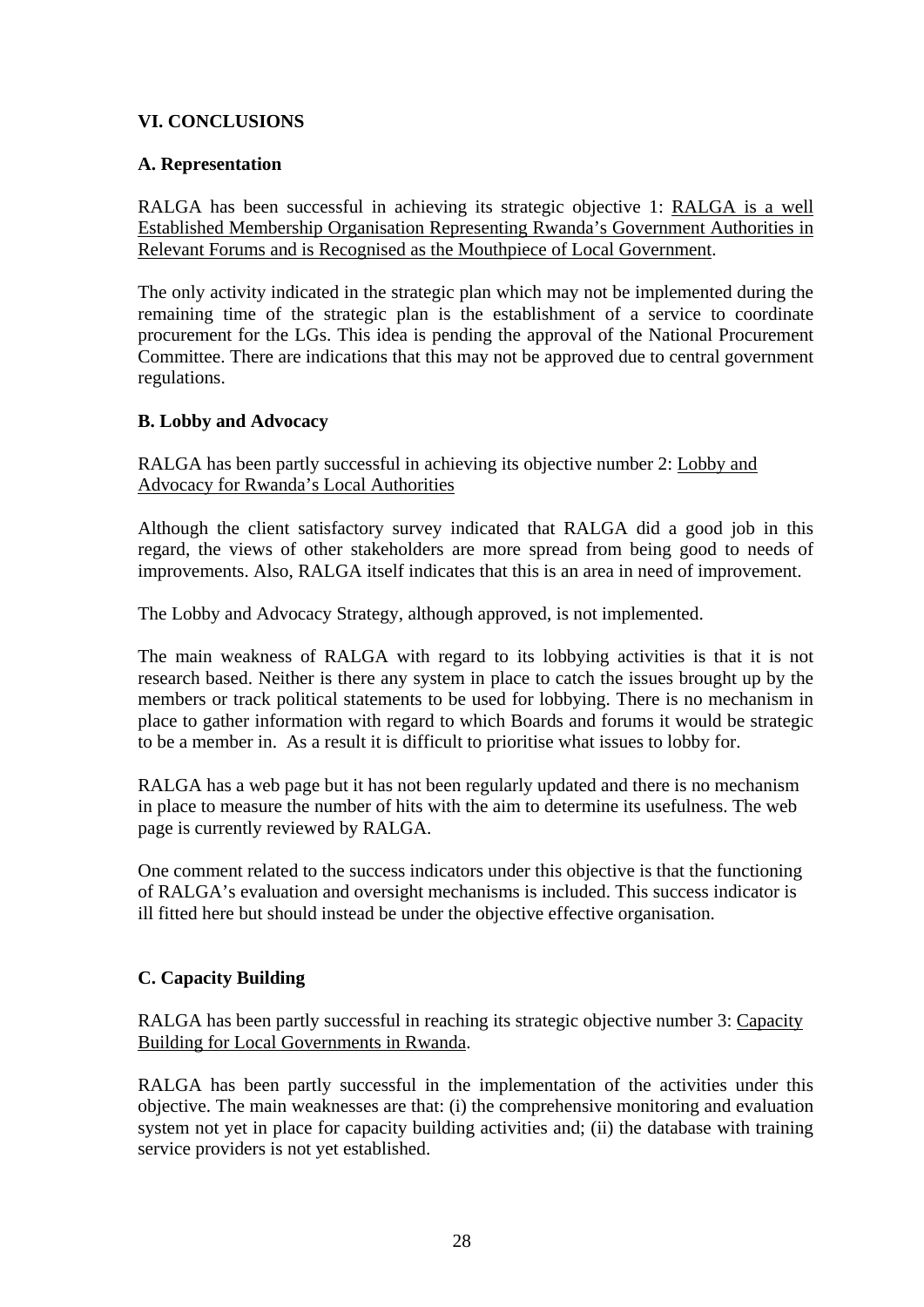<span id="page-28-0"></span>It is clear that the capacity building activities undertaken by RALGA are relevant and correspond to the LGs´ needs. RALGA's capacity building efforts are highly appreciated and they have had an impact on the quality of Local Government administration especially on good governance as shown by the results of the client satisfaction survey. But also the gender training has provided results. So in summary the capacity building activities have had an *impact* and given *substantial results*.

However, the success and the demand have led to that RALGA focus more on actual implementation and less on reflection and learning from these activities. It is important that the number of activities is in relation to the human resources available at RALGA for this purpose.

The concerns are that due to the popularity RALGA may overstretch itself and focus more on implementation and forget or not give sufficient attention to the need of documentation as well as monitoring and evaluation of the activities undertaken.

RALGA has paid more attention to its role as service provider of capacity building as compared to its role as intermediary. Although having fulfilled its role successfully in relation to HIDA and RIAM, RALGA is still to establish a database of service providers. It is not likely this database will be operational within the time frame of the completion of the current strategic plan.

A coherent system for monitoring and evaluation of the impact of capacity building efforts is not yet in place And no inventory has taken place of existing partnership relations between the Rwandan LGs and LGs in other countries.

## **D. An Effective and Efficient Organisation**

RALGA has been successful in implementing Objective 4: RALGA Manages to be an Effective and Efficient Member Organisation as per the Implementation of the Plan.

Although not included under this objective, although it should have been done, are the mechanisms put in place for evaluation of RALGA effectiveness and efficiency. Our assessment is that the evaluation and oversight mechanisms exercised by the Control Committee with the support of external auditors is satisfactory

RALGA has been efficient with regard to procurement and recruitment of staff. Annually audited reports have been produced.

RALGA has not yet managed to establish a multi-purpose office with adjacent library. The reason is that a revised physical plan for Kigali City made it impossible to use the land allocated for this purpose. So far there is no progress in getting another plot and it is not likely that a building will be in place before the end of the current strategic plan, although some preparatory work has been undertaken such as the design of the building.

## **E. Monitoring and Evaluation**

The monitoring of the progress of the strategic plan is in need of improvements. A system was developed by consultants from VNG but only partially implemented. Although the strategic plan was reviewed in connection with the development of the strategic plan it is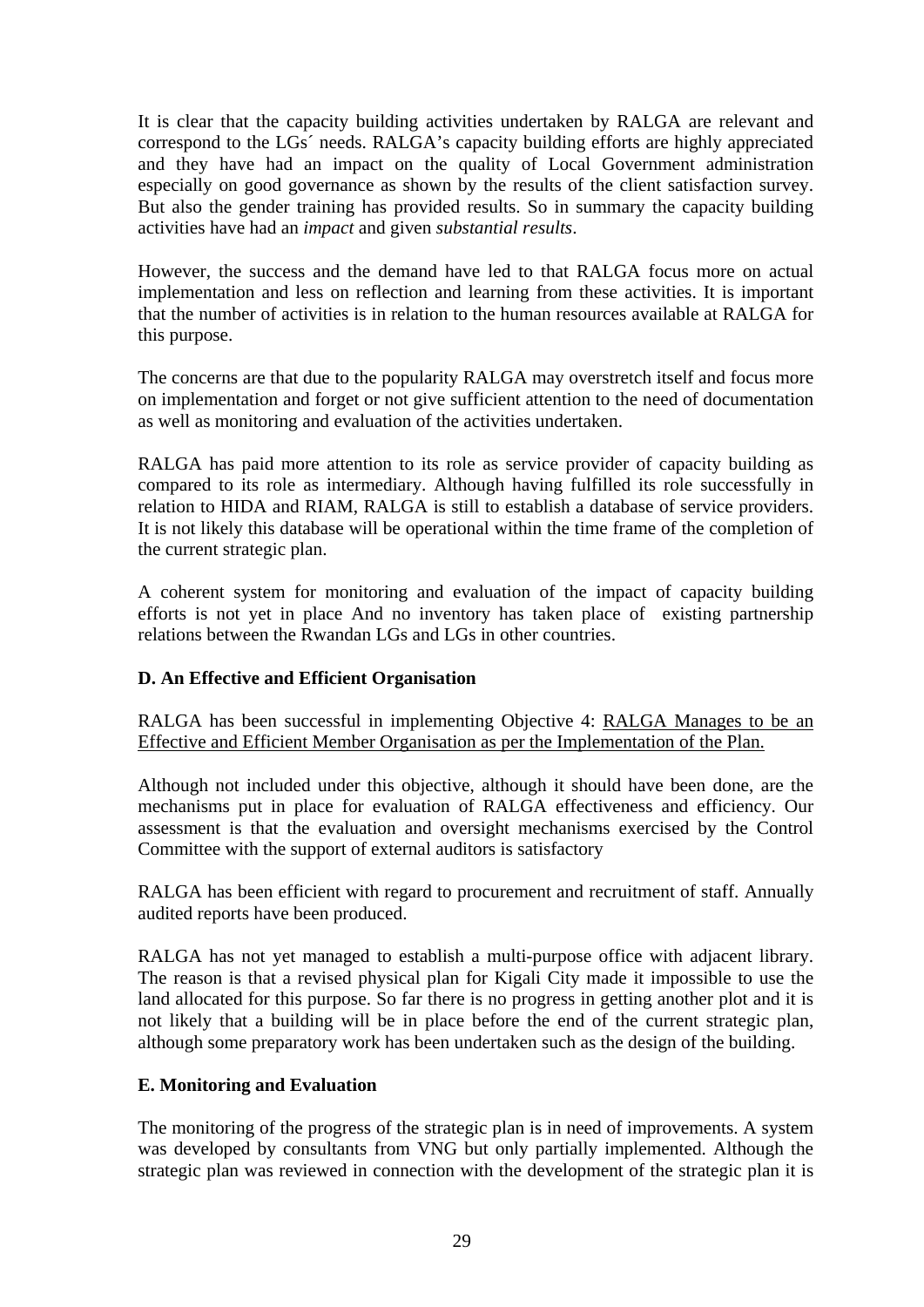<span id="page-29-0"></span>difficult to assess the progress of the implementation of the plan. Please note this activity falls under capacity building in the strategic plan but is in the evaluation questions placed under effective organisation.

## **F. Financial Sustainability**

RALGA´s revenue has increased more than expected but there is very heavy donor dependency with regard to the financing of RALGA. There are signs that the donor contribution will diminish both in the medium term and in the long-term, which eventually may leave RALGA to depend on the income of the membership fees for running the administration. The current feel level (although currently tripled) will not be sufficient to bear the costs of the current administration. This means a hard prioritisation of activities is required and a reduction of staff unless the planned RALGA Consult is not generating sufficient income to finance the costs. The financial future of RALGA is the most important issue to address by the Executive Committee.

The membership fee lacks equity in the sense that the same amount is charged from all members independent of their ability to pay.

RALGA is delayed in the establishment of RALGA Consult. Although the plans are now revised from the establishment in 2008 to autumn 2009, it is not likely it will be fully operational until next year. It should though be said that RALGA has started to generate income from consultant services through the German funded LED program. RALGA support to the LGs to recruit staff has been successful. But as RALGA is non-profit organisation it can not yet take consultant fees but instead only cover actual costs.

RALGA is highly dependent on technical assistance which implies that RALGA staff skills in developing strategies need to be enhanced.

## **G. Relevance of the Implementation of the Plan**

The activities implemented under the plan are relevant. The grey zone is the HIV/AIDS project because it was not included in the plan. It seems to be more fitted at the National HIV/AIDS Commission. But as previously mentioned, raising the awareness of HIV/AIDS is a national priority and one of the crosscutting issues in the Government Strategic Plan just like gender so it may be difficult to argue that HIV/AIDS is not relevant. The concern is more the capacity of RALGA. Although the project is financing two officers (one Coordinator and one Monitoring and Evaluation Officer) the implementation takes time from the Finance and Administration Unit, especially the accounting staff, but also from the Programs Manager and the Secretary General.

# **H. Concluding Remarks**

Albeit high donor dependency, strong dependency on technical assistance and its shortcomings when it comes to administrative efficiency, RALGA's achievements are impressive. It is a challenge to start up a totally new organisation with a new concept in any part of the world. RALGA started from scratch in 2003 and now six years after it is a recognised representative for Local Governments in Rwanda.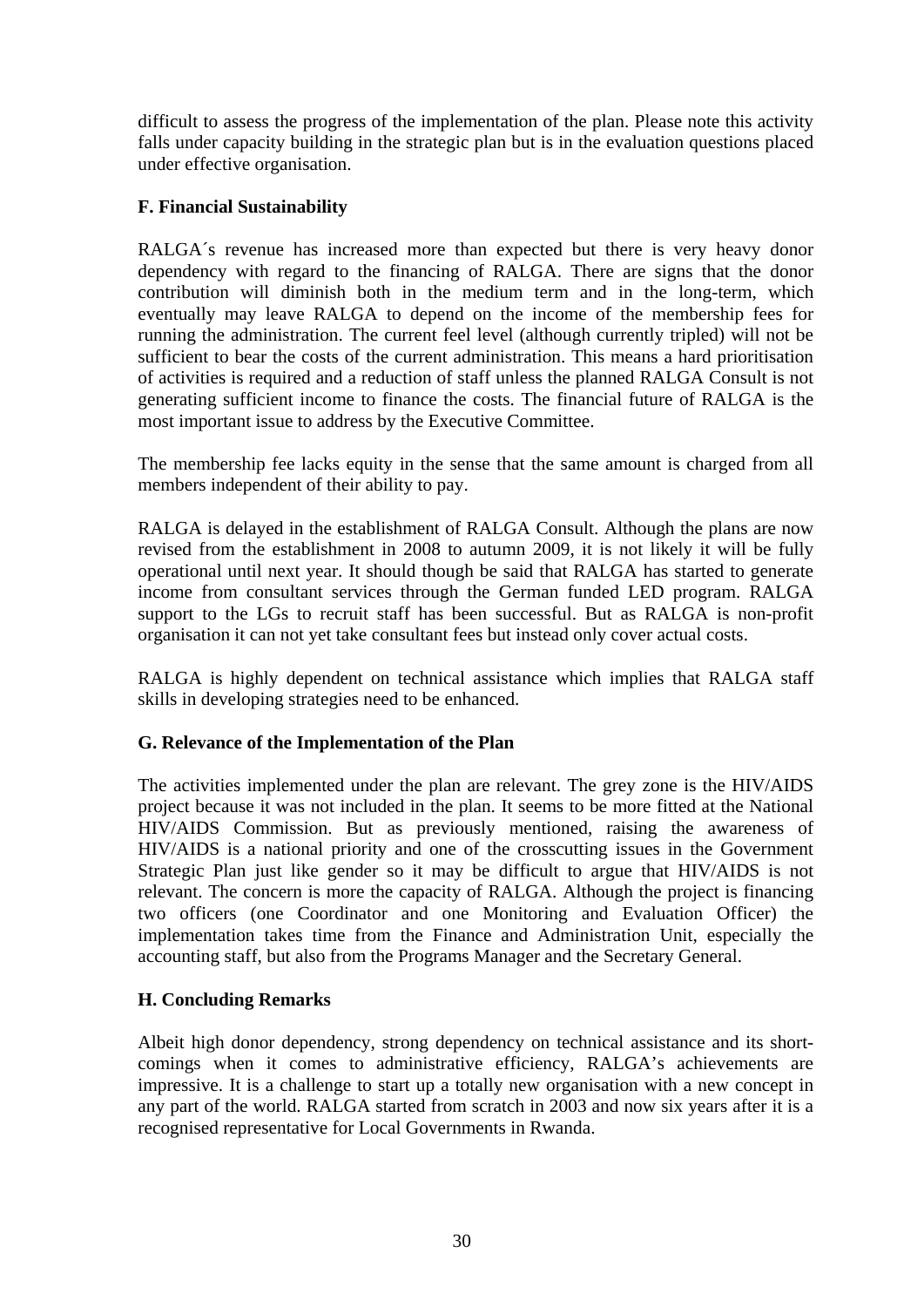# <span id="page-30-0"></span>**VII. RECOMMENDATIONS**

# **A. Lobby and Advocacy**

Recommendations:

- Development of annual advocacy plans based on the priorities in the Lobby and Advocacy Strategy.
- Production of short position papers on issues which are important to stand up for as an association for Local Governments.
- Improve the research capacity with regard to lobbying and advocacy
- Limit the number of issues to lobby for make it realistic in relation to available human resources.
- Make an inventory not only of the forums and Boards of relevance to be a member in but also an assessment of time available for lobbying and advocacy and based on that make priorities.
- Involve the elected officials more in lobbying and advocacy. Intensify the advocacy efforts of the Commission under the leadership of the Bureau.
- Go ahead with the planned creation of an Advocacy Expert through a merge of the responsibilities of the Legal and Policy Officer and the advocacy work currently undertaken by the Communication Officer.
- Use internet for lobbying and advocacy by posting important advocacy issues on the home-page thereby making it clear what RALGA stands for.

# **B. Dissemination of Information/Transparency**

Although RALGA has weekly broadcasts in the radio (en effective mean of communication in Rwanda) it is not sufficient. It would therefore be of high priority to improve the web page and it is recommended that the following documents are listed on the home page: (i) RALGA´s Strategic plan 2010-2014, (ii) annual reports, (iii), annual plans, (iv) organisation structure, (v) the Statute of RALGA, (vi) programs, projects, development partners, (vii) evaluations, (viii) research, (ix) strategies, (x) minutes from GA meetings and (xi) who to contact, (xii) planned events and; (xiii) regional news from sister organisations to RALGA. Please note the list here is not exclusive. It is important to bear in mind who may be reading the web page. In addition to members, ministries as well as sister organisations and development partners to RALGA will make use of it. The actual updating of the web page could be outsourced in order to save staff time. When RALGA Consult is established there should be a link to RALGA Consult, which contains information on what kind of consultant services RALGA provides.

Recommendations:

- Improve the RALGA home page and post all relevant documents on that page.
- Look into whether it is possible to outsource the up-dating of the home page.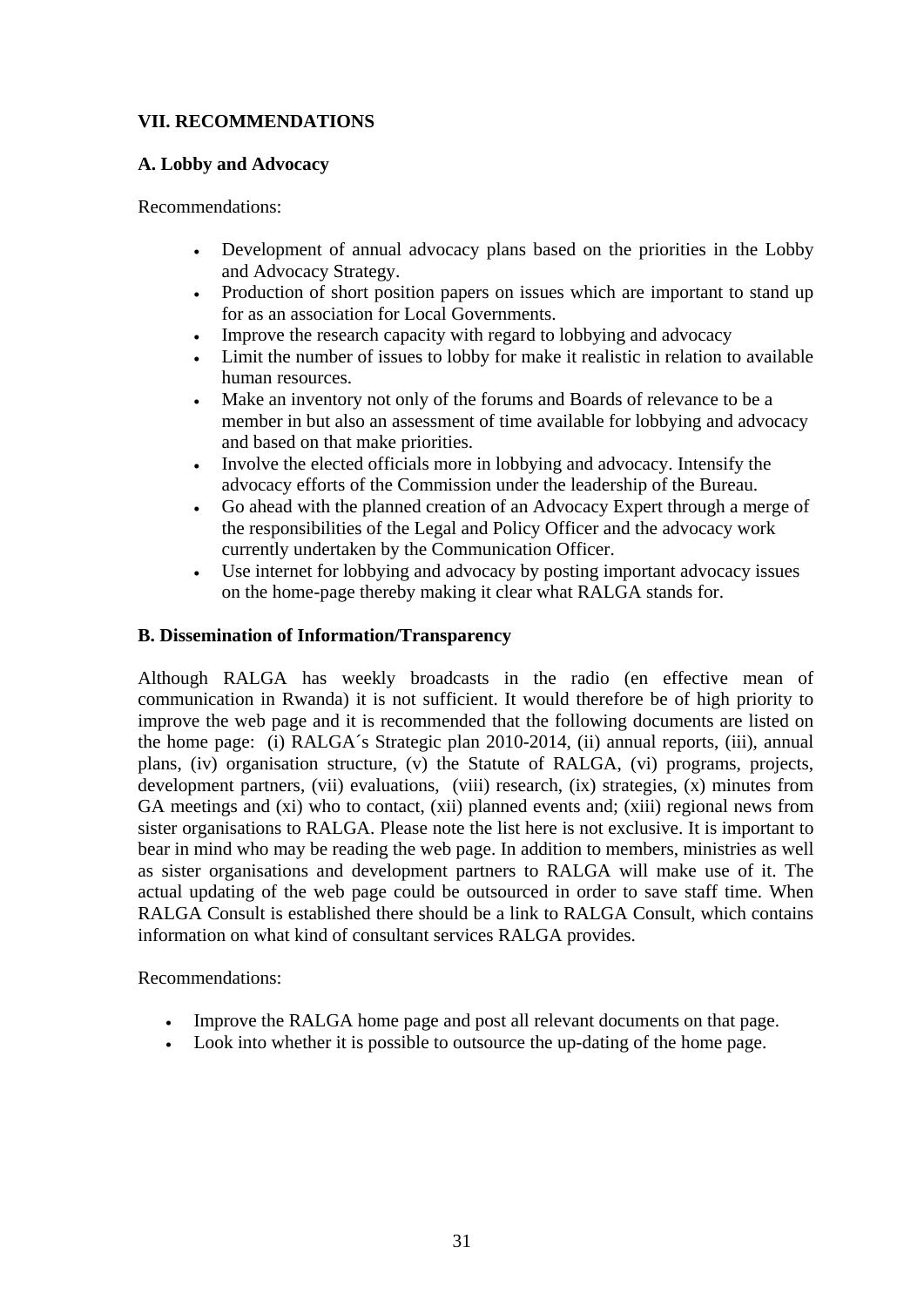# <span id="page-31-0"></span>**C. RALGA Organisation Structure/Internal Division of Labour**

The consultants are of the view that before looking into the structure and potential recruitments a market survey of the business opportunities will have to be made. First then the organisation and number of staff can be determined based on the projected income and the expected continued donor support before making a decision.

Also, we do believe there may be efficiency gains to make through: (i) review the internal division of work and; (ii) implementation of a performance management system at organisational level down to the individual level. This should be a system combining financial and personnel resources and will enable RALGA management at any given point in time get access to information where RALGA stands.

The Programs Manager is responsible for planning, evaluation and monitoring and the Head of Finance and Administration for financial monitoring. But planning, budgeting, monitoring and evaluation are linked. RALGA may therefore wish to look into if these activities could be combined under one umbrella. This will be the case if a performance management system is introduced covering all levels.

Recommendations:

- Wait to recruit additional staff until RALGA knows the future contribution from donors and has done a business plan and can estimate future income of RALGA Consult.
- Review what efficiency gains can be made within the current set up of staff and by introduction of more efficient monitoring systems.
- Study whether it is possible to combine the planning, budgeting and monitoring and evaluation under one position.

## **D. Capacity Building**

The most urgent issue to address is to restrict the activities to fit into the human resources capacity of the organisation. The Capacity Building Strategy attempts to do so. RALGA should engage only in capacity building services that cannot be provided anywhere else, but are essential for the well functioning of the districts.

RALGA is to concentrate on induction training of elected officials, forums (but with restrictions with regard to the number) and local government practice competition and exchange visits. In other aspects of capacity building RALGA shall have the role as mediator.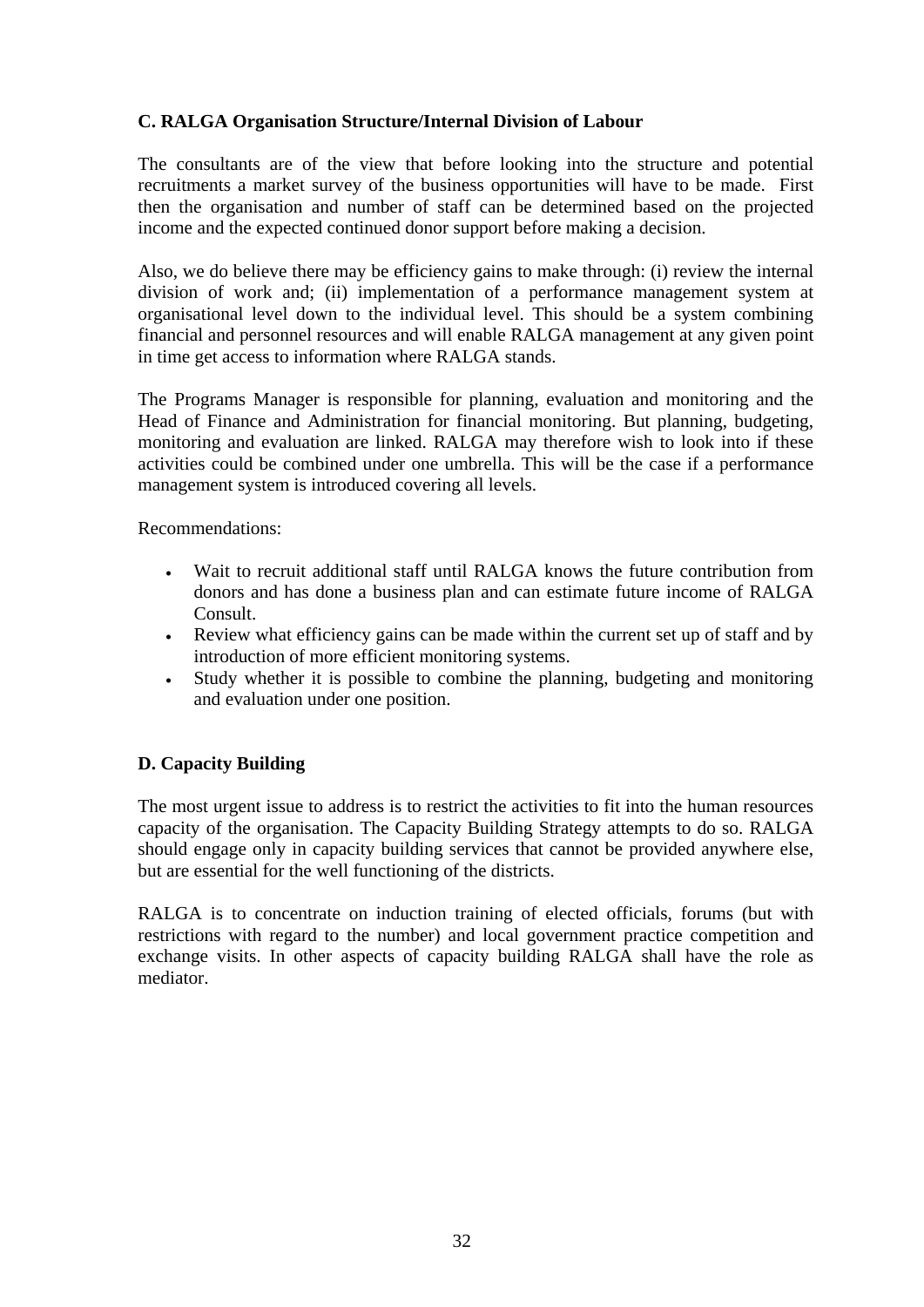<span id="page-32-0"></span>Once RALGA Consult materialises RALGA may consider transferring the induction training to its consultant arm and taking fees from the members for organising these courses.

Recommendations:

- Keep to the Capacity Strategy and focus only on the activities which can not be offered anywhere else and which are in line with the mandate.
- Adjust the capacity building efforts to available staff time.
- Focus on the intermediary role including establish a data base of service providers.

## **E. Monitoring and Evaluation**

The general weakness of RALGA is its monitoring and evaluation system being it of the strategic plan or capacity building efforts.

The internal monitoring and evaluation of the strategic plan has during the period been insufficient in the sense that evaluation has not been done in relation to the strategy only in relation to the annual plans. An attempt has been made but was not completed. A good system is vital for the organisation not the least as it to such a high degree is funded by donors and if it will continue to be so then there is no option than to follow a system required by them as these have to report to their governments.

It is recommended that a performance management system at all levels is introduced. Such a system can easily assess the organisation performance as well as individual and program/theme performance. There are soft wares on the market which can be used for this purpose. However, it is of extreme importance that the RALGA staff participates in the development of such a system and has a good understanding of it.

Recommendations:

• Implementation of a performance management system in relation to the strategic plan at all levels, organisation level, unit/program level and individual level

## **F. Dependency on Technical Assistance**

VNG has provided technical assistance to RALGA during the time of the implementation of the strategic plan. In fact VNG has developed the strategic plan, monitoring system and the strategies. RALGA has provided ideas and comments. As far as we can assess the support has been relevant and of general good quality.

It is obvious that, when a new organisation is to be established with staff and members who have no experience of similar organisations, technical assistance is required. However, after three years it is time for reflection. Perhaps it is now time to change the support being more of backstopping (although it also already exists) and less on producing documents. Rather try, whenever possible, to let the staff make drafts and then provide comments instead of the other way around? By this we do not mean that consultants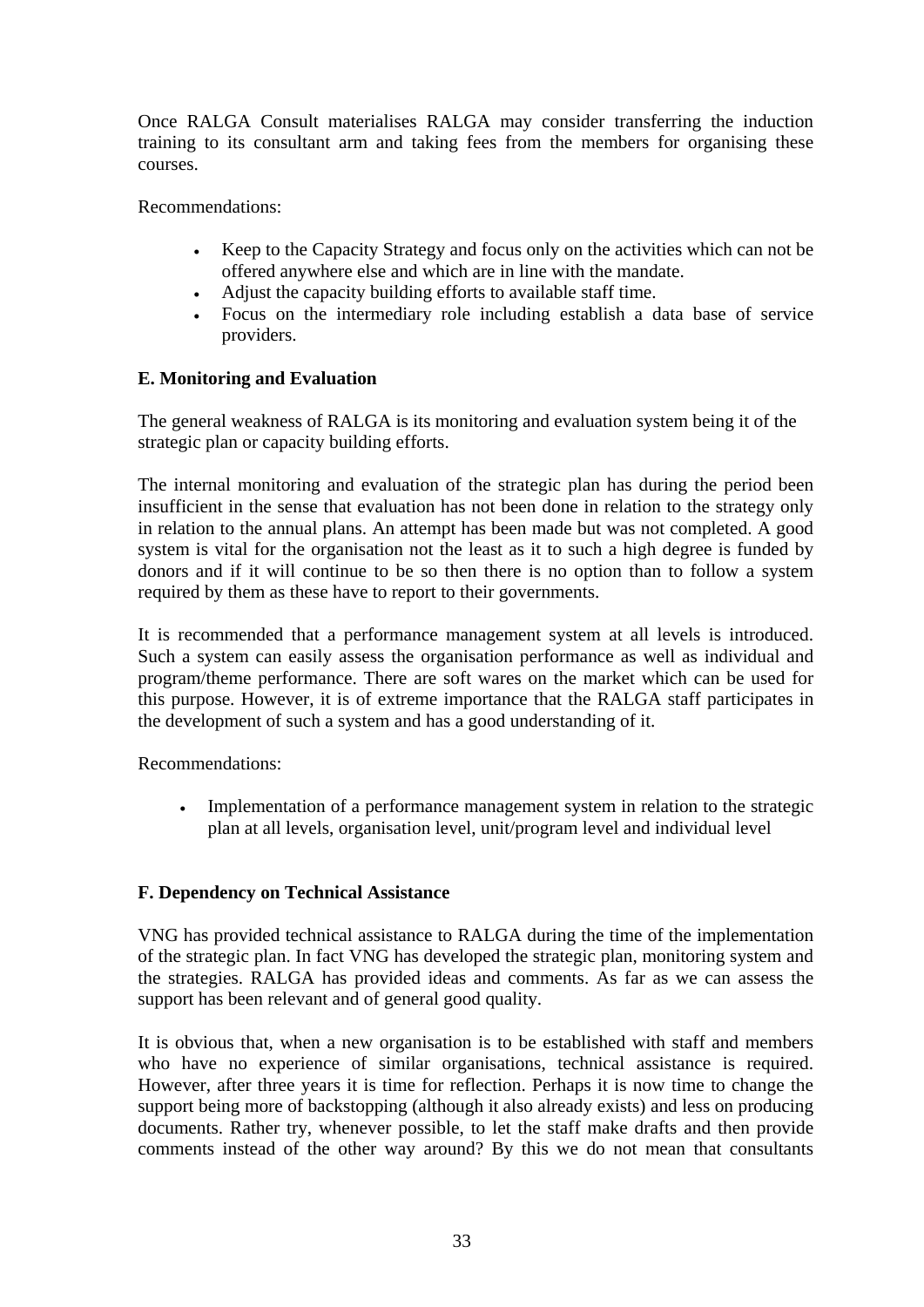<span id="page-33-0"></span>would not be necessary, they will still be needed. In most organisations consultants are used for developing proposals on e.g. strategies and so on.

# Recommendation

• Increase staff competence by whenever possible using on the job-training with backstopping from consultants.

# **G. Client Satisfaction Surveys**

We do believe that client surveys is an excellent tool for an organisation to get feed back from its members and based on the results make relevant adjustments in the services provided. Therefore we believe that the survey just undertaken by RALGA should be repeated every year.

Recommendation:

• Undertake a client survey on an annual basis.

# **H. Financial Sustainability of RALGA**

The financial sustainability of RALGA is the most important issue for the RALGA Executive to address.

The membership fee is crucial for RALGA´s survival and although now increased, it is not sufficient, and there is no equity as all members are paying the same fee. The practice in most countries is that the membership in this kind of associations is based on revenue and number of citizens.

Recommendations:

- Conduct a seminar with RALGA´s Executive Committee and staff to make them aware of the situation using Salaues' report as a basis for discussion as well as the computations made by the Finance and Administration Manager. Decide on an emergency or contingency plan.
- Use equity in determination of the membership fee e.g. 1% of the total revenue of the Local Governments.

# **I. RALGA Consult**

The establishment of RALGA Consult is one of the intended measures to contribute to financial independence. Although RALGA may be well positioned to establish a consultant branch based on its achievements so far, the issue of developing RALGA Consult into a professional consultancy organisation is not as easy as it may sound. It is a delicate matter because changing the profile of an organisation is a risk. The obvious solution, as indicated above, is to separate RALGA Consult from RALGA. This is a strategic decision for the Board of RALGA, because it means setting up an organisation that will be dependent on generating income on the consulting market. The market as such will therefore have to be defined, is it going to be the whole public sector or part of it? Will it include the civil society? A realistic analysis will have take into consideration not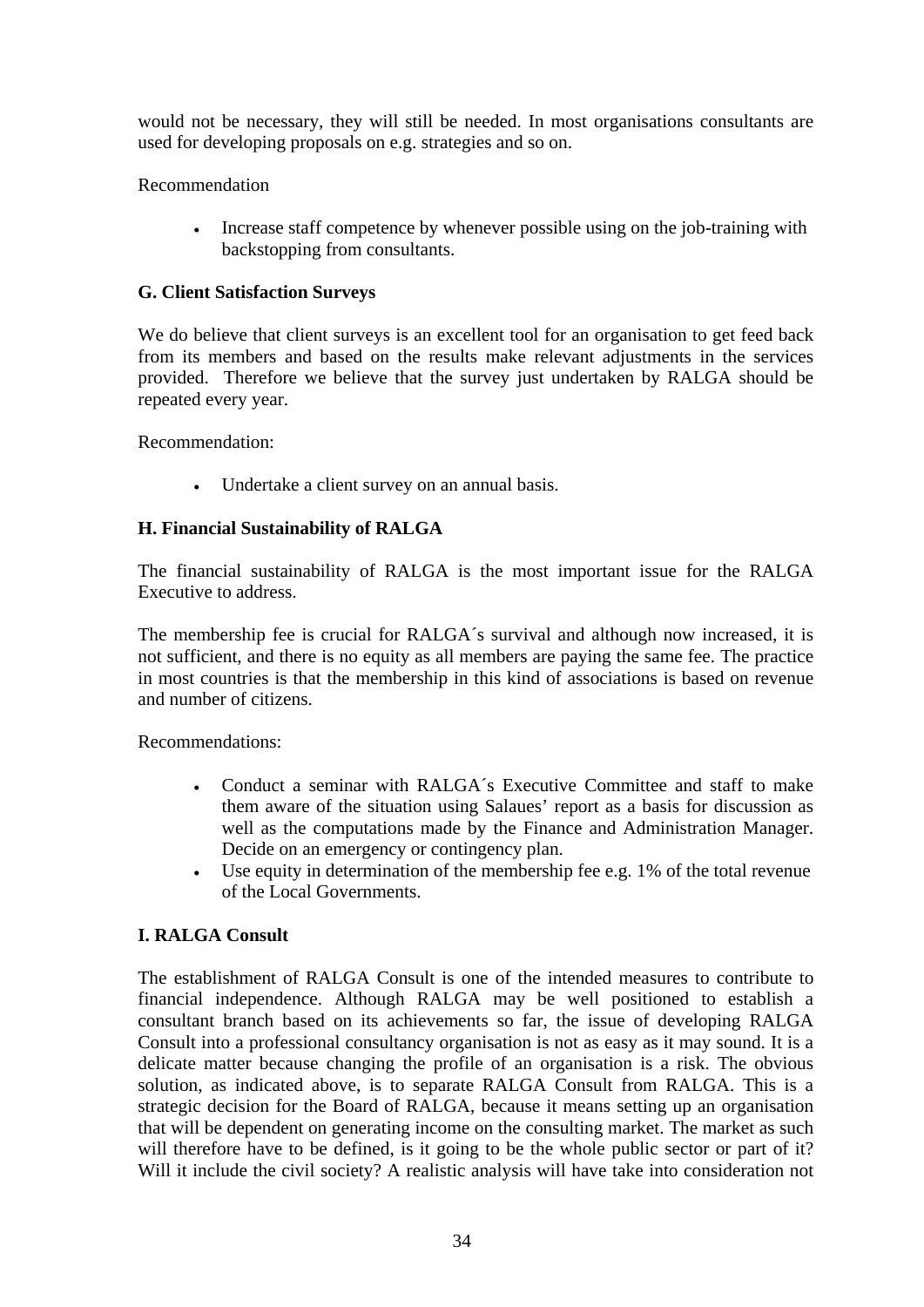only needs on the market but also the potential capability to pay for consultancy services. It is a different situation if the client can pay for services directly or if the client (and the consultant) is dependent on a third "donor " partner.

The market analysis is the first step in setting up a consultancy organisation. The second step is the competition analysis. There are most likely a number of competitors working on the same market. The analysis will include looking at their strengths and weaknesses and also the opportunities for co-operation. If you cannot beat a competitor - a good strategy is often to join forces.

The third step in the process is to identify RALGA´s own strengths and weaknesses. A consultancy organisation needs to have the relevant competence requested by the market. The image of RALGA should be carefully considered, is there a difference between the public image and the internal image of RALGA today? If so, how does it affect our strategic choices if we want to develop a consultancy branch? To develop a branch of RALGA into a consultancy organisation is a major step in the development of RALGA and a major change of the organisation.

Recommendations:

- RALGA Consult is made a separate profit center.
- RALGA conducts a market analysis for RALGA Consult covering the next five years. This market analysis should include analysing the competitors on the market.
- Develop a business plan based on the above analysis.
- RALGA develops a programme for strengthening the competence of the organisation. The first step should be to assess the competence of RALGA today.
- Once RALGA consult is established link up with other both with international and regional consultant firms in line with the current corporation with VNG.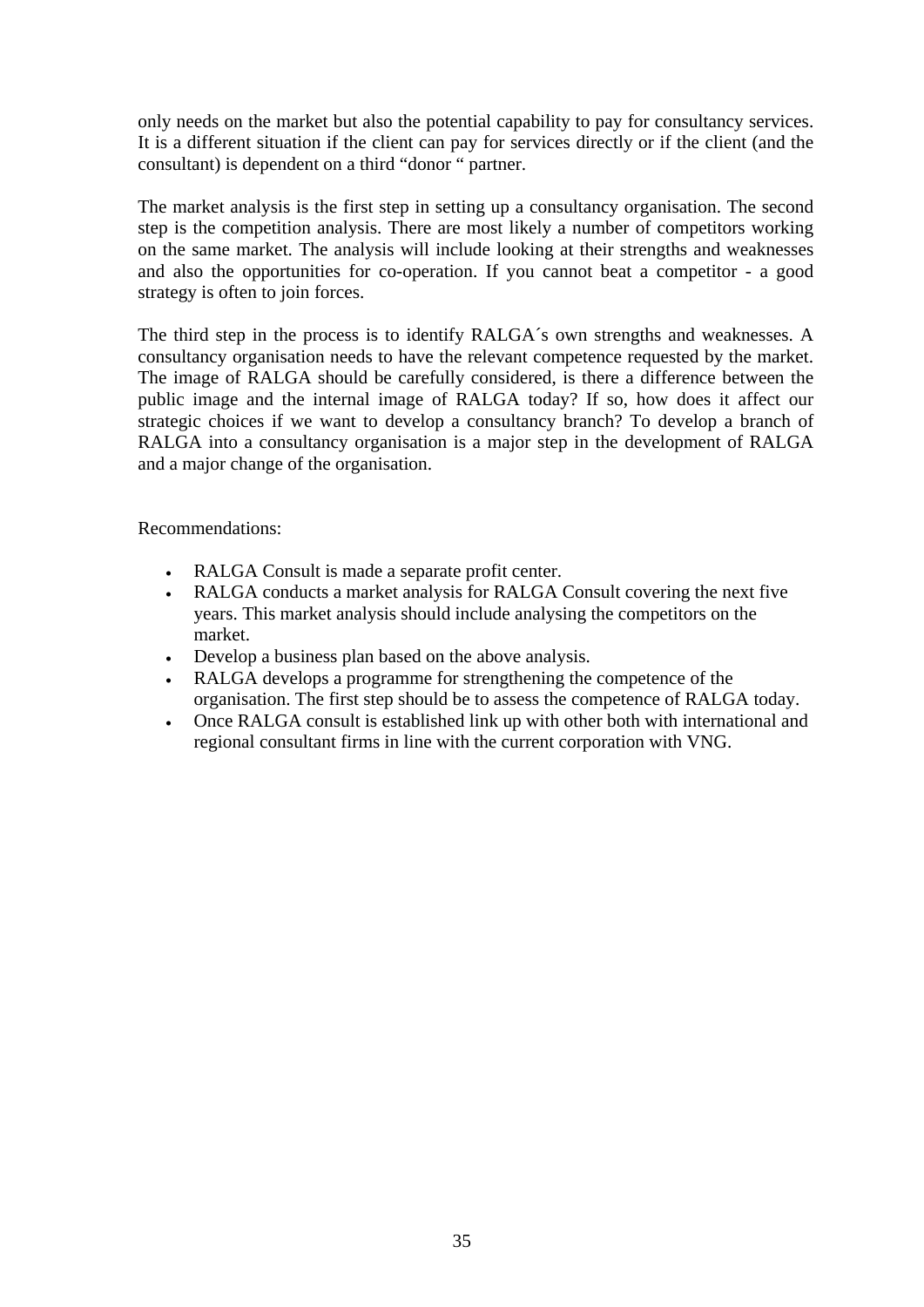# <span id="page-35-0"></span>**VIII. MANAGING FOR CHANGE OF RALGA**

#### **A. Managing the Change of RALGA**

RALGA like all other organisations goes through a similar life cycle. There is at the beginning an entrepreneurial phase which all find inspiring. In time, this will lead to maturity where stakeholders are satisfied with progress and growth can be noted. Depending on internal conditions or external pressure an organisation might face challenges of stagnation or lack of relevance. This is a phase where the organisation will decline or renew its work. Staff will very often feel confusion and express denial in this situation. The challenge is to turn this into a situation where once more inspiration will be the guiding star.

To change the behaviour of an organisation is a huge task and takes long time. Staff needs to be both willing to accept changes and also able to cope with the changes. Success of a change situation is based on trust and it is essential for RALGA to create not only a readiness for change but also to manage the change process skilfully. The difficulty in all change situations is that many stakeholders resist changes. The silent resistance is the most difficult to handle. It is therefore critical to bring out concerns into the open.

#### **B. Strategic Choices**

There are three main elements in strategic management and that is first a strategic analysis, whereby an attempt is made to understand the strategic position of the organisation. Second is strategic choice, wherein possible courses of action are evaluated and a choice is made. Third is strategy implementation, whereby the chosen course of action is put into effect.

Strategic decision making involves the scope of the organisation's activities, the long-term direction of the organisation, the matching of the organisation's activities with its resources and with its environment and finally stakeholder issues.

Critical choices are:

- to expand or concentrate work activities
- to go where the funds are or limit scope of activities if resources dry up
- to invest or not in a stronger consulting capacity and;
- to work locally only or go regional and international.

Decisions on the strategic choices will have impact on the profile, identity and the image of RALGA. The implications of these decisions and their implementation are that they require senior staff to cross functional boundaries within the organisation. They will also most likely lead to significantly more uncertainty. The implementation will create a need to motivate staff at RALGA for change.

A key issue is however if RALGA in the future will be partner driven, capacity driven or fund driven. Consolidation and down sizing the organisation are also options that need to be discussed in coming years.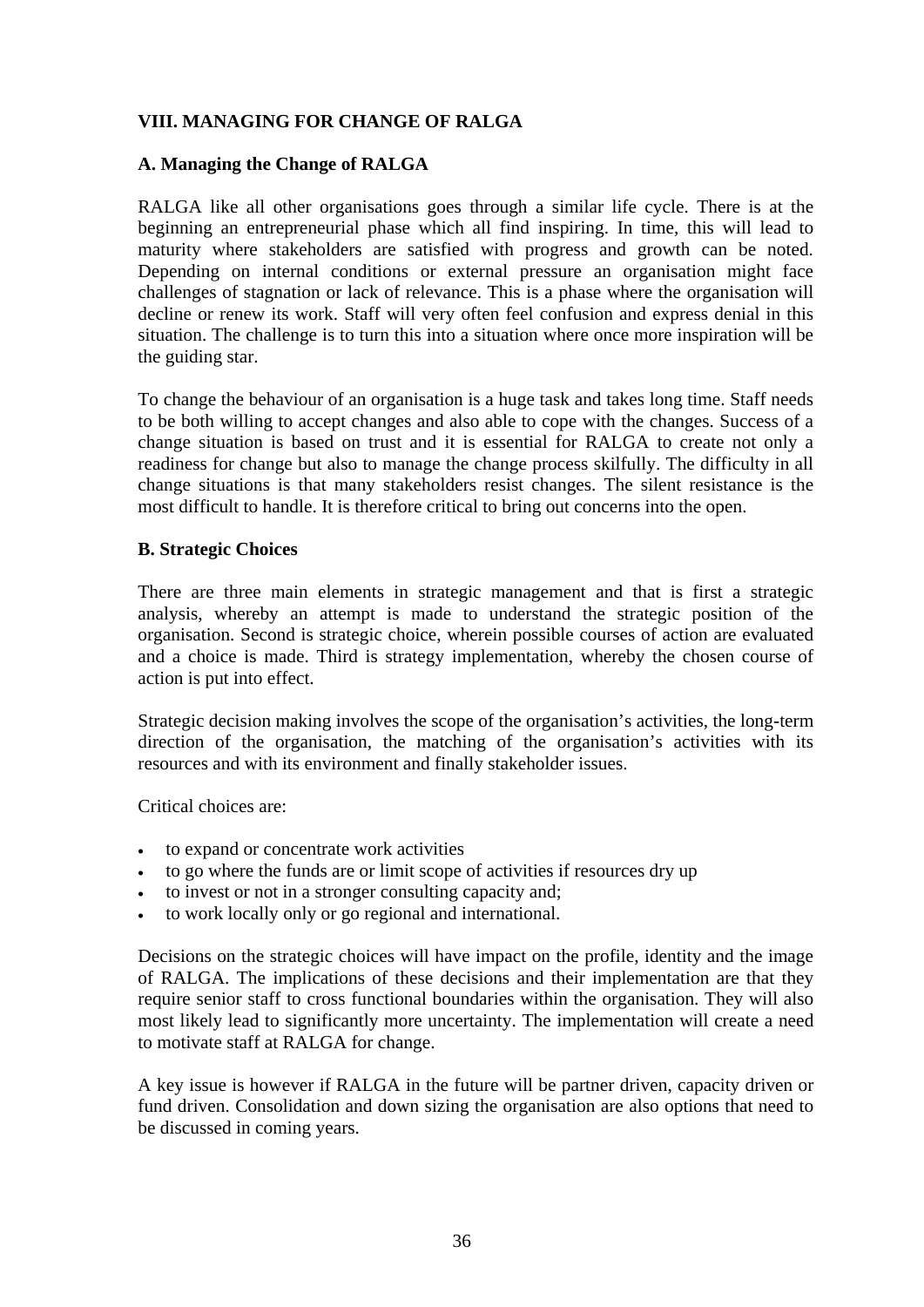# <span id="page-36-0"></span>**IX. COMMENTS ON THE SECOND DRAFT STRATEGIC PLAN 2010-2014**

#### **A. Introduction**

The draft evaluation report provided some comments on the first draft Strategic Plan 2010- 2014 as of April 2009. After the submission of the draft evaluation report for comments, RALGA has further developed its draft strategic plan taking into consideration some of the comments in the draft evaluation report. The comments in this final report refer to the second draft of RALGA´s Strategic Plan received by the Consultants mid-July 2009. The background material received is chapters 1-4 of the Strategic Plan, which covers: Introduction, RALGA Mission and Core Values, RALGA Strategic Objectives and Action Plan as well as draft working-plan. The latter is at an early stage and includes activities to be performed within the framework of the current plan that is during the latter half of 2009, so only one comment refers to the draft work plan. As RALGA is still working on the logical framework and the organisation and staffing there are no comments related to these chapters.

#### **B. General Observations**

#### **1. Core Values and Pillars**

The draft strategy contains the inclusion of core values as well as pillars. This is a step forward and will facilitate for RALGA keeping its focus on the main tasks and prioritisation especially with regard to advocacy and capacity building. The approach intended to be used is more coherent through the links between the pillars-capacity building efforts and advocacy and selection of themes. Further, the new draft is now through one of its pillars linked to the national millennium development goals.

#### **2. Link between Success Indicators for Objectives and Action Plan**

The draft strategy is more stringent than the one for 2006 to 2009 in the sense that activities and objectives are better aligned. However, there are some examples when the alignment is not clear between the success indicators in the strategy and the activities and the success indicators in the action plan. E.g. more equal gender distribution among elected representatives as well as RALGA staff is one of the success indicators of Representation. However, this aspect is not included in the action plan under representation but under gender program.

#### **3. Success Indicators under the Action Plan**

RALGA may wish to review the indicators under the action plan in view of future evaluation and progress reports but of course also when the logical framework has been established.

Some of the success indicators may need to be further clarified or reference made to a policy or rule decision which can be referred to when evaluating the success. Below are two examples.

Under 4.4.4. "Ensure High Quality of Staff" (page 22) is indicated that one success indicator is turnover of staff. Staff turnover is indeed a performance indicator. But what is success in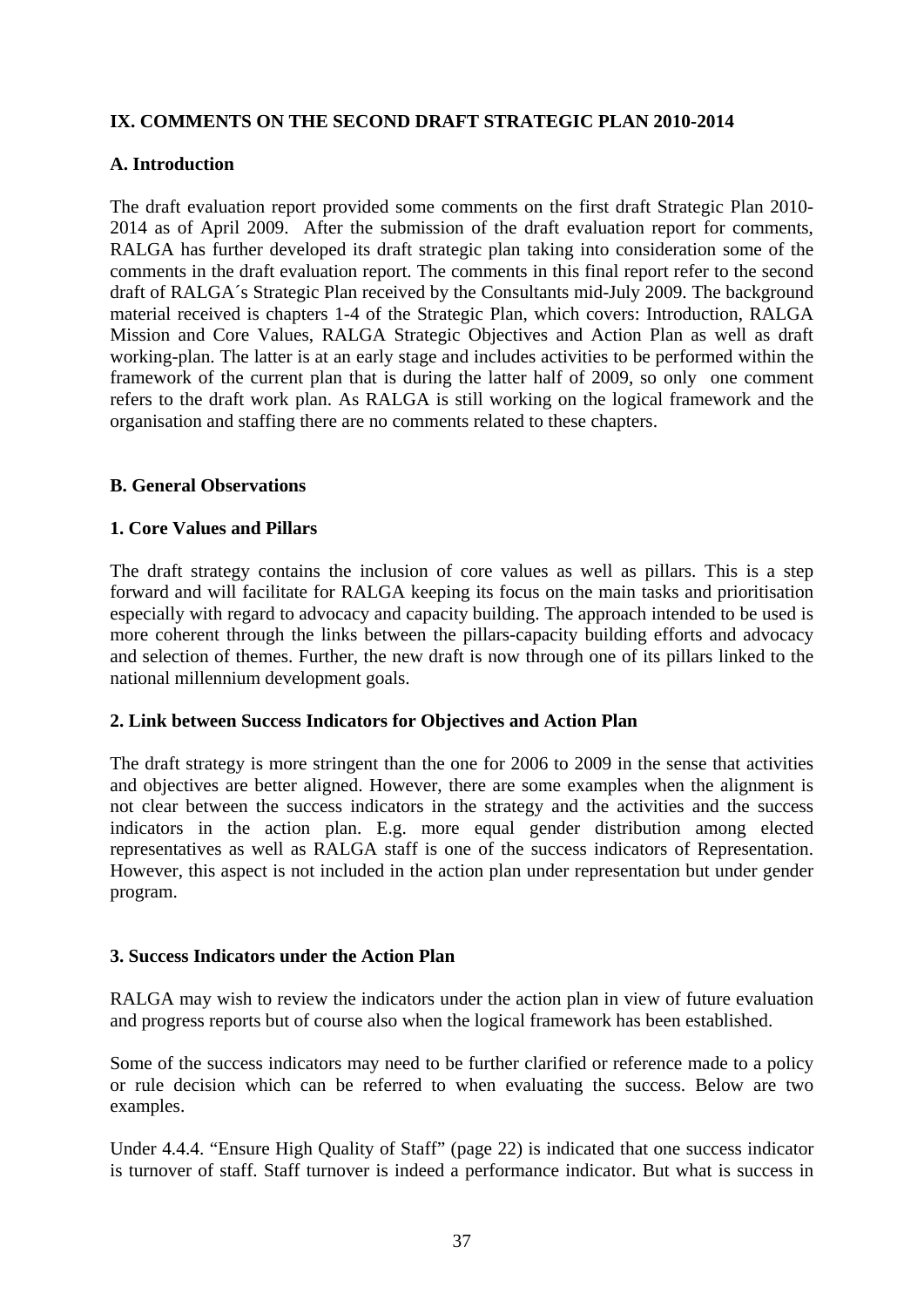<span id="page-37-0"></span>this case for RALGA? Success will have to be related to what is an acceptable turnover of staff. Different organisations depending on the nature of their operations or depending on the employment conditions (contracts/regular staff) prefer different levels of staff turnover. In some organisations a 30% turnover is to prefer in others 15%.

Another example is under 4.4.6. "Disseminate the annual and audited budget turnout to members and stakeholders." One indictor is that the report is "widely distributed". This implies that the more recipients of a report the better it is. However, what is important is that members and *relevant* stakeholders receive the annual report. Reference could be made to e.g. will be distributed to the elected officials and major stakeholders in accordance with the Communication Strategy or Plan.

Still another observation is that the word "at least" is used before most of the numbers indicated in the strategy e.g. "at least one General Assembly meeting", "at least 5 competitors have been awarded each year". The usage of at least gives the impression that the more General Assembly Meetings undertaken or more competitors awarded the better performance by RALGA. However, as indicated in the draft evaluation report it is important that RALGA make the plans realistic in relation to staff availability and thus we suggest that "at least" is erased in front of the figures.

## **4. Listing of Activities under each Strategic Objective**

It would facilitate for the reader if there is a summary under each objective of the activities to be undertaken. Strategic Objective 1: "RALGA is a well established…i (page 10 in the draft). Suggestion: The activities to be undertaken to achieve this objective are; (i) maintain an effective and accountable governance structure, (ii) effectively represent RALGA members at national and international levels, and so on.

## **5. The Draft Work Program**

Of reasons indicated above we are only providing one comment on the draft work program: The headings of the draft work plan are not aligned with the monitoring system adopted by RALGA.

# **C. RALGA Challenges and the Draft Strategic Plan 2010-2014**

As indicated in the evaluation report the most important challenges for RALGA as an organisation at this point in time are: (i) the attainment of financial sustainability and; (ii) the establishment of RALGA Consult on the market. RALGA may wish to highlight these challenges in the report by adding a heading related to the main challenges during the 2010- 2014.

Other issues of importance for RALGA to address are to increase the efficiency of RALGA through a comprehensive performance management system and adjacent monitoring and evaluation and efficient use of available staff. Likewise improvements are needed primarily in the advocacy area but also when it comes to some aspects of capacity building and administrative systems.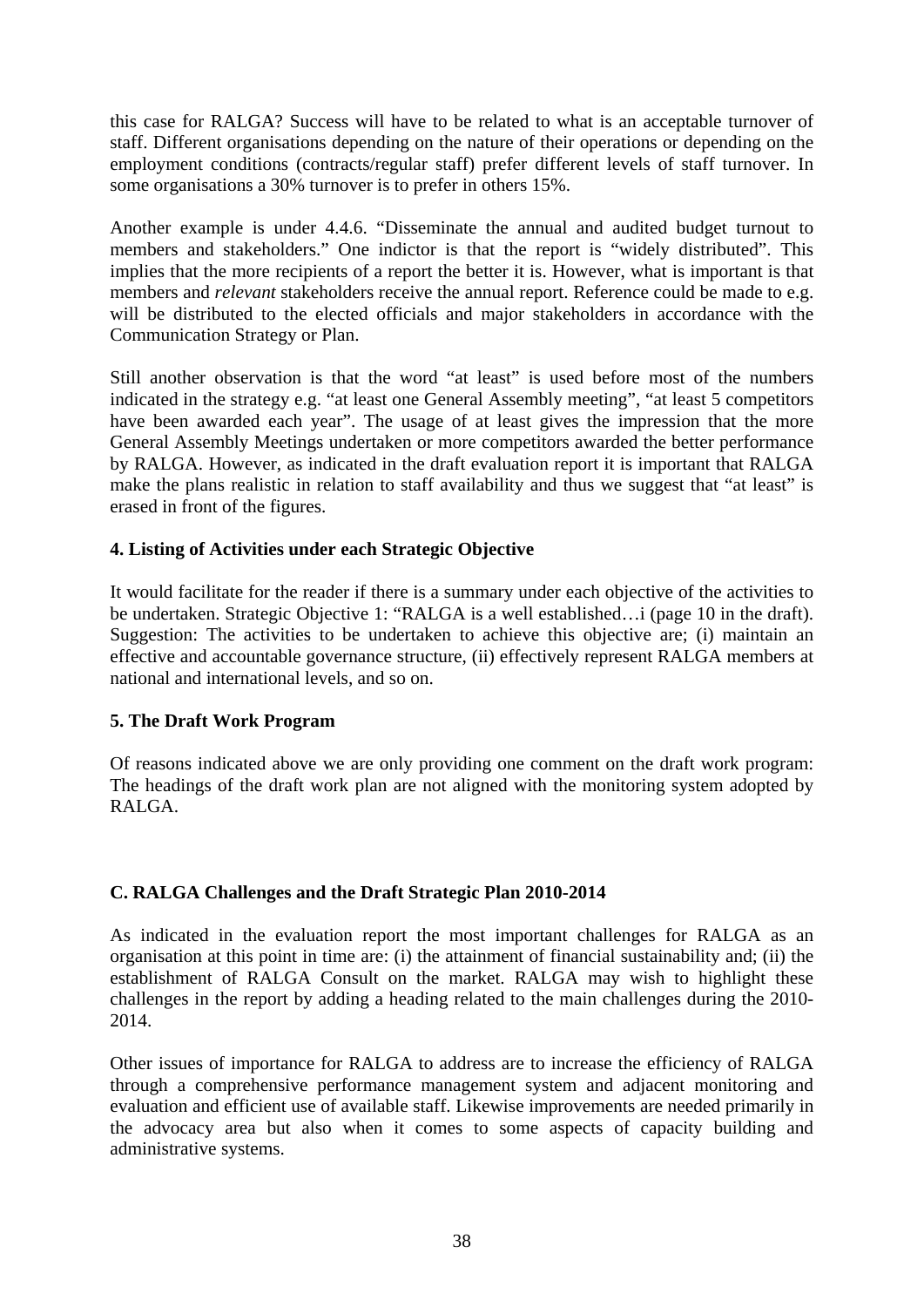## **1. Financial sustainability**

As indicated above the most important and urgent issue for RALGA to address is the financial sustainability to enable the association to finance its core functions. This can be addressed in two ways: (i) increase of income and; (ii) reduction of costs. For this a financial strategy and business plan is needed. To be able to implement tough measures the awareness of the financial sustainability of RALGA needs to be increased.

#### *a. Increase Income*

RALGA has, as needed, included in the draft work program a review and enhancement of its financial strategy with the aim to cover the costs of the core activities through: (i) more balanced membership fees, (ii) generate income through RALGA and; (iii) charging a management fee for implementation of donor projects.

#### (i) Membership Fees

The draft strategy includes an ambition to move towards a balanced membership fee. It is not clear though what balanced membership fee means, so RALGA may wish to more clearly spell out the ambition to move towards more equity in the membership fees based on percentage of LG revenue as indicated in the evaluation. To determine the membership fees based on LGs pay capacity is in line with the inclusion of the pillar on the attainment of the millennium development goals. By applying equity in that is letting richer LGs pay more than the poorer would send a strong signal that RALGA is taking the poverty reduction goal seriously.

## (ii) RALGA Consult

The establishment of RALGA Consult is a big and challenging step forward in the development of RALGA. Although the establishment of the organisation as well as the business plan is to be developed within the current plan the actual implementation will initially take resources and energy mainly from senior management. RALGA Consult is hardly mentioned in the strategy. Although it will be a separate profit entity there will still be a connection.

## (iii) Management Fee for the Implementation of Projects

The strategy includes a proposal on a management fee of 15% for the implementation of donor projects. Based on our experience it is not the practice of bilateral donors or multilateral agencies to pay a management fee, unless they would like to pilot something specific.

Private funds and NGOs having the intention to find an implementing agency of a certain project may sometimes be willing to pay a management fee. We believe it needs to be clarified in the strategy what kind of projects it may refer to unless of course RALGA is sure that such a management fee can be charged from donors.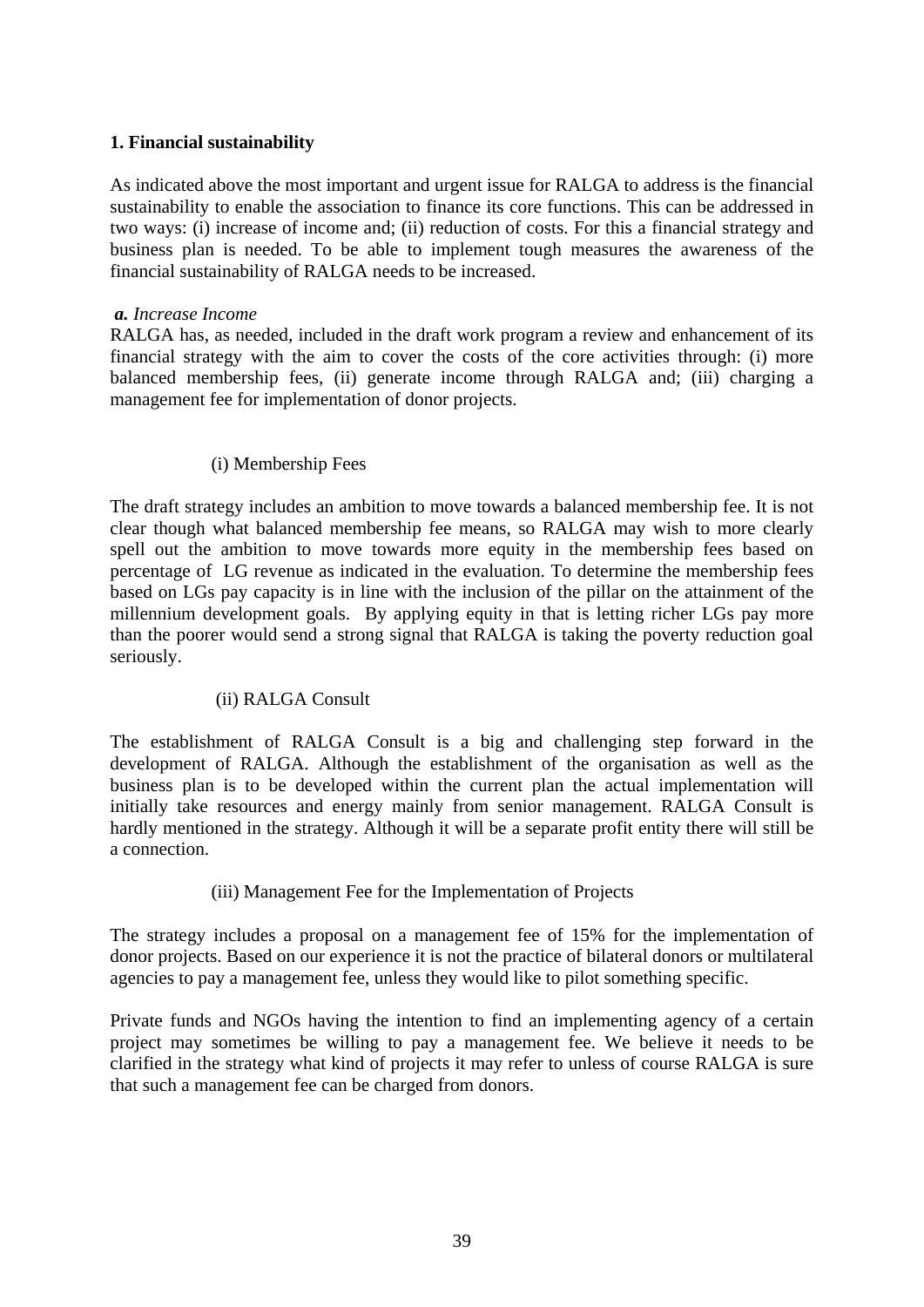#### *b. Reduction of Costs*

There are not many examples of cost savings in the draft strategy although it is included a reduction of the General Assembly Meetings to "at least one". See the comment above on this issue. However, the draft strategy includes statements related to adjust the activities to available staff resources. Also the number of forums is intended to be reduced. An organisation analysis is to be undertaken, which we suggest will be done having savings in mind.

#### *c. Increased Awareness of the Future Financial Sustainability of RALGA.*

As indicated in the evaluation report RALGA´s staff is aware of the problem related to the future financial situation of RALGA. However, the awareness of the seriousness of the situation needs to be increased among the RALGA elected officials, through a seminar for the Executive Committee. Such a seminar is included in the draft strategy.

## **2. Advocacy**

The second draft strategic plan reflects an increased ambition to become more focused on lobby and advocacy. A more systematic approach is proposed with more emphasis put on identification of issues to lobby for by improved research, analysis and prioritisation and not the least the production of written position papers. The draft strategy includes an ambition to increase the involvement of the Commissions in the advocacy work. The former position as Legal and Policy Officer is proposed to be titled Advocacy Expert. Annual advocacy plans are to be developed based the Lobby and Advocacy Strategy. An analysis will be made to identify relevant groups to be represented in. The documentation of advocacy activities will be improved. Although the posting of the position statements is missing we believe that the proposed system in the current draft will, if implemented, improve RALGA´s capability to achieve its objective under advocacy.

A membership satisfaction survey is to be undertaken on a regular basis and proposed to be annually in the strategic plan. This is a good development. The membership satisfaction survey will help RALGA not only to identify issues to lobby for but also provide guidance on improvements with regard to means to achieve other objectives under the strategic plan.

## **3. Capacity Building**

The major concerns expressed in the evaluation are related to RALGA´s intermediary role, its capacity to organise activities in the pace previously done. It was proposed to limit the number of forums and other training activities. The draft strategy indicates a movement towards being a broker between the LGs and training service providers.

The forums are to be restricted and considered to be included in RALGA Consult. The latter is a good development. As there will be an election in Rwanda next year the plan includes also induction training of elected officials. Although highly necessary it is indeed a big undertaking. The intention is to seek donor funding for the implementation of these induction programs. If this is granted the implementation of the seminar could by RALGA be outsourced to a training provider. But better though undertaken by RALGA Consult charging a fee. If there is something the LGs may be interested in paying for, it is induction programs as everybody are aware of the need of such training.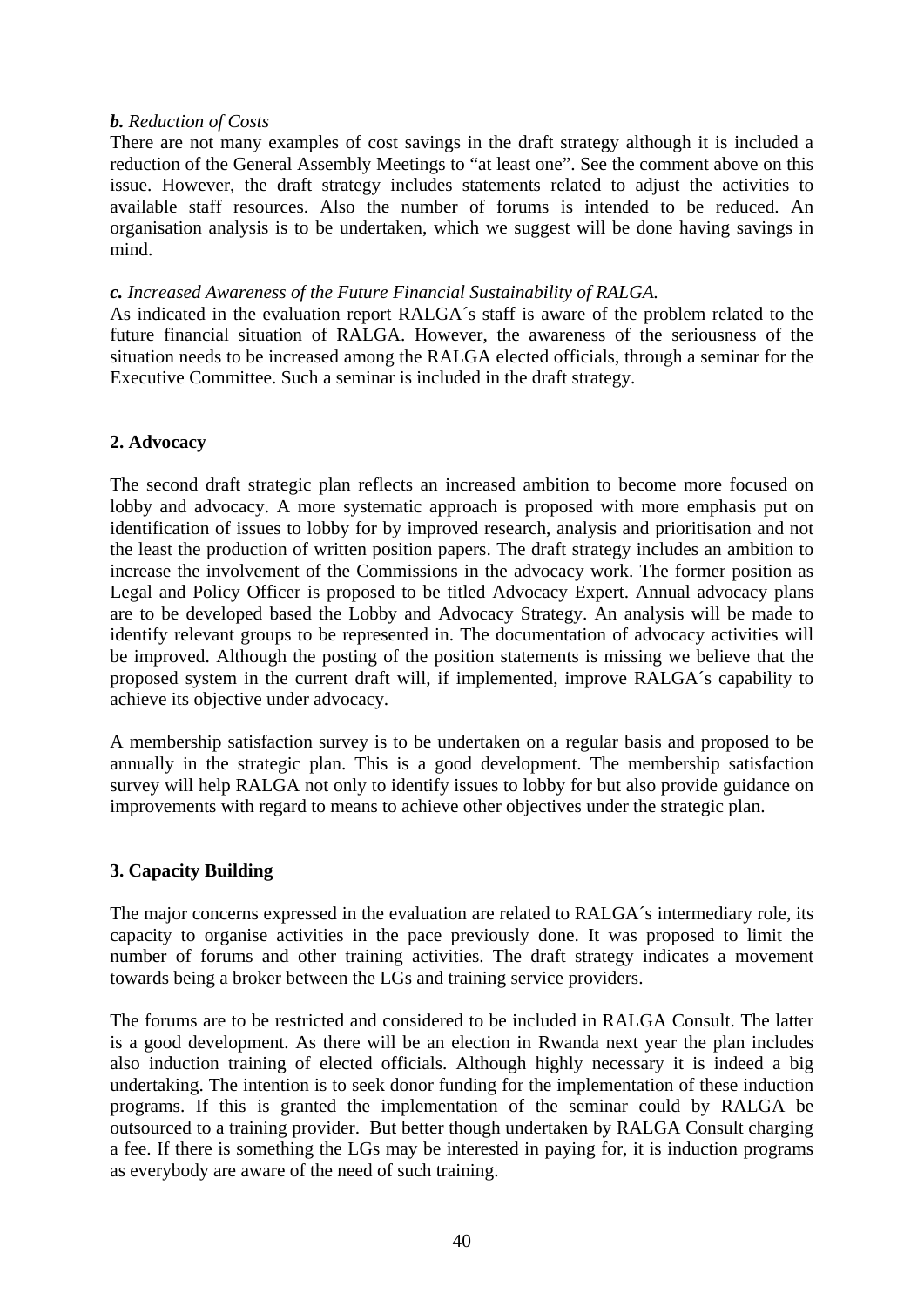#### **4. An Effective and Efficient Organisation**

As proposed in the evaluation a coherent performance management framework is included in the draft strategic plan. A well functioning monitoring and evaluation system is a vital part of a performance management system. As indicated in the evaluation report the monitoring of the implementation both of annual plans and the strategic plan needs to be improved. The current draft plan does include that the annual plans are to include also progress in relation to the strategic plan. This was intended during the plan still in operation but was not done systematically or at least not using the monitoring tool adopted for this purpose. With the introduction of a software for performance management including monitoring, the work with monitoring and evaluation will be facilitated.

#### **5. Final Comment**

.

It is obvious from the mid-term evaluation and also from this evaluation that many planned activities tend to be delayed. This may have a number of causes, e.g. not sufficiently competent of staff for assignments assigned to them. A more likely explanation is that RALGA is yet to learn to plan activities in relation to available human resources. It is therefore important that the new strategy is realistic and that estimates are done on how much time is required for activities to be undertaken.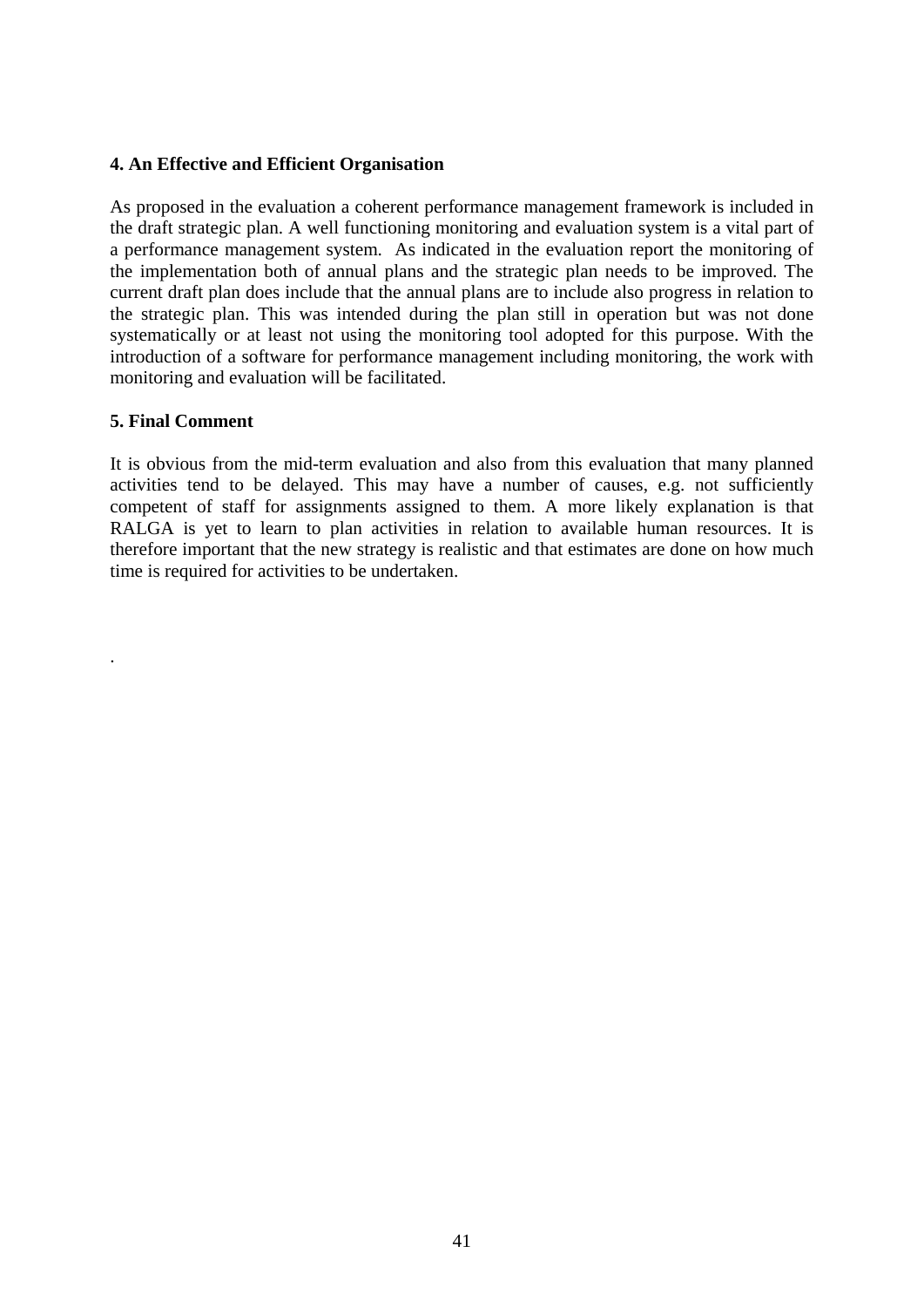## <span id="page-41-0"></span>**APPENDIX 1: TERMS OF REFERENCE**

# **Terms of Reference for an external evaluation of the Strategic Plan 2006-2009 of the Rwandese Association of Local Government Authorities (RALGA)**

#### **1. Evaluation purpose**

The main objective of this assignment is to evaluate the implementation of the Rwandese Association of Local Government Authorities (RALGA) Strategic Plan 2006-2009. The review shall assess the achievements (effectiveness, efficiency and relevance) during the past period, and provide recommendations for the future, especially feeding into the new Strategic Plan of RALGA for the period 2010-2014.

The review shall assess the implementation and results in relation to the four objectives in the Strategic Plan. It shall evaluate achievements of RALGA towards the objectives, as well as address existing shortcomings and give recommendations for the way forward.

## **2. Intervention background**

RALGA was established 27 March 2003 as a non-profit organisation by ministerial decree No 34/11. RALGA's mission is *to strive for an efficient, effective, transparent and accountable local government in Rwanda*. The vision of RALGA is to *realize democratic decentralisation in Rwanda, whereby local governments, while becoming increasingly more important, respond to the demands of the people, are righteous, democratic and participatory, and are citizen, investor and donor friendly*.

RALGA is a membership-based organisation. Each of its members, i.e. local governments, is represented by three elected councillors and two technicians. The composition of the delegation takes into consideration the following categories: the bureau of the district and Kigali City Council, the executive committee, one of the presidents of sector councils per district, one sector executive secretary per district and the district executive secretary. As a membership organisation, RALGA represents their interests. The main governing body of RALGA is the General Assembly (GA), to which each District Council elects five representatives while Kigali City elects 4 representatives. The GA elects an Executive Committee/the Board for two years, consisting of three members of the so-called Bureau and four Commissioners, each of whom presides a specific Commission: 1) policy development and legal affairs; 2) capacity building; 3) economic development; 4) social affairs. The GA elects a control committee with 3 members.

The RALGA Strategic Plan for 2006-2009 identifies three core areas of responsibility, i.e. representation of local government, lobbying and advocacy, and capacity building. From these, RALGA has established the following four objectives:

- To represent Rwanda's local government authorities in and outside the country
- To lobby and advocate for Rwanda's local government authorities
- To build capacity of local government in Rwanda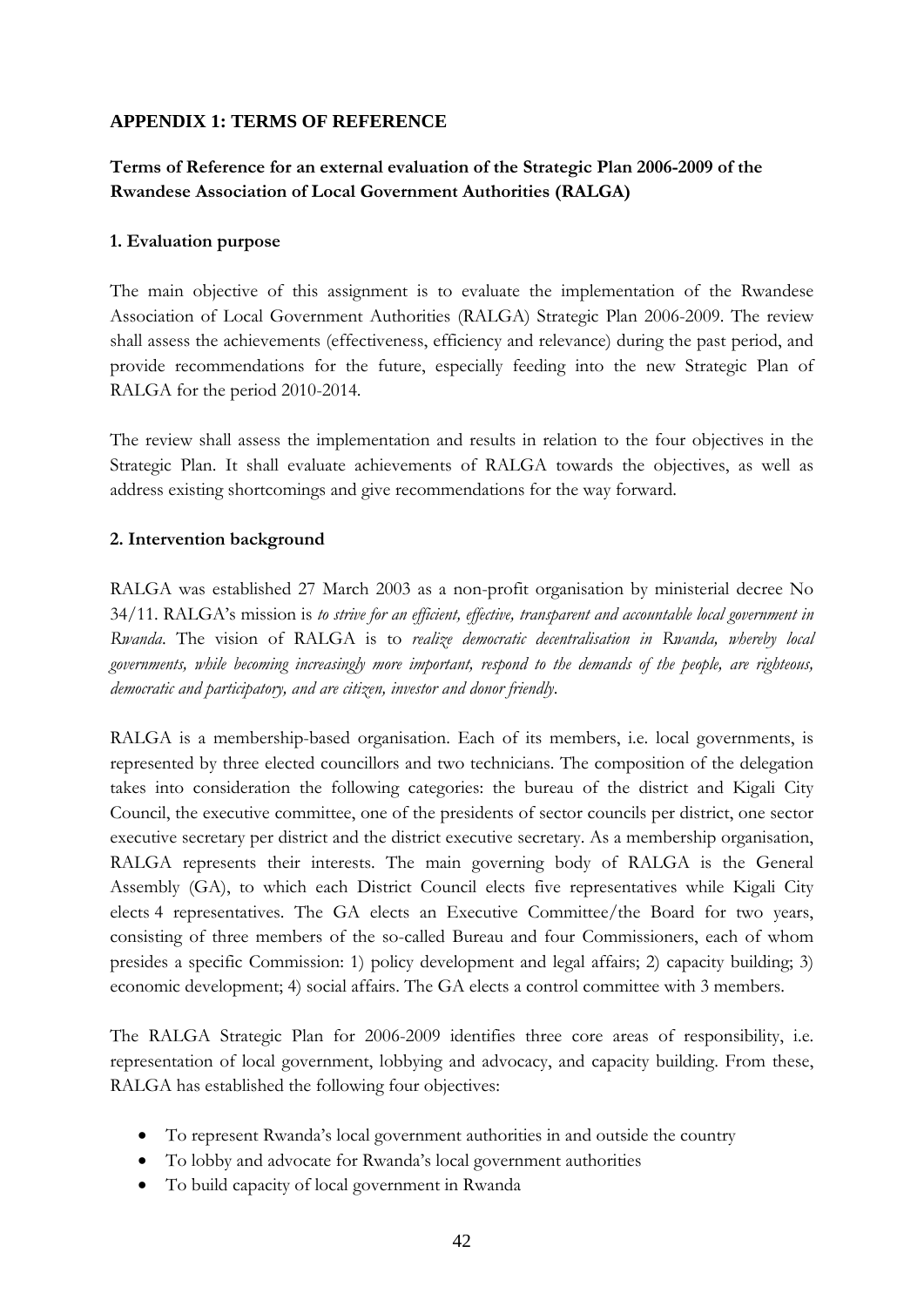• To be an effective and efficient membership organisation

Each objective is accompanied with inputs, outputs and intended outcomes in the Strategic Plan logical framework.

The agreement between the Swedish International Development Cooperation Agency (Sida) and RALGA stipulates that an external evaluation of the implementation of the Strategic Plan shall be carried out during 2008. The evaluation has been delayed and shall therefore take place as soon as possible. Sida is the assigner of the consultancy; however, the consultant shall present its findings to RALGA, Sida and other relevant development partners.

## **3. Evaluation questions**

The evaluation shall assess the achievements, accomplishments and shortcomings of RALGA against its expected results as spelled out in Strategic Plan 2006-2009. More specifically, it shall evaluate the effectiveness, efficiency and relevance of RALGA's implementation of the Plan. Based on this, it shall provide recommendations for the future including comments on the draft Strategic Plan 2010-2014. The point of departure is the objectives and expected results of the Strategic Plan and the evaluation questions are thus sorted under these, but the evaluation shall also address issues outside of the Strategic Plan if deemed to have implication on RALGA's mandate, work and implementation of the Strategic Plan.

The review shall, but is not limited to, *address* and *provide recommendations* on issues such as the following:

- a) Representation
	- o How many local governments are active and dues-paying members? How well known is RALGA among members? How active are members, including in planning and strategic work?
	- o What is the quality of participation and working relations in terms of the division of labour and trust between the politically elected and technicians?
	- o How efficient, participatory and transparent are internal steering mechanisms and decision-making of the board/executive committee, commissions and the general assembly?
	- o Do the activities and representation of the Secretariat and special commissions effectively correspond to the needs of the members?

b) Lobby and advocacy

- o How well known is RALGA's role to the general public, relevant stakeholders and members?
- o What are the perceptions of the Central Government ministries and agencies of RALGA's effectiveness as a local government association and its lobbying & advocacy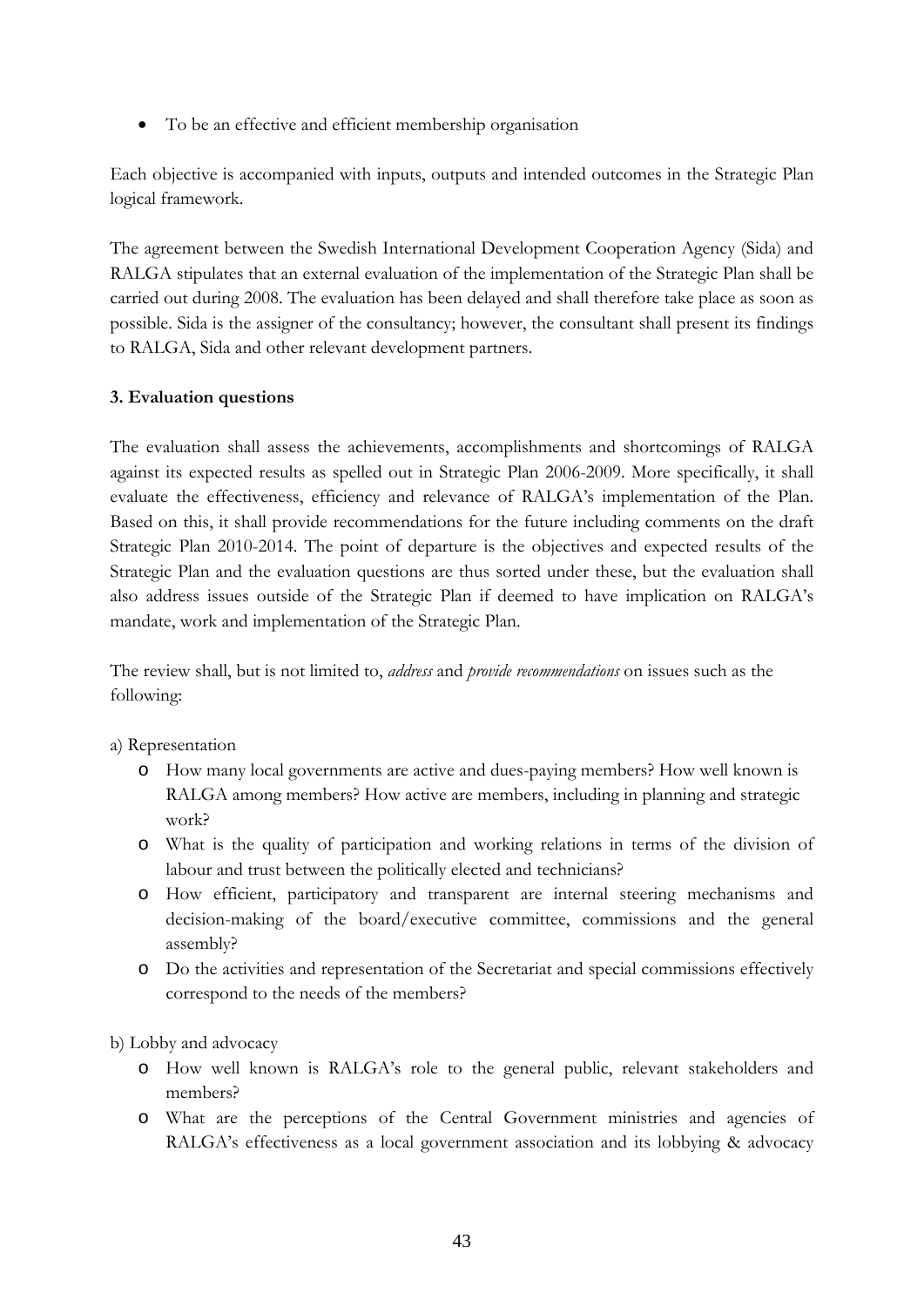skills? How many concrete government decisions have been changed or influence by lobbying and advocacy actions of RALGA?

- o To what extent does RALGA *actively* participate in different fora impacting on its members? Are these fora and other lobbying activities well documented and disseminated to appropriate officials, stakeholders, and media?
- o To what extent does RALGA contribute to and influence decision making at local and central level on behalf of its members? Who evaluates RALGA's effectiveness and what mechanisms are in place to ensure that there are independent oversight mechanisms of RALGA's operations?
- o To what extent can RALGA exercise its operations independently of other actors, especially the central government and agendas of development partners?

c) Capacity building

- o How do RALGA's capacity building efforts and approach respond to the capacity needs by its members, i.e. RALGA both as an intermediary and as a service-provider?
- o To what extent does RALGA support its members in the process of transfers of new attributions, roles and responsibilities from central government?
- o To what degree have members' capacities been strengthened throughout the strategic plan period, and how has RALGA tracked the change in capacities?
- o How has RALGA evaluated its and the local government authorities' capacity building activities to date, and to what extent have the staff tracked the impact of services rendered, and integrated lessons learned? Have lessons learned been used to change, modify and alter RALGA work plans, budgets, and strategic planning?
- o How well are RALGA capacity building efforts coordinated with other decentralisation/decentralised capacity building efforts including those of central institutions (HIDA, MINALOC, RIAM, etc) as well as decentralised projects (DCDP, PED, PAGOR, Twubakane, etc)?

d) An effective organisation

- o What is the capacity of RALGA to respond to the needs of its members? The organisational set-up and human resources management also taken into consideration.
- o How well does RALGA communicate internally and with its members and stakeholders? How does RALGA capture and document key issues from members?
- o How does RALGA generate income? How likely are RALGA's revenue generation efforts to lead to financial self-sustainability in the medium to long term?
- o How effectively does RALGA keep its focus on its core mandate?
- o Are planning, monitoring and evaluation of the Strategic Plan efficient?

Based on the above, the evaluation shall make recommendations on the way forward, i.e. how to strengthen the implementation of the present Strategic Plan, and give advice for the new RALGA Strategic Plan for the period 2009-2014.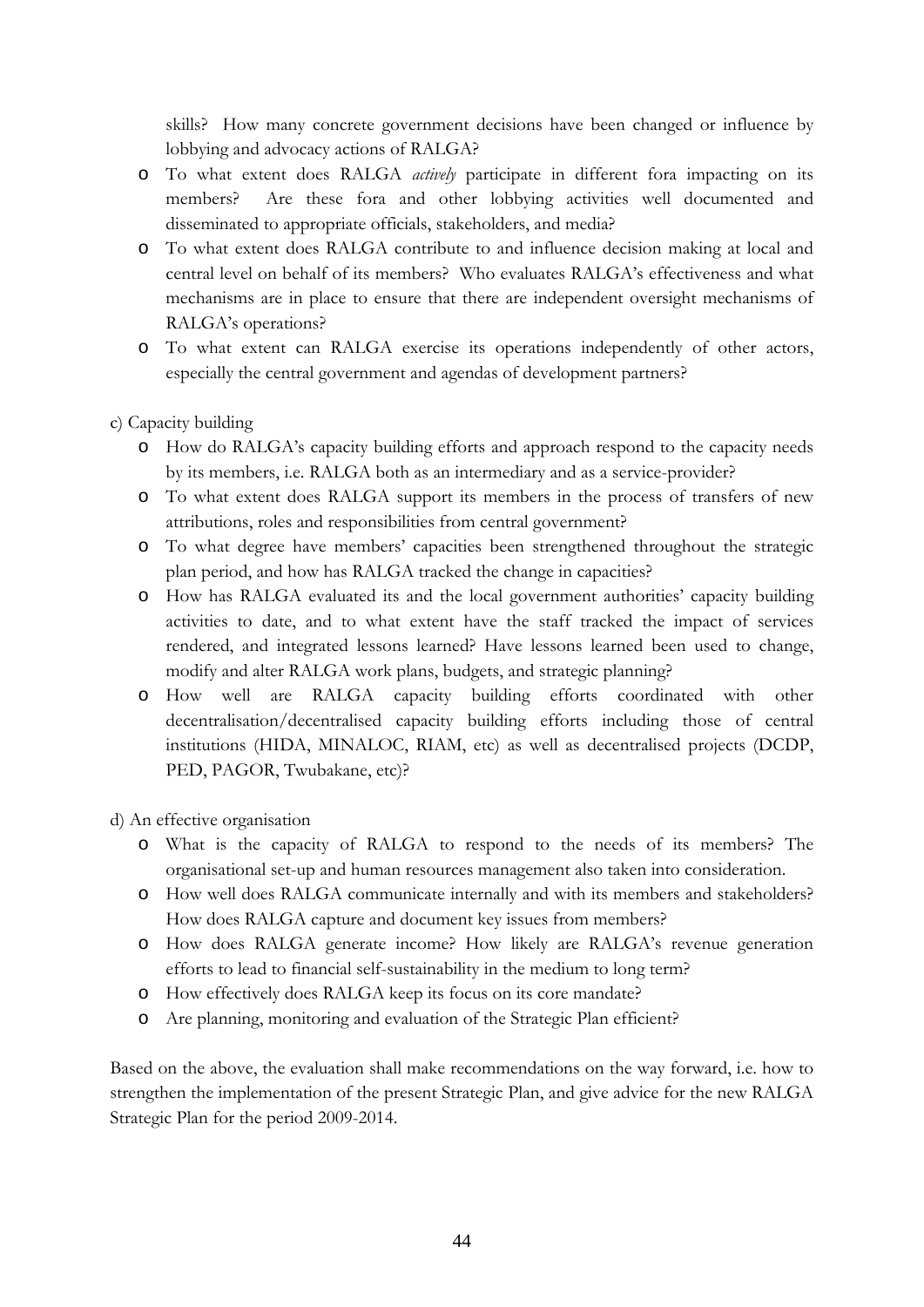#### **4. Methodology**

Information for this evaluation will be collected through document reviews, including the strategic plan, other plans and reports by and on RALGA, official documents relevant to RALGA's mandate and area of work such as national decentralisation policies and strategies (EDPRS, the Decentralisation Implementation Programme, etc), and additional documents recognized as relevant for carrying out the assignment.

Consultations and interviews shall take place with RALGA board members, staff and management, local governments representatives in Rwanda (and if necessary with LGs in neighbouring countries), relevant development partners, as well as technical assistance to RALGA, such as VNG.

Guiding principles should be:

- 1. triangulation and validation of information
- 2. critical assessment of data quality and data gaps
- 3. assessment based on factual findings, reliable data and observations
- 4. transparency of methods, research tools and sources of information.

It is expected that the evaluation team will contain at least one Rwandese consultant.

#### **5. Work plan and schedule**

The consultancy shall start as soon as possible. The expected total time frame of the assignment is approximately five weeks, including work in Rwanda.

An initial meeting with Sida in Kigali is required to discuss and clarify issues that may arise from the ToR. An initial meeting shall also be held with RALGA management and staff.

An inception report detailing the work plan and time frame of the assignment shall be submitted to Sida and RALGA no later than 3 days after the initial meetings.

#### **6. Reporting**

The consultant shall hold a de-briefing of preliminary findings for Sida and RALGA before leaving Rwanda.

The consultant shall submit to Sida and RALGA an electronic copy of the draft evaluation report for feedback and discussion. The final report shall be submitted within one week thereafter.

The consultant shall follow OECD/DAC quality standards for evaluations.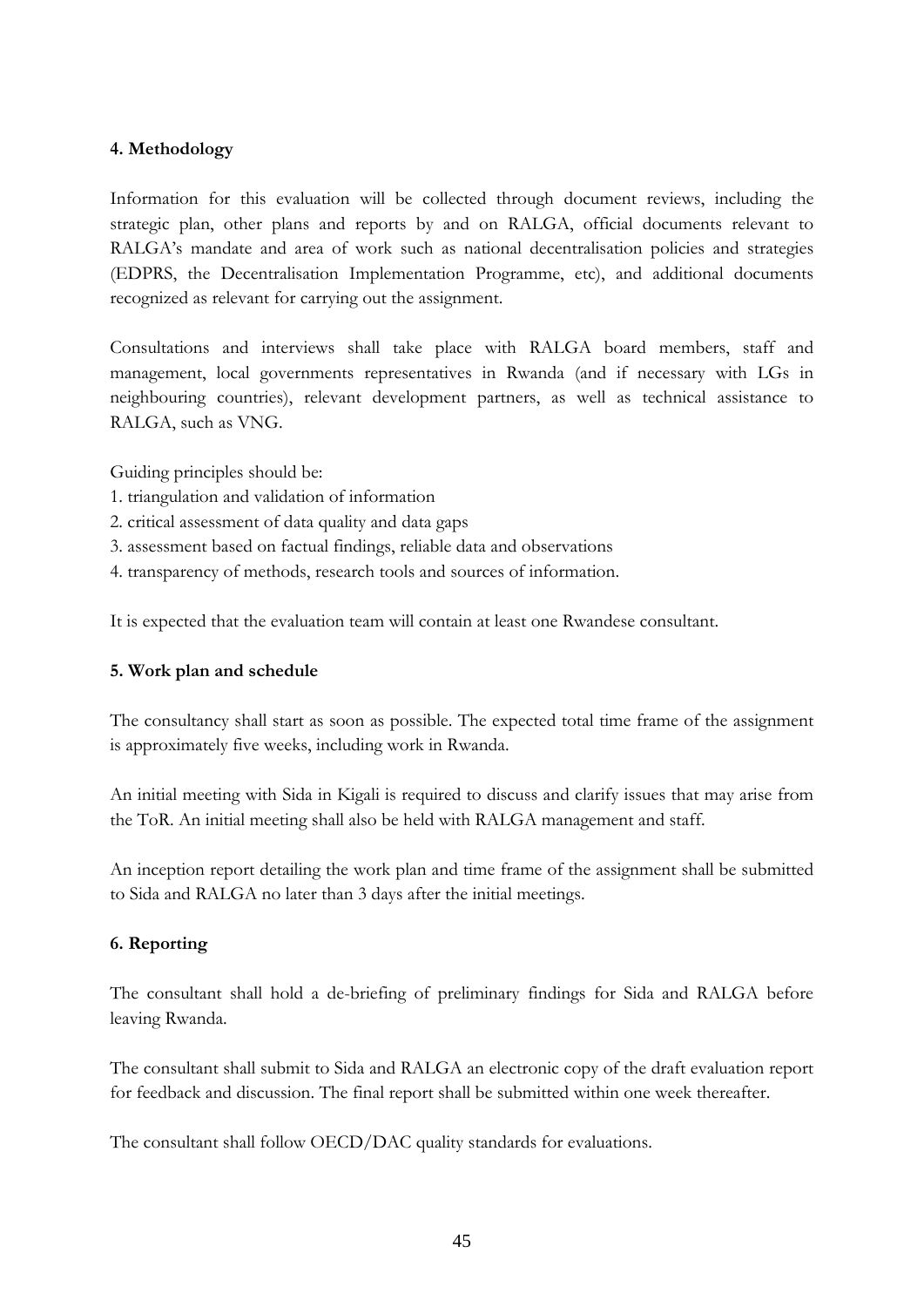The report shall follow Sida's format for evaluation reports (see Evaluation Manual, Annex B) and shall be written in the English language. Language and formatting shall be of high quality, which allows for direct publication. The final report shall not exceed 40 pages, excluding annexes. The report shall contain a table of contents and an executive summary.

# **7. Evaluation team**

The proposed candidate(s) shall have the following qualifications:

- Experience of work in developing countries in Africa and/or in other regions.
- Technical knowledge and practical experience in evaluation;
- Technical knowledge and practical experience in the area of decentralisation, local government and local government associations;
- Relevant experience and good understanding of organizational and institutional development;
- Work experience of at least 5 years gained at corporate/NGOs/public level.
- Good English writing skills.

## Merits:

- Experience of work in Rwanda.
- French language skills.

## Attachments:

The RALGA Strategic Plan 2006-2009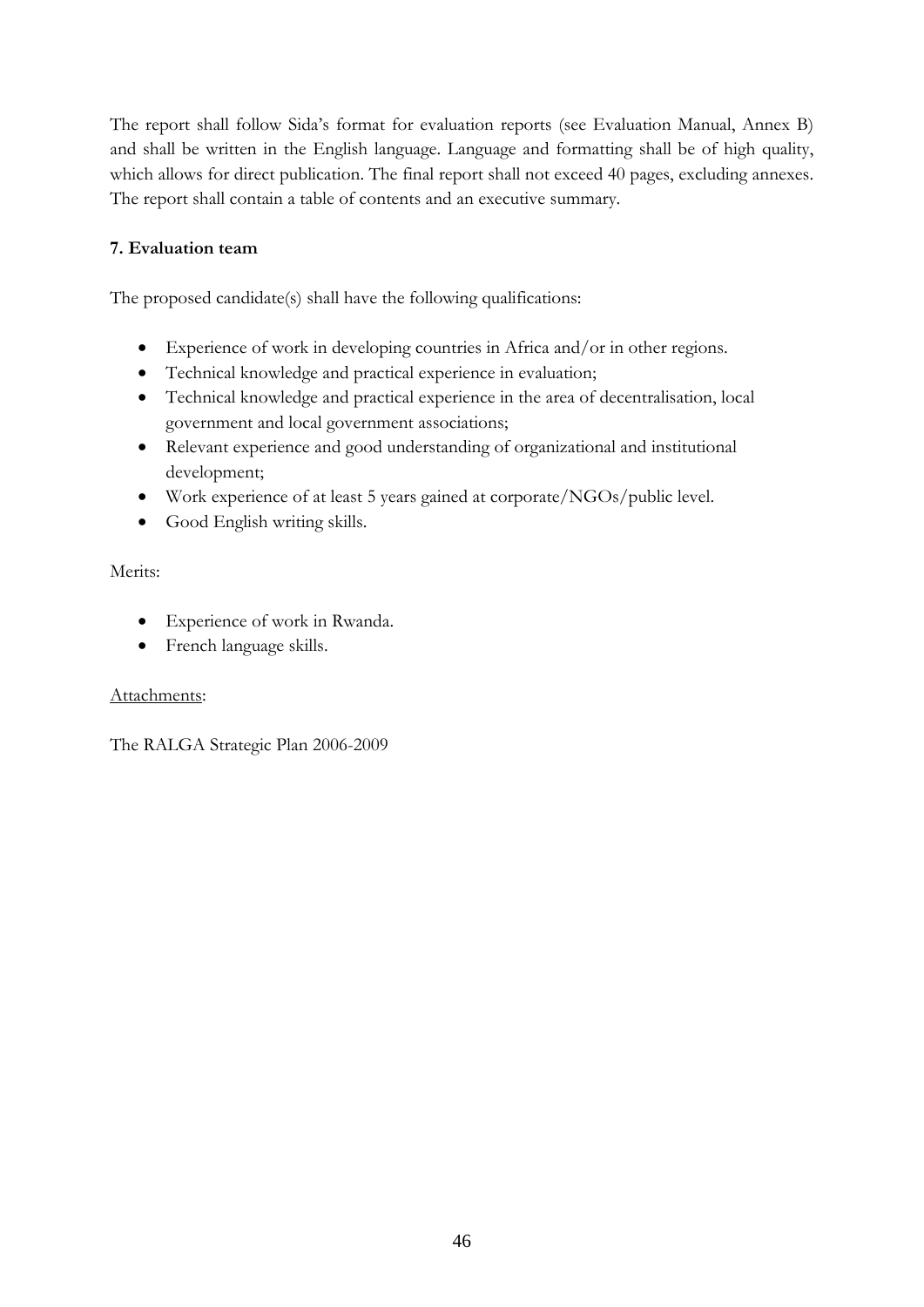# **APPENDIX 2: ORGANISATION CHART RALGA**

<span id="page-46-0"></span>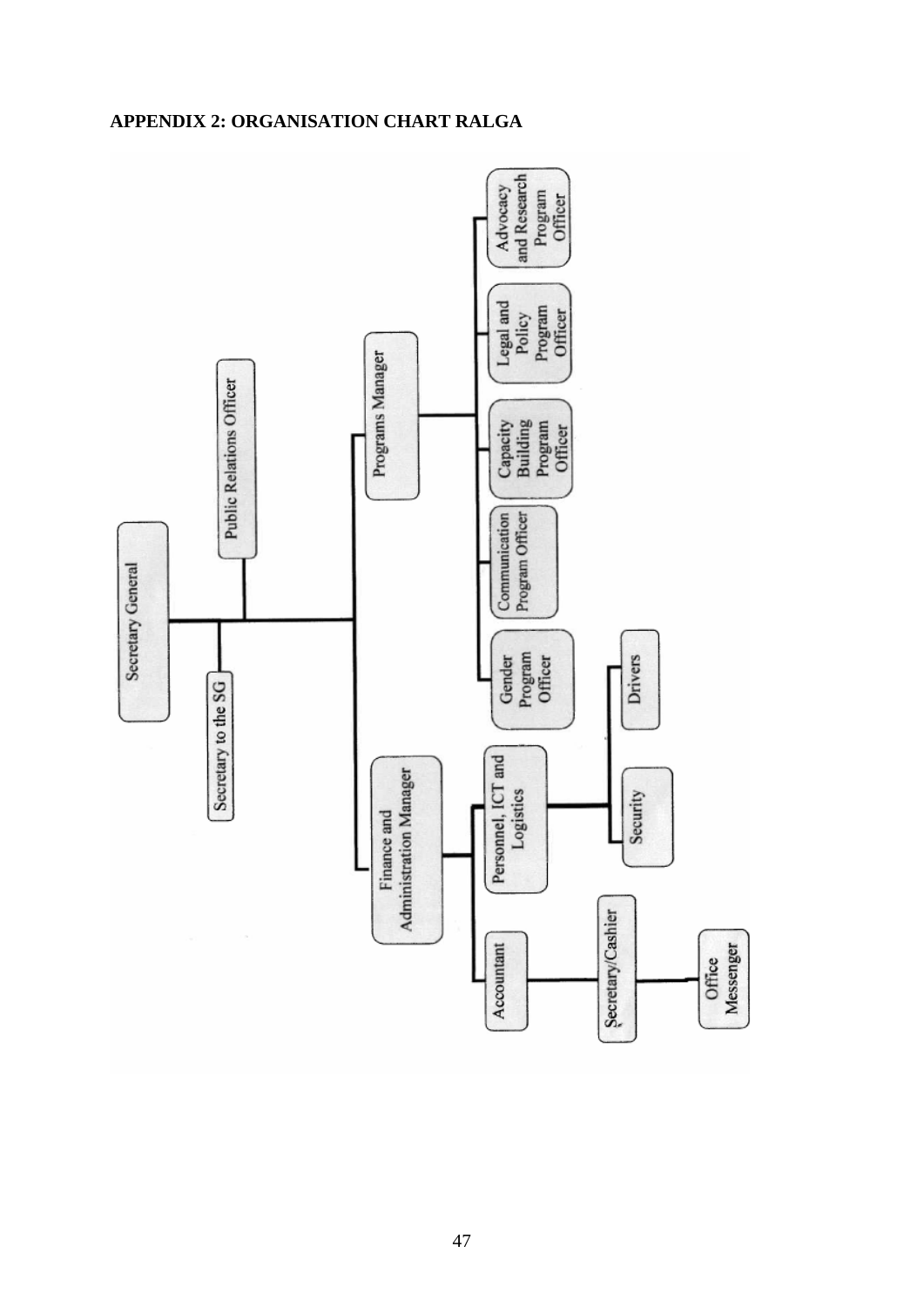# <span id="page-47-0"></span>**APPENDIX 3: DOCUMENTATION STUDIED**

# **RALGA**

- Achievements in Acting as a Catalyst for Decentralization from 2002 to 2007, RALGA July 2008.
- Annual Action Plan 2008.
- Annual Action Plan 2009, Summary.
- Annual Report 2006, June, 2007.
- Annual Rapport 2007, June, 2008.
- Annual Report (draft) 2008, March, 2009.
- Annual Report (final) July, 2009.
- Log frame and Budget for the Strategic plan 2006- 2009
- RALGA Statue, 2006.
- Strategic Plan 2006-2009, May, 2006.
- Financial Sustainability of RALGA, presentation made by Head of Finance and Administration at a conference in January 2009.

# **RALGA/VNG**

- RALGA Strategic Plan 2010-2014 (draft 1) April, 2009.
- RALGA Strategic Plan 2010-2014 (draft 2) July, 2009.

# **Republic of Rwanda, MINALOC**

- Rwanda Decentralization Strategic Framework, August, 2008.
- Rwanda Decentralization Implementation Program- DIP 2008-2012, February, 2008.

## **Republic of Rwanda, MINALOC & MIFOTRA**

- Planification et évaluation des besoins en matière de renforcement des capacités, résultats et recommandations, Mars, 2008.
- Mapping of Ongoing and Planned District Capacity Building Activities in Rwanda, October, 2008.

## **Sida**

- Institutional Support to the Rwandan Association of Local Authorities RALGA, October, 2006.
- In Depth-Assessment on Institutional Support to RALGA, March, 2006.
- Delegated Cooperation between Sida and the Netherlands on Support to the Strategic Plan of RALGA 2007-2009, with the Netherlands as Silent Partner to Sida, November, 2007.
- Sida- Netherlands Silent Partnership Agreement, 2007.
- Terms of Reference for an external evaluation of the Strategic Plan 2006-2009 of the Rwandese Association of Local Government Authorities (RALGA), February, 2009.
- Preparatory Notes for the Annual Review Meeting with RALGA, 25 August, 2008.
- Minutes of the Annual Review Meeting between Sida and RALGA, August, 2008.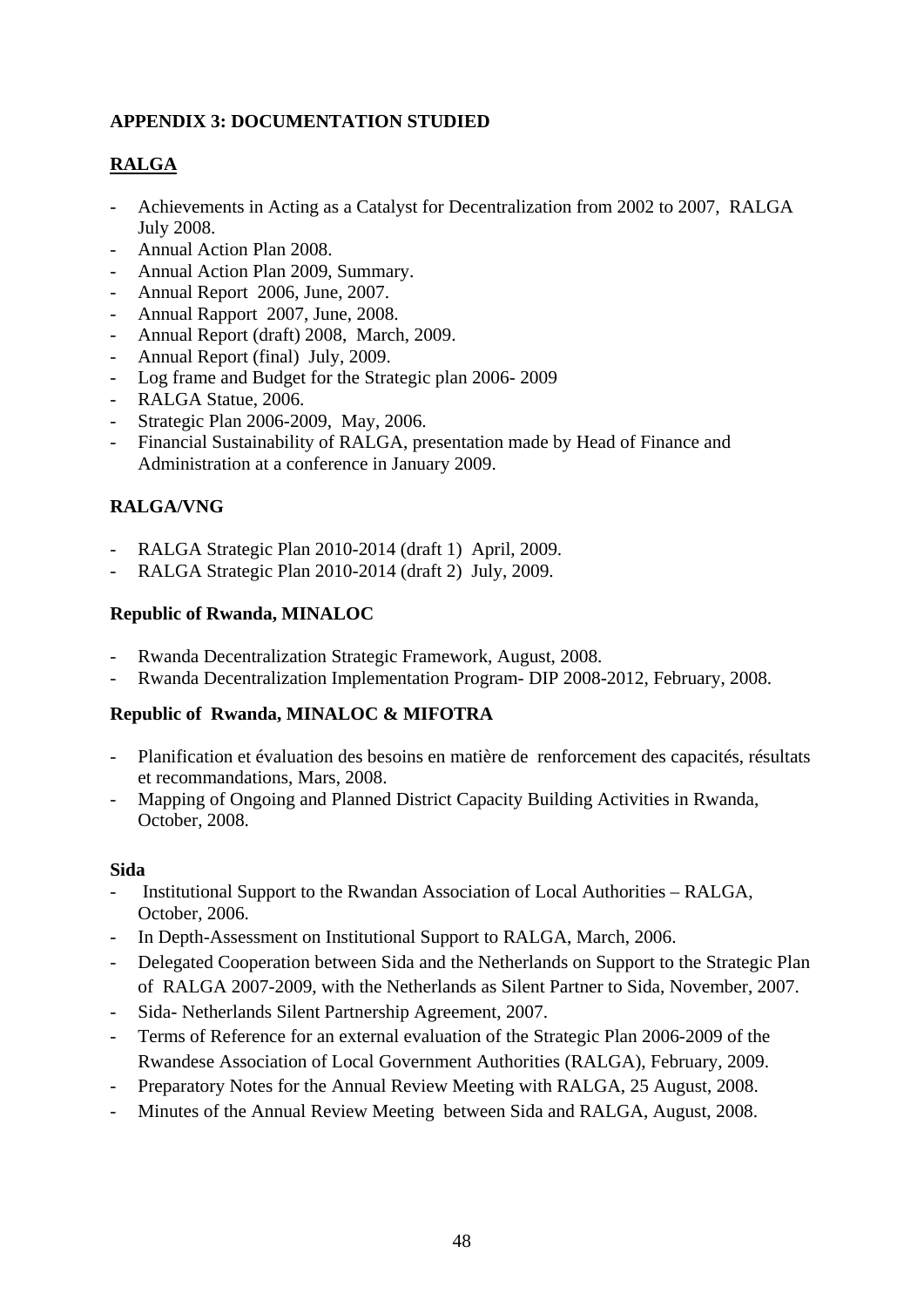# **VNG International**

- Monitoring and Evaluating RALGA Strategic Objectives, The Hague, November, 2006.
- Monitoring and Evaluating Strategic Objectives- Developing Annual Action Planning Framework
- Proposed Capacity Building Strategy, RALGA, November, 2008.
- Lobby and Advocacy Strategy, The Hague, October, 2007.
- Financial Sustainability of RALGA, (A.Salaues) November, 2008.
- **RALGA Mission Report (Sautoy) November, 2008.**

## **SMJ Consulting Firm and Associate**

- Evaluation a mi-parcours du plan strategique de RALGA 2006-2009, Mars, 2008.

#### **KPS Associates**

**-** Rwandese Association of Local Government Authorities (RALGA) Organizational Analysis, Draft Report II, April, 2009.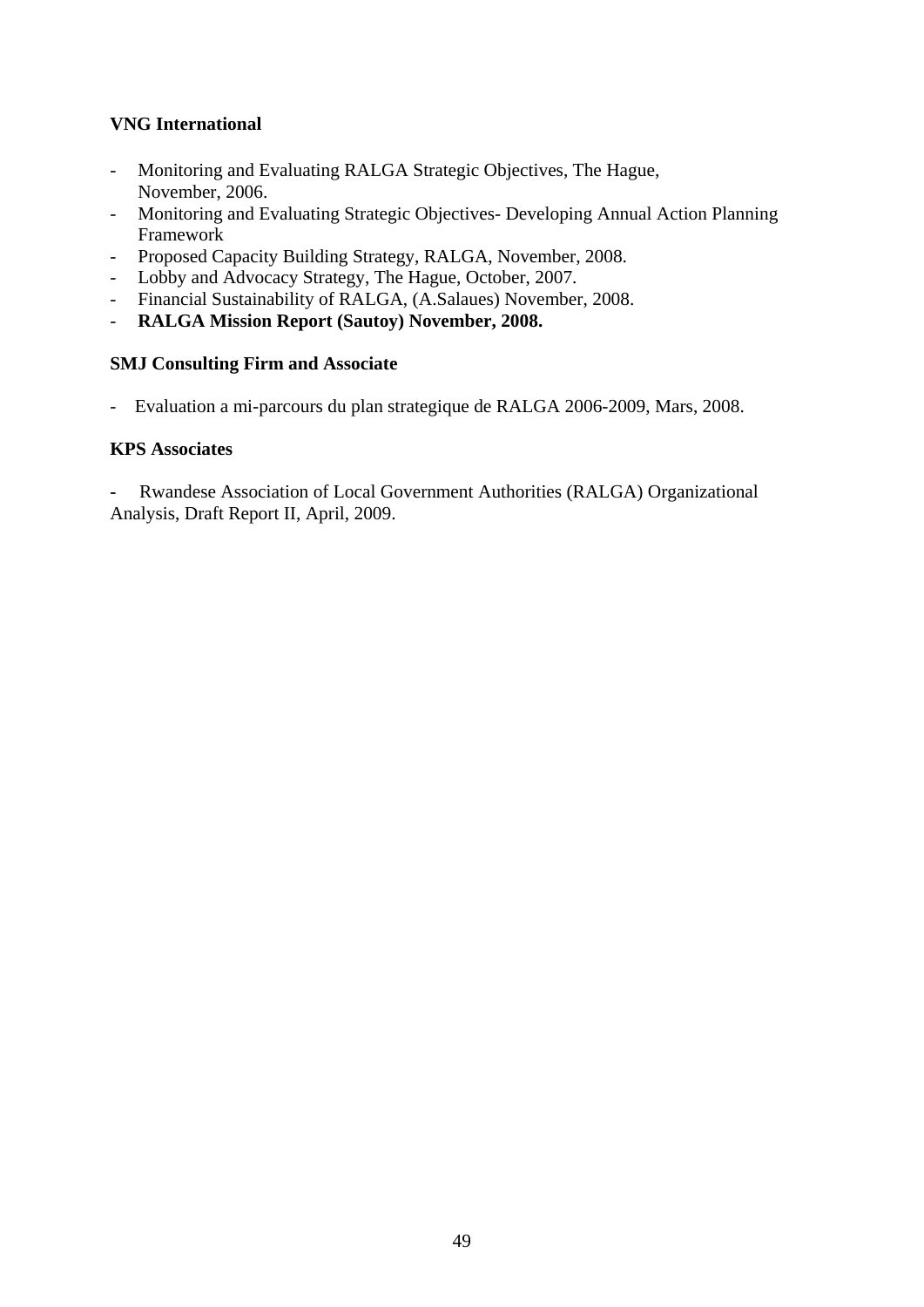## <span id="page-49-0"></span>**APPENDIX 4: LIST OF OFFICIALS INTERVIEWED**

#### **Government and Public Institutions Officials**

- KATUMBA, Deputy Project Coordinator, HIDA
- KABANDANA, Marc Director General, RIAM
- MUFURUKE, Fred- Director of Good Governance and Territorial Administration, MINALOC
- MUGIRANEZA, Youssouf Director of Intergovernmental Fiscal Relations, MINECOFIN
- RUGEMINTWAZA, Népo Former Coordinator for the National Decentralization Secretariat ( NDIS), MINALOC

#### **RALGA Elected Officials**

- DUSABEYEZU, Angelique Member of the RALGA Control Committee
- KIRABO KACYIRA, Aissa Chairperson of the RALGA Board
- KANGWAGYE, Justus Chairperson of the Mayors´ Forum
- MUNYANDAMUTSA, Jean-Paul Former RALGA Board Member
- MUNYANTWALI, Alphonse Commissioner for Capacity Building

#### **RALGA Staff**

- KARAKE, Théogene Secretary General
- KARASIRA, Peter Communication and Advocacy Officer
- RUTAYISIRE, Richard Finance and Administration Manager
- RWAKAZINA , Chantal Capacity Building Program officer
- SERUBANZA, Faustin Program Manager
- UMUTONI, Nadine Legal and Policy Programme Officer
- UWIMANA, Josephine Gender Programme Officer

#### **Donor/Project Representatives**

- ARMON, Jeremy Senior Governance Advisor /DFID
- BADE, Jan First Secretary Economic Development/ Netherlands Embassy
- CARRASCO, Alex Chargé d'Affaires, Canadian Embassy
- ERICSSON, Malin Second Secretary Democratic Governance Swedish Embassy/Development Cooperation Section
- KAMURASE, Alexis Operation Officer, the World Bank
- REISLE, Markus Deputy Country Director/ Swiss Embassy
- SEILER, Anika Local Economic Development Expert, Deutsche Entwicklungsdienst (DED)
- SWERDLIN, Dean Decentralisation and Policy Team Leader, Intrahealth /TWUBAKANE
- UWIMANA, Antoinette Decentralization Activities Coordinator, Intrahealth /TWUBAKANE
- MUSHINZIMANA, Apolinaire Researcher, IRDP
- ZANARDI, Elena Governance Advisor /German Technical Cooperation /GTZ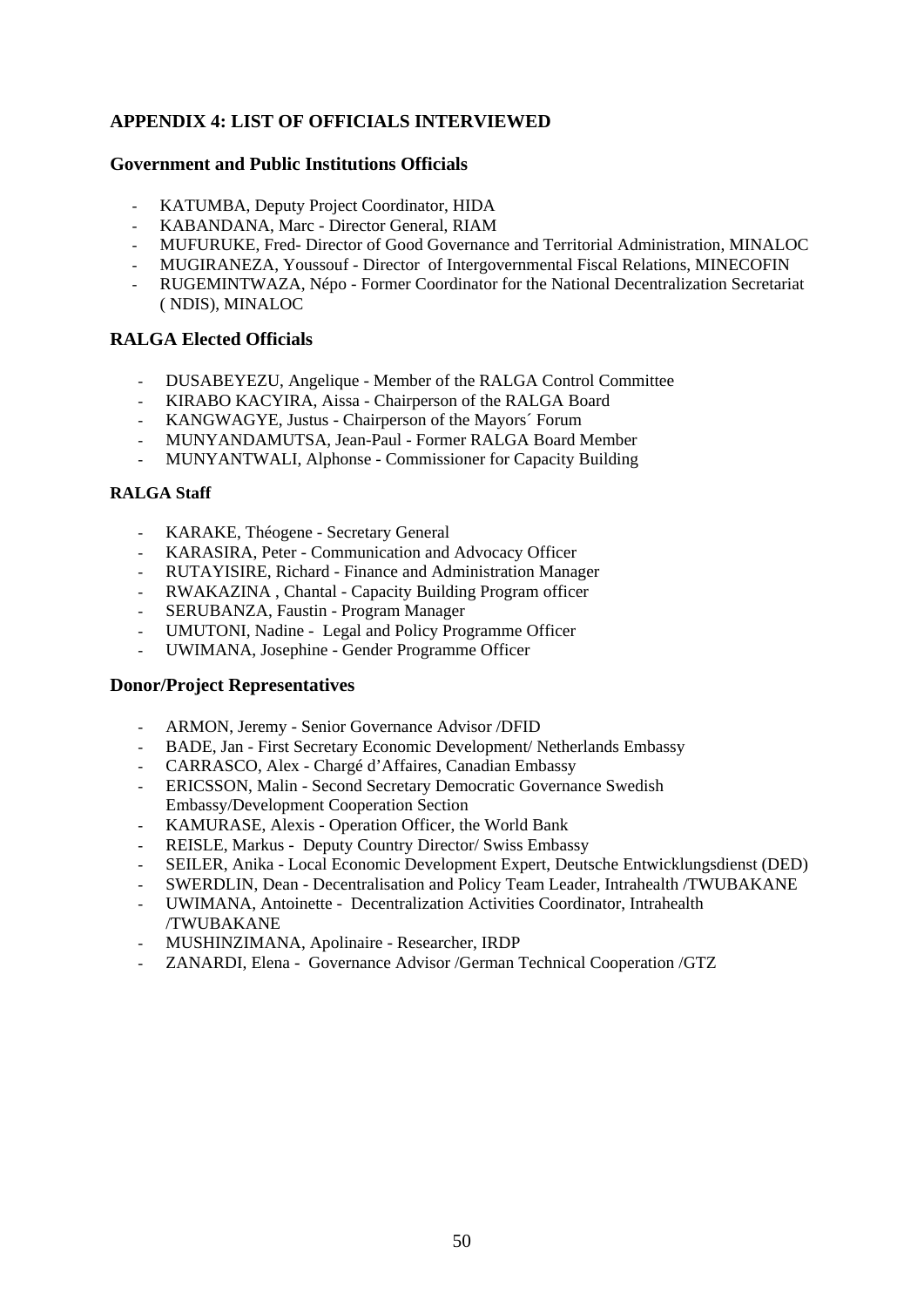## <span id="page-50-0"></span>**APPENDIX 5: METHODOLOGY**

## **A. Methodologies used**

#### **1. Introduction**

The following methods were used in the evaluation, (i) assessment of the effectiveness of the implementation of the strategic plan in relation to its success indicators, (ii) interviews with stakeholders; donors, projects cooperating with RALGA, coordinating ministries using a questionnaire including a scale for assessment, (iii) interviews with members also being members of the RALGA Board, (iv) interviews with representatives of training service providers used by RALGA, (v)interviews with RALGA staff (vi) assessment of results of a client satisfaction survey undertaken by RALGA 12-14 May 2009 and; (vii) study of documentation.

#### **2. The Effectiveness of the Implementation of the Strategic Plan 2006-2009**

For determining the accomplishment or effectiveness in the implementation of the plan a scale was used as follows:

3=80-100% accomplishment of the success indicator=successful 2=55-80% accomplishment of the activities under the success indicator=partly successful 1**=**below 55% accomplishment=limited success.

When evaluating the effectiveness of the implementation of the strategic plan no consideration was taken to whether the activity was implemented one year later as compared to the plan. The criteria applied thus were: (i) whether the activity was implemented and; (ii) whether it was realistic it would be implemented within the time frame of the plan.

The tables submitted were reviewed by the consultants and clarifications requested and received. In some cases the consultant made a slightly different assessment as compared to RALGA.

#### **3. Stakeholders´ Assessment of RALGA**

The methodology used was to interview different stakeholders working closely with RALGA such as: (i) donors and project representatives and; (ii) coordinating ministries. The interviewed donors and projects were DED, GTZ, the Government of Netherlands, CIDA, DFID, SDC, WB, Twubakane. (USAID). Representatives of the coordinating ministries for LGs, MINALOC and MINECOFIN were interviewed. Sida was not included among the interviewees as it was the contracting agency of the evaluation.

Forms were developed used as the basis for the interviews. A scale ranging from 1-5 was used with 5 as excellent, 4-very good, 3- satisfactory, 2-not so good, 1- bad. Each of the interviewee had to make an assessment of RALGA in terms of its accomplishments in (i) contributing to Local government administration quality, (ii) representation and advocacy, (iii) coordination with regard to capacity building efforts, (iv) perception of RALGA's focus on its core mandates and; (v) communication with RALGA.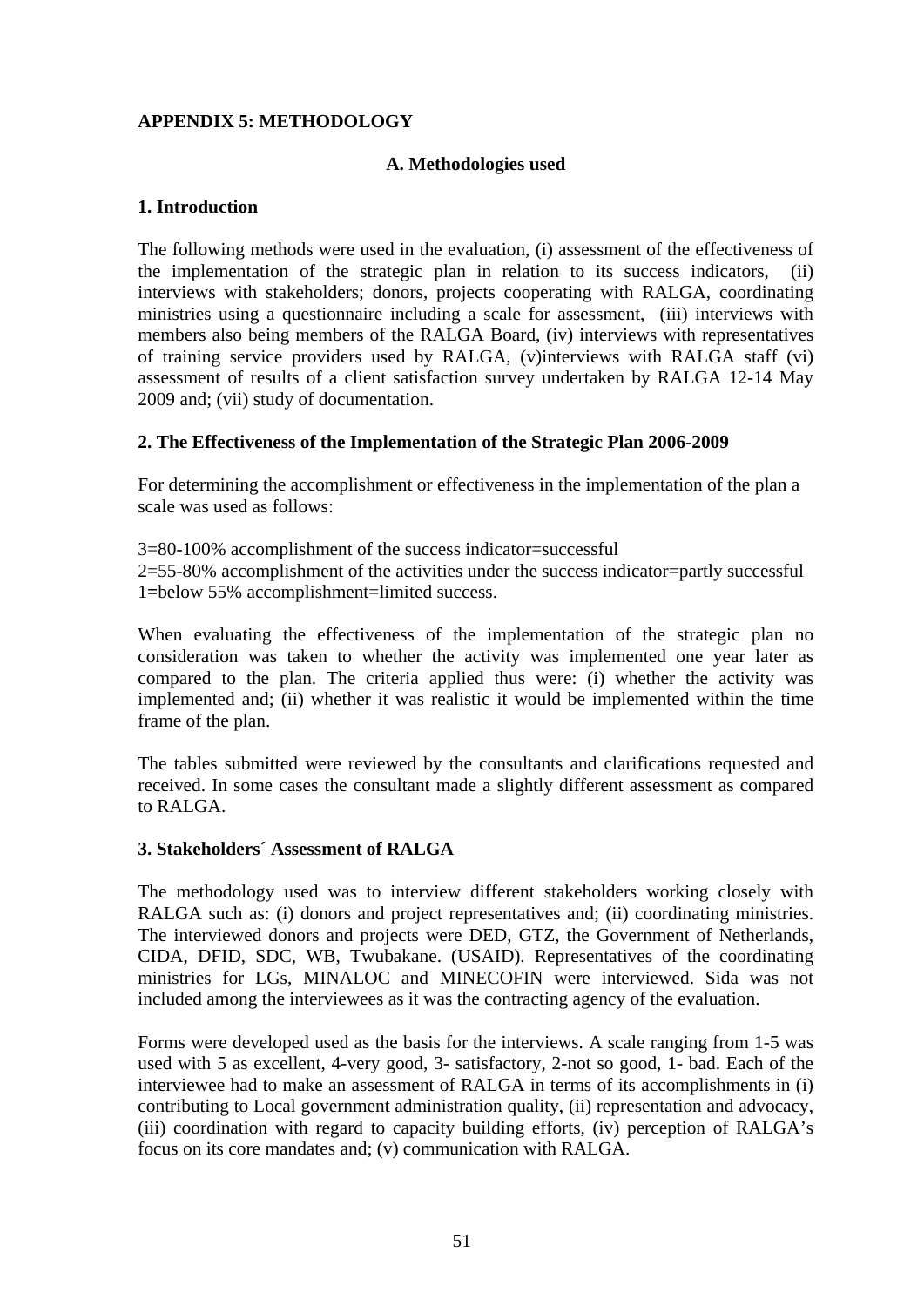## **4. Assessment by Service Providers**

Interviews were undertaken with the main training providers used by RALGA, HIDA and RIAM. These interviews focused mainly on the cooperation and communication between RALGA and the institutions.

#### **5. Self-Assessment by RALGA Board Members**

Members of the Boards were interviewed: the chairperson and three mayors. One of the mayors was also the Chairperson of the Capacity building Committee; the other two were former Board members. In addition one of the members of the Control Committee was interviewed.

#### **6. Interviews with Staff of the RALGA Secretariat**

The following staffs of the Secretariat were interviewed: (i) the Secretary General, (ii) Programs Manager, (iii) Manager Finance and Administration, (iii) Capacity Building Coordinator, (iv) Advocacy and Communication and; (v) Legal and Policy Officer.

#### **7. Survey on Client Satisfaction**

RALGA had planned to undertake a client satisfaction review this year and therefore developed a questionnaire for this purpose. In order to be able to incorporate the results of this survey in the evaluation RALGA decided to undertake this survey 12-14 May 2009. This enabled one of the consultants to compile the responses on some of the questions considered being of relevance for the evaluation.

The form was by RALGA distributed to 90 representatives and 53 provided responses. Of the 53, 23 were politicians (one Mayor, the rest Vice Mayors or Council Members). 30 of the respondents were technicians (Executive Directors of Sectors and Districts). The Consultant team compiled the results for questions based on (i) time available and; (ii) relevance for the evaluation. The survey needs to be further analysed by RALGA.

Questions related to the following aspects were by the evaluators combined under the following headings: (i) representation, (ii) quality of work, (iii) advocacy and; (iv) participation.

The rating scale applied by RALGA in the survey was:

5=excellent, 4=very good, 3=good, 2=satisfactory, 1= between good and satisfactory and  $0 = had$ 

#### **8. Analysis**

The information compiled from the different sources has formed the basis for the overall assessment.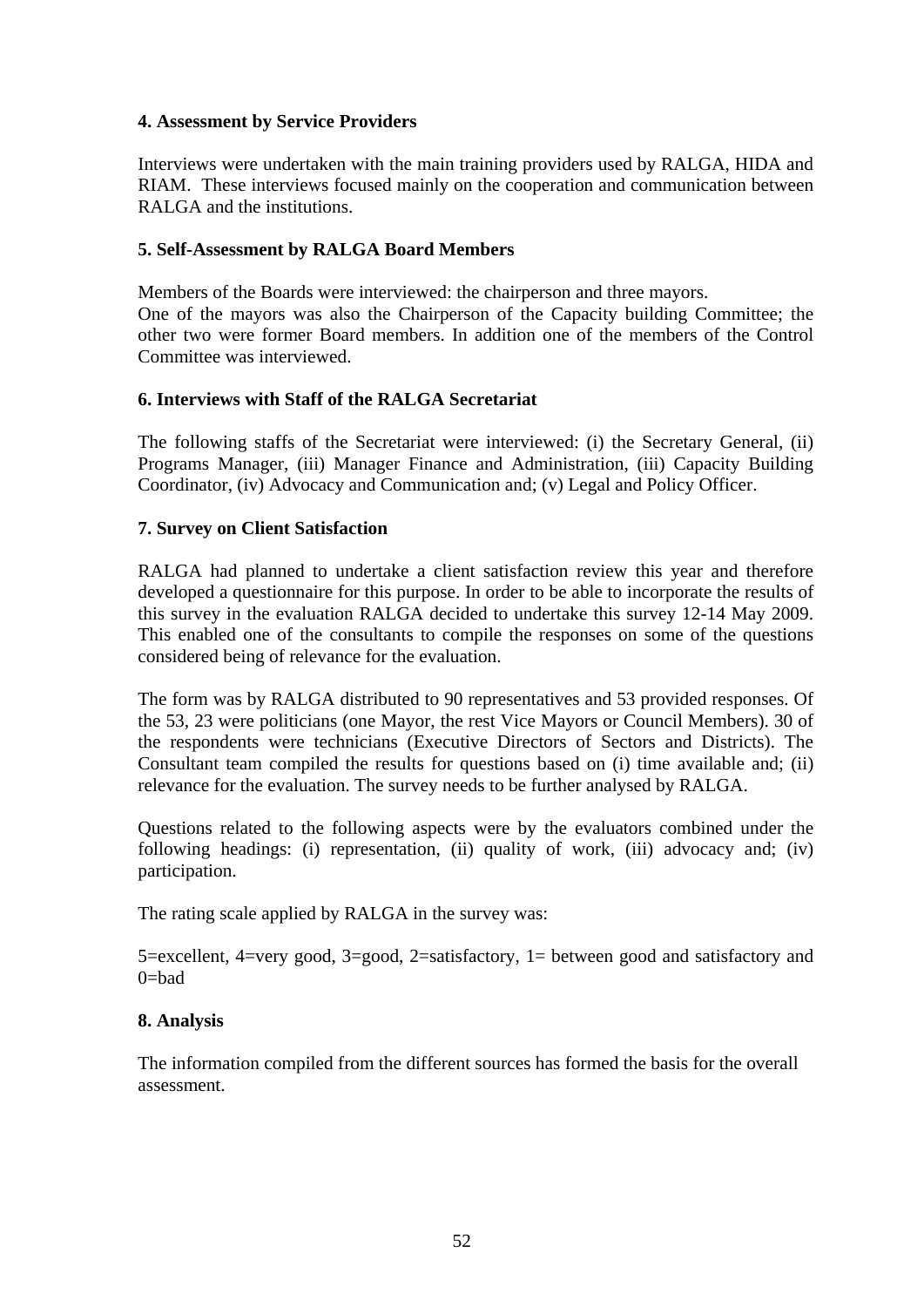#### <span id="page-52-0"></span>**9. Comments on the Method Used**

The strength with the methodology is the combination different methods and use different sources.

The limitation with the assessment of the effectiveness of the implementation of the strategic plan is that no consideration is taken to the importance of the activity, that is its relative weight in contributing to the accomplishment of the objective. However, such an approach would not have been possible to make within the given timeframe.

#### **B. Results**

#### **1. Accomplishment of the Implementation of the Strategic Plan**

The analysis of the accomplishment of the implementation of the strategic plan has given the following results. Please note that (i) no weights have been allocated to the importance of the activity and (ii) the analysis covers the total period of the plan and thus do not take any consideration to whether the activity was implemented the year planned for it. The highest rating is given if the activity is implemented during the time frame of the plan, not the same year it was planned. Also, in the consultant's assessment consideration is also taken to whether it is realistic to implement a pending activity during the period.

#### *Strategic Objective 1: RALGA is a well established membership organisation and has represented Rwanda's Government Authorities in Relevant Forums and is Recognized as the Mouthpiece of Local Government*

Result**:** Of the 16 success indicators listed under this objective the accomplishment is as follows according to RALGA's self assessment

| Number of         |         | Accomplishment   Accomplishment   Accomplishment |           |
|-------------------|---------|--------------------------------------------------|-----------|
| <b>Indicators</b> | 80-100% | 55-79%                                           | Below 55% |
|                   |         |                                                  |           |

#### Consultants' assessment

| Number<br>of<br>Indicator | Accomplishment<br>80-100% | Accomplishment<br>55-79% | Accomplishment<br>Below 55% | Realistic to be<br>implemented<br>in $2009$ |
|---------------------------|---------------------------|--------------------------|-----------------------------|---------------------------------------------|
| 16                        | $10 (+2)$ see last        |                          |                             |                                             |
|                           | column $)$ 12             |                          |                             |                                             |

RALGA has according to their own assessment succeeded in accomplishing successfully 10 of the 16 activities under this objective.

Two activities are still planned to be implemented during the time frame of the strategic plan: (i) a fair in connection with the second meeting of the General Assembly and; (ii) the study to determine the establishment of a joint procurement service for the LGs. Therefore the accomplishments of these activities have been rated as 2. The consultants believe that it is highly likely these activities will take place during the timeframe of the strategic plan especially since the detailed planning is done.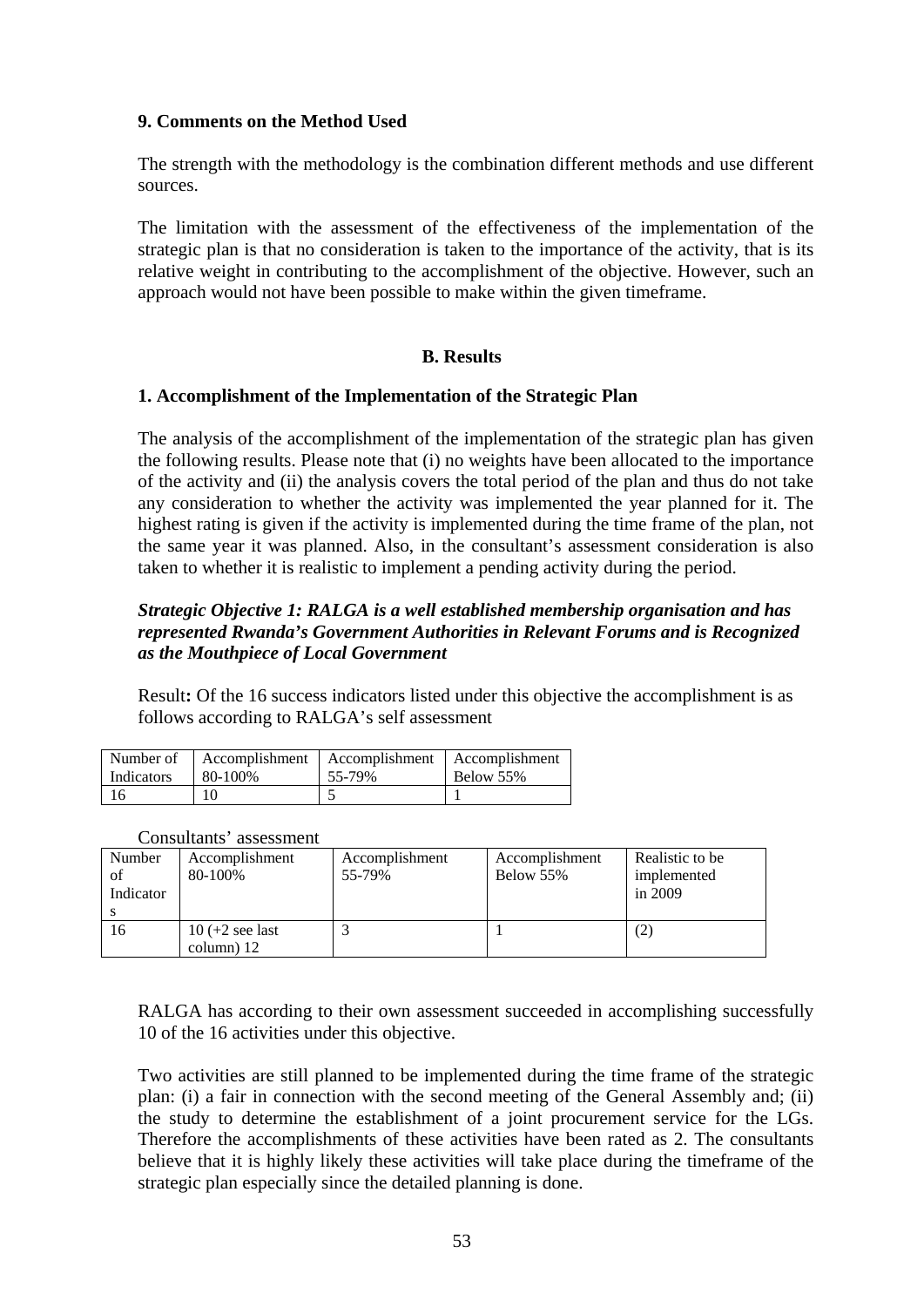Two activities having got a score of 2 by RALGA are difficult to measure and therefore their assessment will be taken as valid. These activities are: (i) "RALGA commissions take political stand in their meetings which are well prepared by RALGA staff. Political stands are communicated by RALGA in relevant forums in and outside the country" and (ii) "Field visits result in RALGA's capability to voice their concerns of Local Governments and to establish productive linkages for their members e.g. NGO support to specific areas."

The activity given a 1 rating above is the establishment of a joint procurement facility for the LGs. If the study indicated above would be positive then it is unrealistic that this facility will be established within the framework of the plan.

If RALGA completes the two planned and schedule activities above they will at the end of **the year implemented 75% of their activities under this objective successfully, 19% partly successfully and 6% with limited or non success**.

#### **Strategic Objective 2: Lobby and Advocacy for Rwanda's Local Government Authorities**

| Number     | <b>Achievements</b> | Achievements | Achievements | Planned activities within the timeframe |
|------------|---------------------|--------------|--------------|-----------------------------------------|
| of         | 80-100%             | 55-80%       | Below 55%    | of the plan                             |
| Indicators |                     |              |              |                                         |
| ാ<br>ل کے  |                     |              |              |                                         |

Consultant's Assessment

| Number            | Achievements | Achievements | Achievements | Planned activities within the timeframe |
|-------------------|--------------|--------------|--------------|-----------------------------------------|
| of                | 80-100%      | 55-80%       | Below 55%    | of the plan                             |
| <b>Indicators</b> |              |              |              |                                         |
|                   |              |              |              |                                         |
|                   |              |              |              |                                         |

The difference is in the tables above is that RALGA had given the rating 3 to accomplishments under number of broadcasts, while the computation of the number of broadcasts indicates the rating would be 2. Thus there would be a reduction of success achievements from 11 to 10 and an increase in the column of partially successful from 7 to 8. It will slightly reduce the success rate to **43% successful, 35% partly successful and 22% not successful**.

The areas which RALGA assessed itself was not successful (rating 1) were:

- $\triangleright$  The lobby which was carried out was not research based.
- $\triangleright$  The number of hits on RALGA website has not been monitored
- $\triangleright$  The website has not been regularly updated
- $\triangleright$  No mechanism in place to gather information to identify which Boards may be of relevance to be a member in.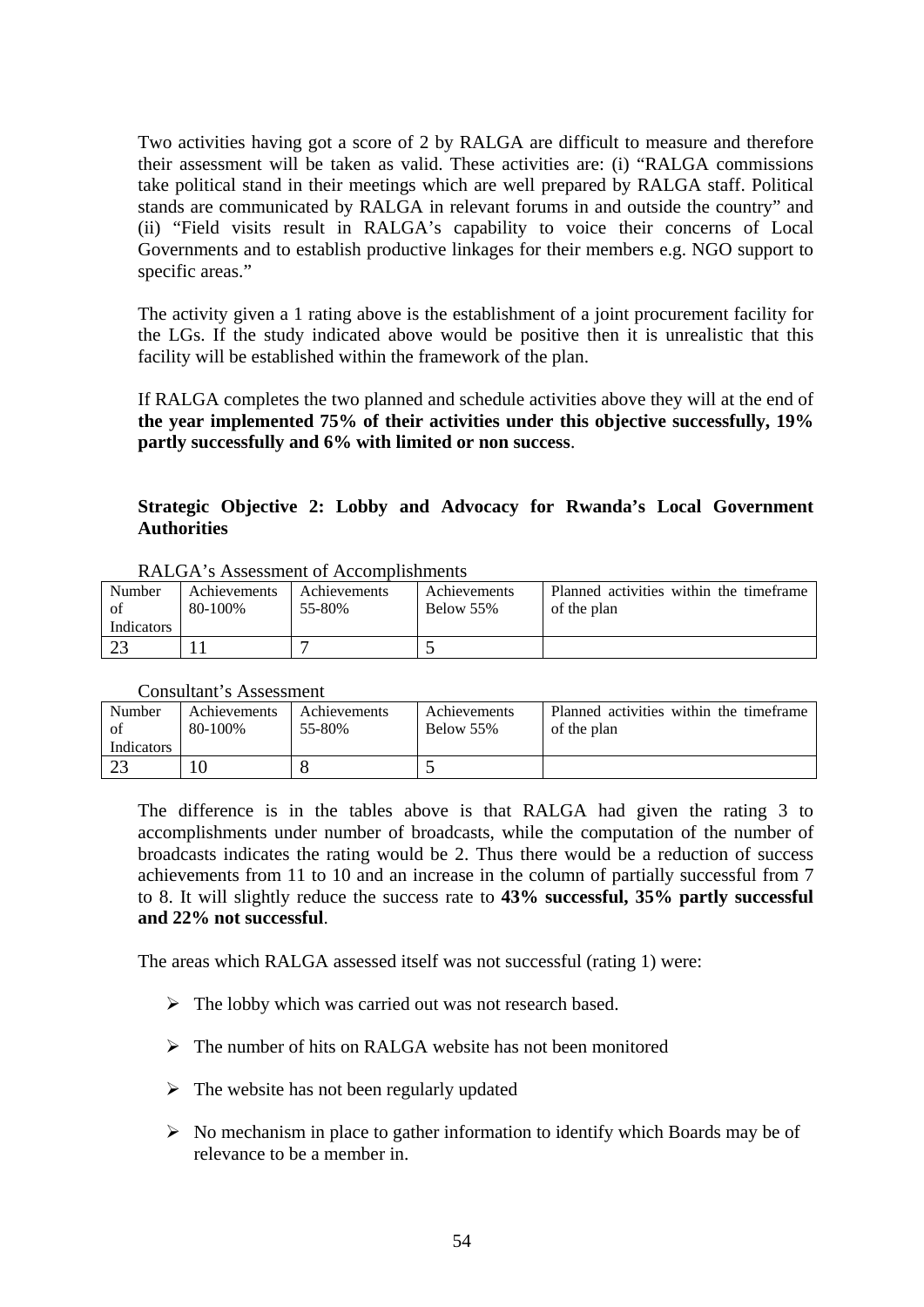$\triangleright$  No system in place to track political statements made by RALGA or its commissions. Only four cases have been documented.

# **Strategic Objective 3: Capacity Building for Local Governments in Rwanda**

|                    | лендер в съвъзванени от стесеннопоннения |              |                     |               |
|--------------------|------------------------------------------|--------------|---------------------|---------------|
| Number of          | <b>Achievements</b>                      | Achievements | <b>Achievements</b> | .`omment      |
| Success indicators | 80-100%                                  | 55-80%       | Under 55%           |               |
|                    |                                          |              |                     | not evaluated |

#### RALGA´s Assessment of Accomplishments

Consultants' Assessment.

| Number of                | Achievements | Achievements | Achievements |  |
|--------------------------|--------------|--------------|--------------|--|
| Success indicators       | 80-100%      | 55-80%       | Under $55\%$ |  |
| $\overline{\phantom{a}}$ | 26           |              |              |  |

One item was not rated by RALGA and that was dissemination of best practices through RALGA's channels of communication. The achievement was a study tours organised by LED for Presidents of Districts Council. As this was not sorted out the consultants gave it a rating of 3 although it is not known whether there was in fact some report or case study produced. However, the impact of organising a study tour for the group concerned is a good dissemination procedure and therefore the rating 3 is given.

Consultants' assessment is that one success indicator which related to feedback from districts to be undertaken December each year should be rated as 1 instead of 2. RALGA has asked for feedback from the districts but not used an independent evaluator. However, it is not clear where the client survey comes in. We noticed that this is not in the strategic plan unless the client survey now undertaken is a part of this?

The Consultant also upgraded the achievements under gender from a 2 rating to 3 as the total achievement during the implementation of the strategic plan reached the target.

## **70% of the activities have been implemented successfully 19% partly successful and 11% with limited successes.**

The following activities have not been implemented and not expected to be:

- $\triangleright$  Evaluation on whether Councillors are better performing after the training as certified by District Authorities.
- $\triangleright$  RALGA has made an inventory of existing District partnerships relations.
- $\triangleright$  RALGA has established a functioning database where it keeps track of training and capacity building suppliers and will document the satisfaction of members on training provided.

As the ToR has been developed and the consultant is scheduled to come in June 2009 it is likely that RALGA will be able to reach this target within the framework of current strategic plan and thus a realistic rating would be 3 instead of 1 indicated.

RALGA has rated itself as 2 for the success indicator: "on a yearly basis at least 301 male and female councillors and district staff trained in gender mainstreaming in development planning, gender analysis and gender budgeting". It is assumed RALGA did this rating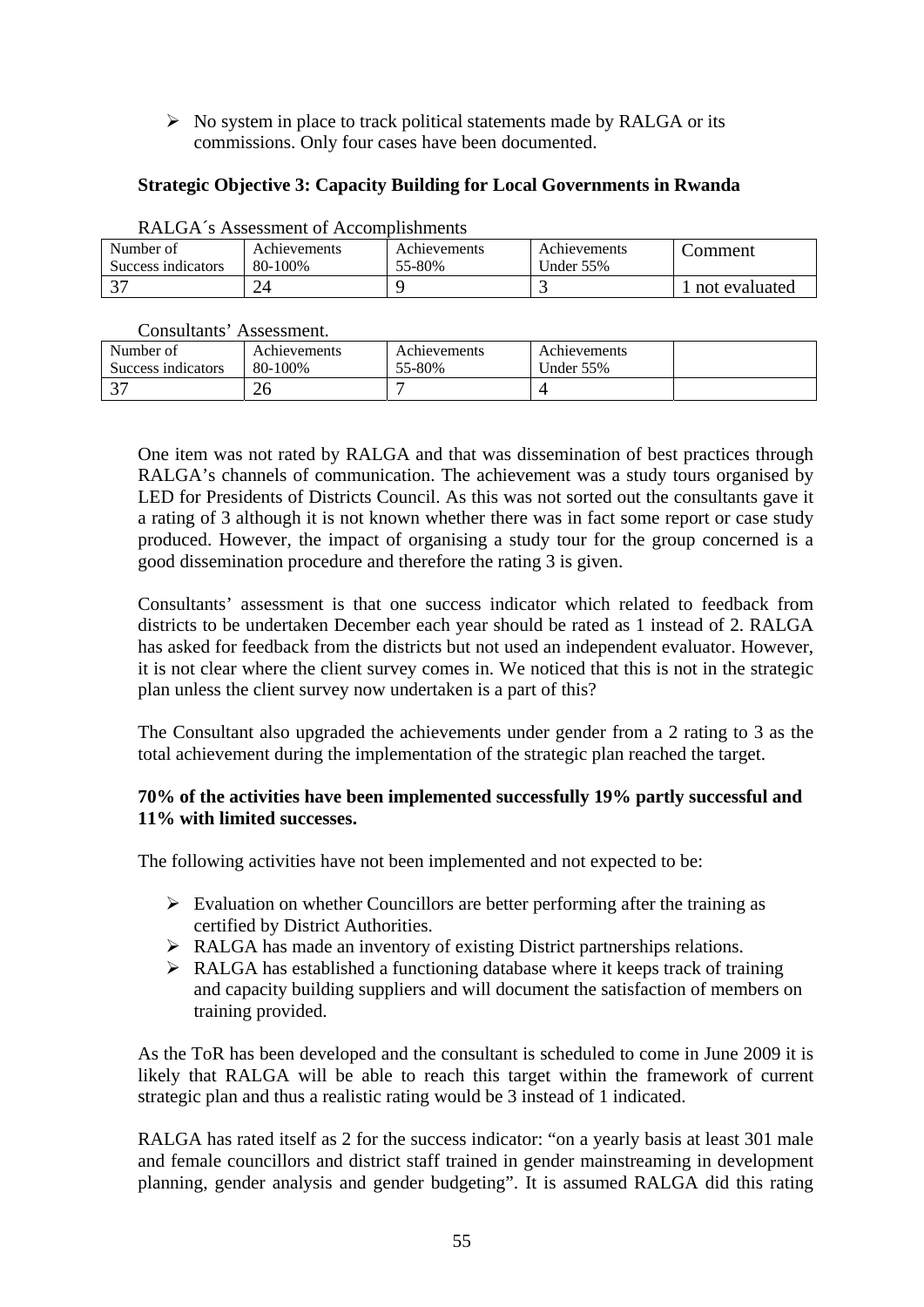because the annual target had not been reached. However, in one year they substantially exceeded the target and overall assessment for the period is according to the consultants that RALGA has been successful and thus a 3 rating should be given.

RALGA has assessed the implementation of a monitoring system as successful. This is a question of debate. The team has not changed that assessment because there is a system in place, but not exactly as planned. Possibly it should maybe be changed and thus reduce the number of accomplishments.

# **Strategic Objective 4**: **RALGA Manages to Be an Effective Organisation**

| Number of Success | Accomplishment | Accomplishment  | Accomplishment   | Not evaluated |
|-------------------|----------------|-----------------|------------------|---------------|
| Indicators        | 80-100%        | $55 - 80\%$ (2) | Less than $55\%$ |               |
|                   |                |                 |                  |               |

RALGA's Assessment of Accomplishments

#### Consultants' Assessment

| $\sim$            |                |                |                  |                 |
|-------------------|----------------|----------------|------------------|-----------------|
| Number of Success | Accomplishment | Accomplishment | Accomplishment   | Projected to be |
| Indicators        | 80-100%        | 55-80% (2)     | Less than $55\%$ | achieved        |
|                   |                |                |                  |                 |

#### Comments:

RALGA has evaluated the construction of a multi-purpose office and library centre as being successful due to the fact that all the preparations are made (drawing, environment impact assessment). But some very important outputs are missing, the access to land for the construction of the building. This depends on the fact that the land allocated was withdrawn due to a new master plan adopted by Kigali City. Thus the consultants would consider the accomplishment being less than 55%.

RALGA has rated itself partly successful on the indicator: disposes of an internal network that will facilitate internal communication, shared documents and products by 2007. What has been developed so far is that staff can access documents sent or produced by others. However, a tender is in the process and a new system meeting the requirements will be installed before the end of 2009. Thus the consultant is changing this assessment to 3.

## **2. Assessment by Stakeholders**

In the questionnaire/interview form a scale from 1-5 was used (please see under methodology)

Below are the results of the assessment by the stakeholders presented as average scores. Please note that not all donors were able to respond to the questions as they considered themselves having too little information.

| <b>Questions</b>         | Donors/projects  | <b>Coordinating Ministries</b> |
|--------------------------|------------------|--------------------------------|
| RALGA contribution to LG | Satisfactory (3) | Very good (4)                  |
| administration quality   |                  |                                |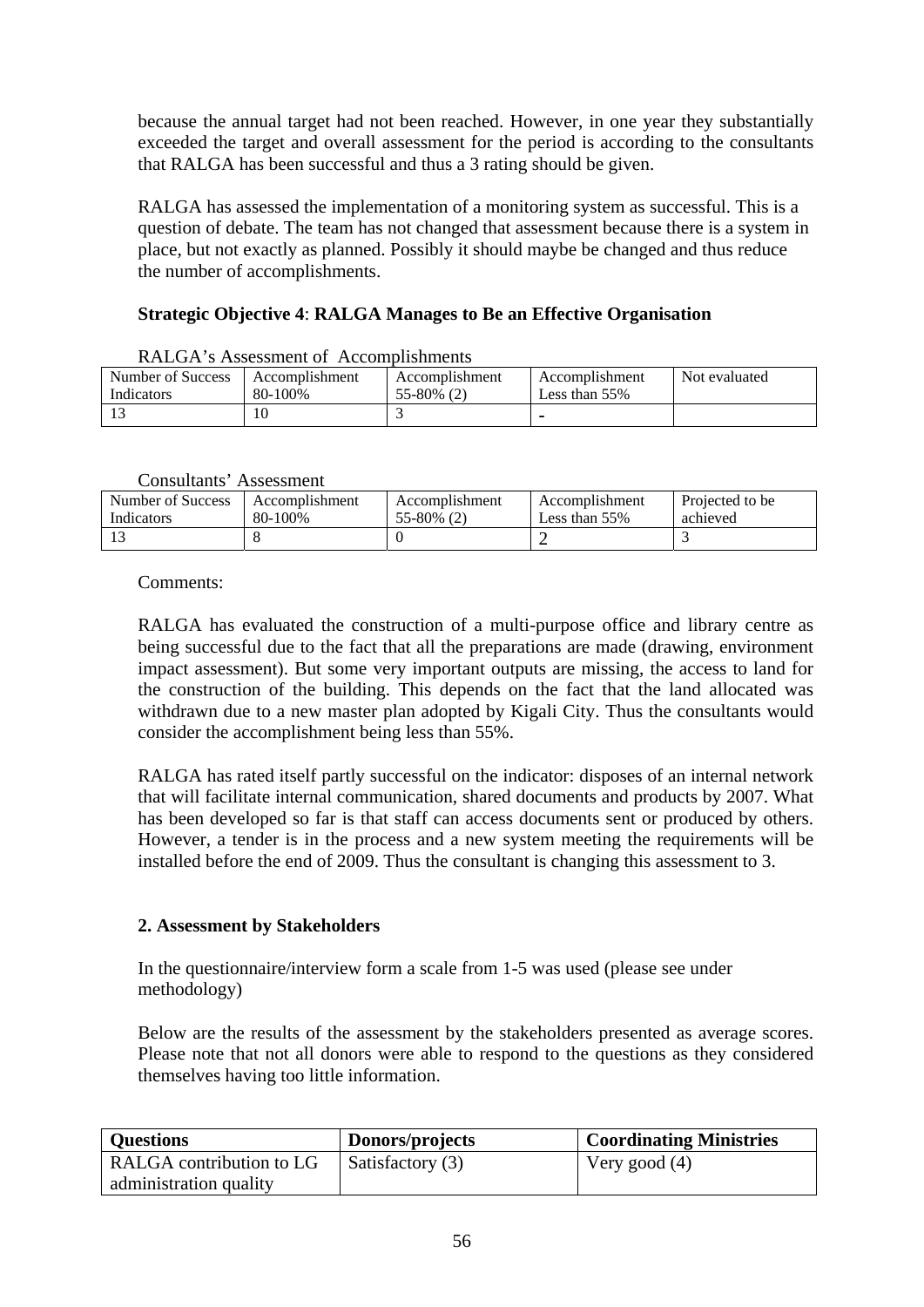| Promotion of LGs interests<br>(representation and<br>advocacy) | Good $(3,5)$          | <b>Representation-Satisfactory</b><br>(3)<br>Advocacy: Satisfactory plus<br>(3.5) |
|----------------------------------------------------------------|-----------------------|-----------------------------------------------------------------------------------|
| Coordination of capacity<br>building efforts                   | Good $(3,5)$          | Very good $(3,75)$                                                                |
| Focus on core mandates                                         | Not very good $(2,3)$ | Very good $(4)$                                                                   |
| Effective communication<br>with stakeholders                   | Satisfactory (3)      | Very good $(4)$                                                                   |

# **Examples of comments provided by the interviewed donors, coordinating ministries and projects are below.**

RALGA´s Contribution to LG administration quality

| <b>Donors/Projects</b>                                                                                                                 | <b>Coordinating Ministries</b>                                                                     |
|----------------------------------------------------------------------------------------------------------------------------------------|----------------------------------------------------------------------------------------------------|
| <b>Examples of Positive Comments:</b><br>-RALGA has initiated peer to peer exchange<br>-Identified research areas                      | <b>Examples of Positive Comments</b><br>-Established networks (forums)<br>-Initiated best practice |
| <b>Examples of Needs for Improvements</b><br>-Planning process of forums seems to be ad<br>hoc.<br>-RALGA does not document activities | <b>Examples of Needs for Improvements</b><br>-No suggestion                                        |

RALGA's perceived promotion of LG's interests (representation and advocacy)

| <b>Donor/Projects</b>                     | <b>Coordinating Ministries</b>                |
|-------------------------------------------|-----------------------------------------------|
| <b>Examples of Positive Comments</b>      | <b>Examples of Positive Comments</b>          |
| -Developed amendment to a legal framework | -Have had an impact on determining the        |
| for privatisation of fee collection       | increase of the number of staff at cell level |
| -Contributed actively in a 4 day forum on | -Comes to meetings when invited               |
| capacity building approaches              |                                               |
|                                           |                                               |
| <b>Examples of Needs for Improvements</b> | Examples of Needs for Improvements            |
| -Increase the role of Commissions         | -When RALGA wants to influence they need      |
|                                           | to produce a formal position document and     |
|                                           | not only try to influence verbally            |
|                                           | -No tangible evidence that they have had an   |
|                                           | impact on Central Government decisions        |
|                                           |                                               |
|                                           |                                               |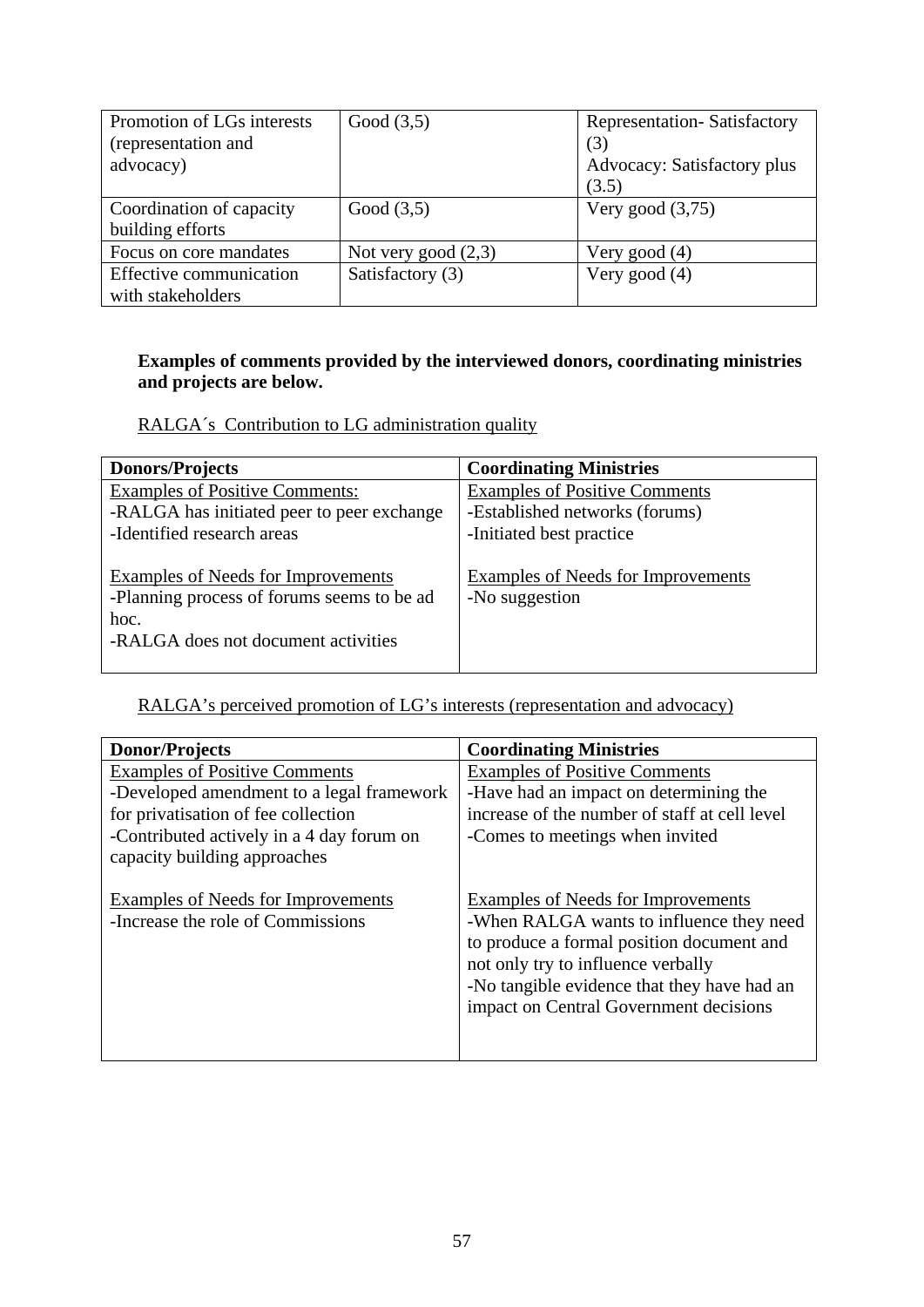# Coordination of capacity building efforts within decentralisation projects

| Donor/Projects                                                                                                                                                                                                                                                  | <b>Coordinating Ministries</b>                              |
|-----------------------------------------------------------------------------------------------------------------------------------------------------------------------------------------------------------------------------------------------------------------|-------------------------------------------------------------|
| <b>Examples of Positive Comments</b>                                                                                                                                                                                                                            | <b>Examples of Positive Comments</b>                        |
| -RALGA's capacity building efforts are well                                                                                                                                                                                                                     | -RALGA has initiated forums                                 |
| aligned with our project.                                                                                                                                                                                                                                       | -Normally attends our conferences                           |
| -RALGA participates in the IMHIGO                                                                                                                                                                                                                               |                                                             |
| evaluation                                                                                                                                                                                                                                                      |                                                             |
| <b>Examples of Needs for Improvement</b><br>-Advocacy activities not well documented<br>-When RALGA writes an official memo they<br>do not use a logo<br>-No statements are made at the forum, only<br>evaluation of whether the participants are<br>satisfied. | <b>Examples of Needs for Improvements</b><br>None indicated |

# RALGA's focus on its core mandate

| <b>Donors/Projects</b>                      | <b>Coordinating Ministries</b>        |
|---------------------------------------------|---------------------------------------|
| <b>Examples of Positive Comments</b>        | <b>Examples of Positive Comments</b>  |
| -None indicated                             | -RALGA has been instrumental in       |
|                                             | highlighting problems of more general |
|                                             | character in the LGs                  |
|                                             | -Good cooperation                     |
|                                             |                                       |
| Examples of Needs for Improvements          | Examples of Needs for Improvements    |
| -RALGA's mandate so wide that any activity  | -None indicated                       |
| can be accommodated                         |                                       |
| -RALGA seems to add activities all the time |                                       |
| and does not seem to be focused             |                                       |
| -Seem to deviate from plans                 |                                       |
|                                             |                                       |

# Communication with stakeholders

| Donor/Projects                            | <b>Coordinating Ministries</b>            |
|-------------------------------------------|-------------------------------------------|
| <b>Examples of Positive Comments</b>      | <b>Examples of Positive Comments</b>      |
| None indicated                            | -RALGA is good in coordinating and        |
|                                           | communicating                             |
|                                           |                                           |
| <b>Examples of Needs for Improvements</b> | <b>Examples of Needs for Improvements</b> |
| -Annul reports are weak and do not use    | None indicated                            |
| indicators                                |                                           |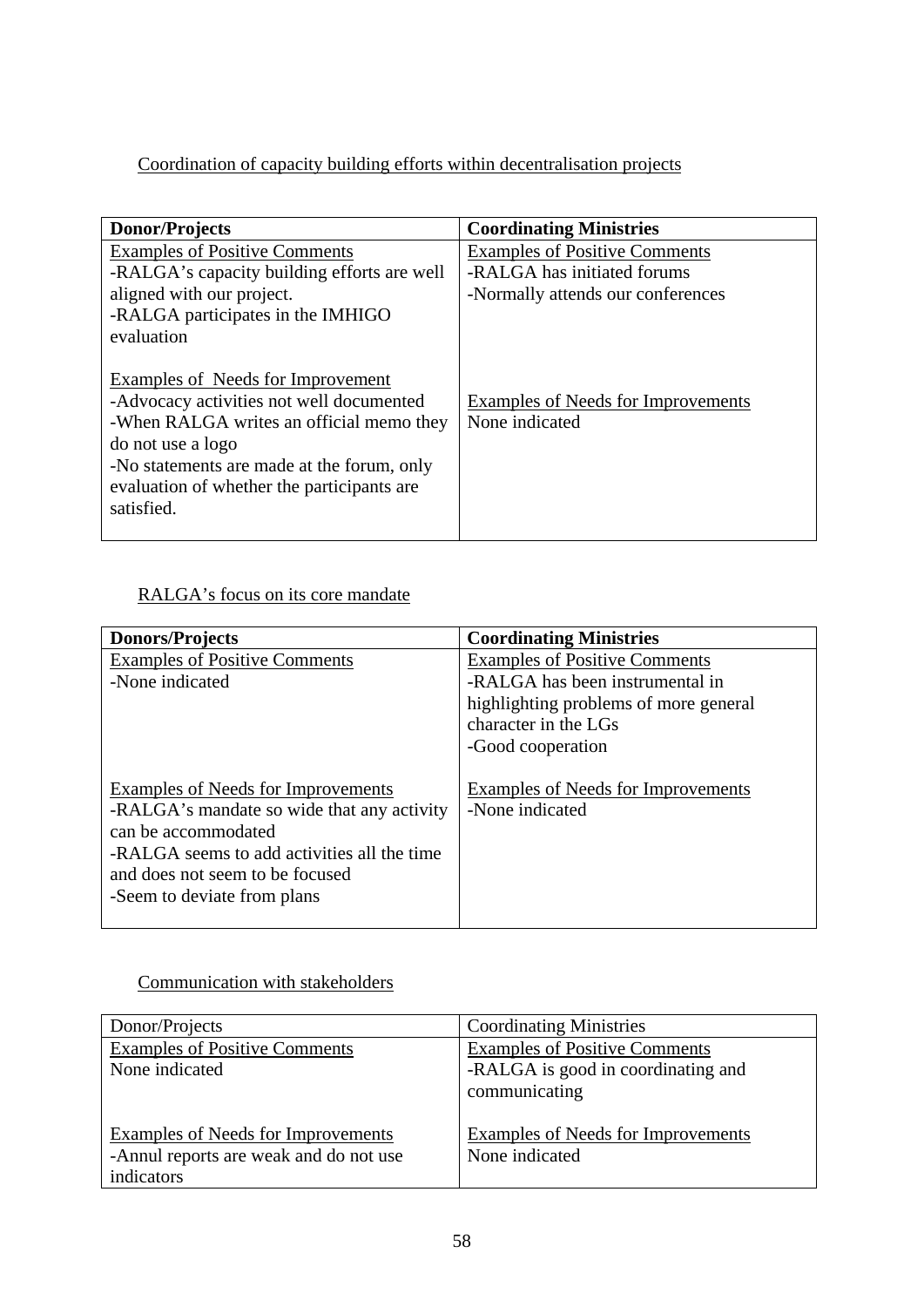| -Poor communication                    |  |
|----------------------------------------|--|
| -Not communicative to all stakeholders |  |

## Additional comments

| Donor/Projects                               | <b>Coordinating Ministries</b>             |
|----------------------------------------------|--------------------------------------------|
| <b>Examples of Positive Comments</b>         | <b>Examples of Positive Comments</b>       |
| -Good that they exist                        |                                            |
| -RALGA has played a good role in the         |                                            |
| debate on capacity building needs for LGs in |                                            |
| partnership with MINALOC and MIFOTRA         |                                            |
| -Good audit reports                          |                                            |
|                                              |                                            |
| Concerns about RALGA                         | Concerns about RALGA                       |
| -RALGA does not sufficiently lobby for the   | -RALGA should invest more in lobbying      |
| LGs which makes them suspicious in the       | -RALGA needs to promote equity among       |
| eyes of the LGs                              | members through having different           |
| -RALGA has difficulties to say no to funds   | membership fees for LGs depending on their |
| and tend therefore to be a donor project     | size and revenue                           |
| implementer                                  |                                            |
| -RALGA should clearly separate the           |                                            |
| business part of the organisation from the   |                                            |
| administration                               |                                            |
| -Should be more visible                      |                                            |
| -Seems to be too associated with the central |                                            |
| government                                   |                                            |

# **3. Training Service Providers' Assessment of RALGA**

RALGA cooperates with both RIAM and HIDA as these two organisations are service providers of training. During the interviews with the representatives from these institutions both RIAM and HIDA expressed that the cooperation and communication between RALGA and them is working very well.

## **4. Politicians' Views**

The Board members and former Board members were all very positive to RALGA and found the organisation performed very well in most aspects. Concerns were expressed about the RALGA's future financial sustainability. The chairperson pointed out that there is a need to link the new strategy to the National Development Objectives. She further indicated that cooperation with the universities would need to increase.

## **5. Results of the Client Satisfaction Survey**

The following questions were used to determine representation: 3 and 15, advocacy: 7, client satisfaction of RALGA quality of LG support and services: 8.12.14.16 and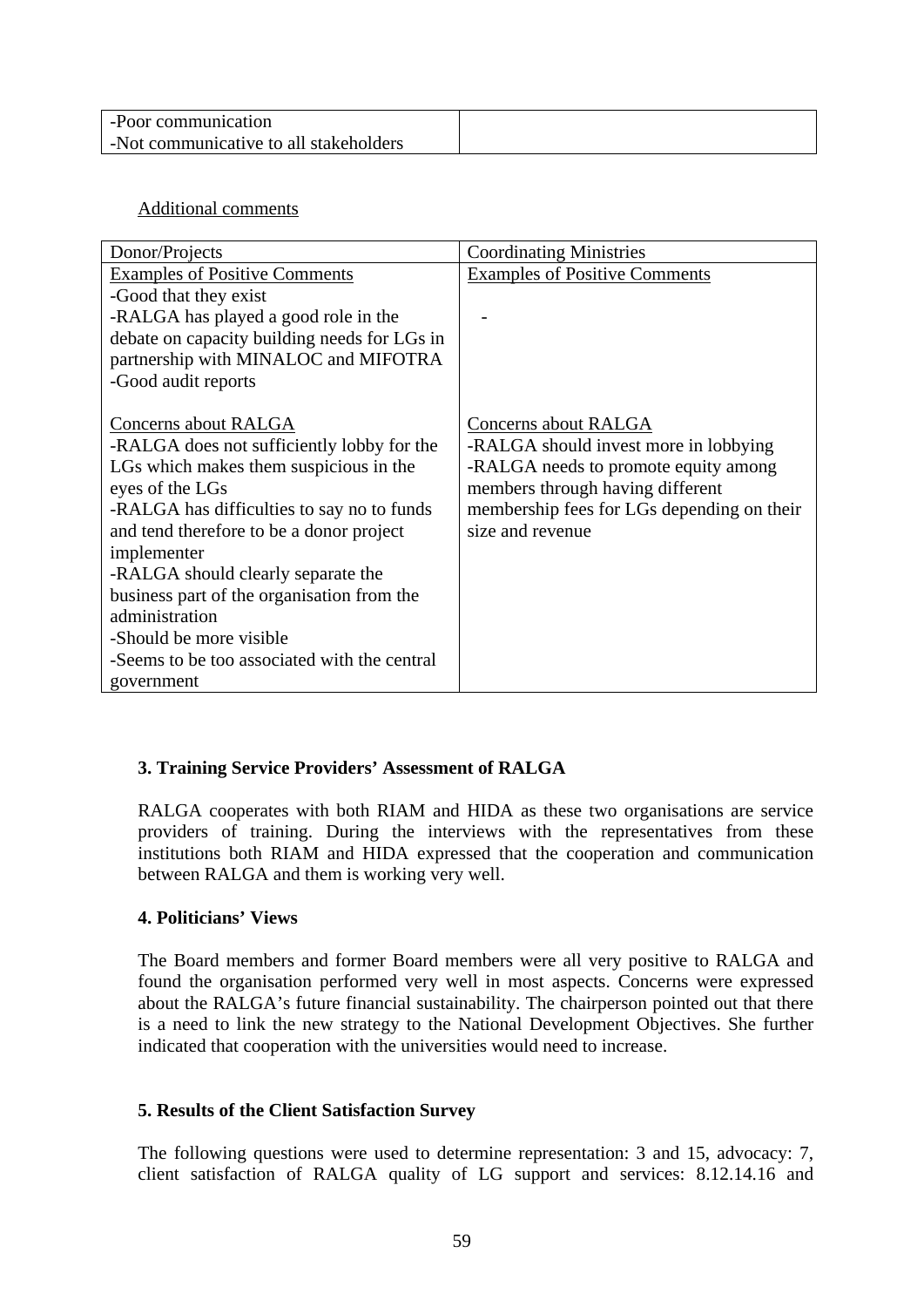participation: 26. The average was computed based on the average scores on the responses provided.

| <b>Activity</b>   | Rating              |
|-------------------|---------------------|
| Representation    | Good (3.25)         |
| Advocacy          | Good (3.06)         |
| Capacity Building | Good (3.40)         |
| Participation     | Satisfactory (2.77) |

On the question on how often the group did interact most of the respondents said there is no schedule, which means that RALGA is contacted as needed. The frequency of interaction is thus not possible to assess.

On the question how the respondents received information about RALGA the most common ways were: (i) radio, (ii) publications, brochures, (iii) annual reports and; (iv) contacts with RALGA staff.

An interesting observation was that the highest rating RALGA received was in its contribution to good governance.